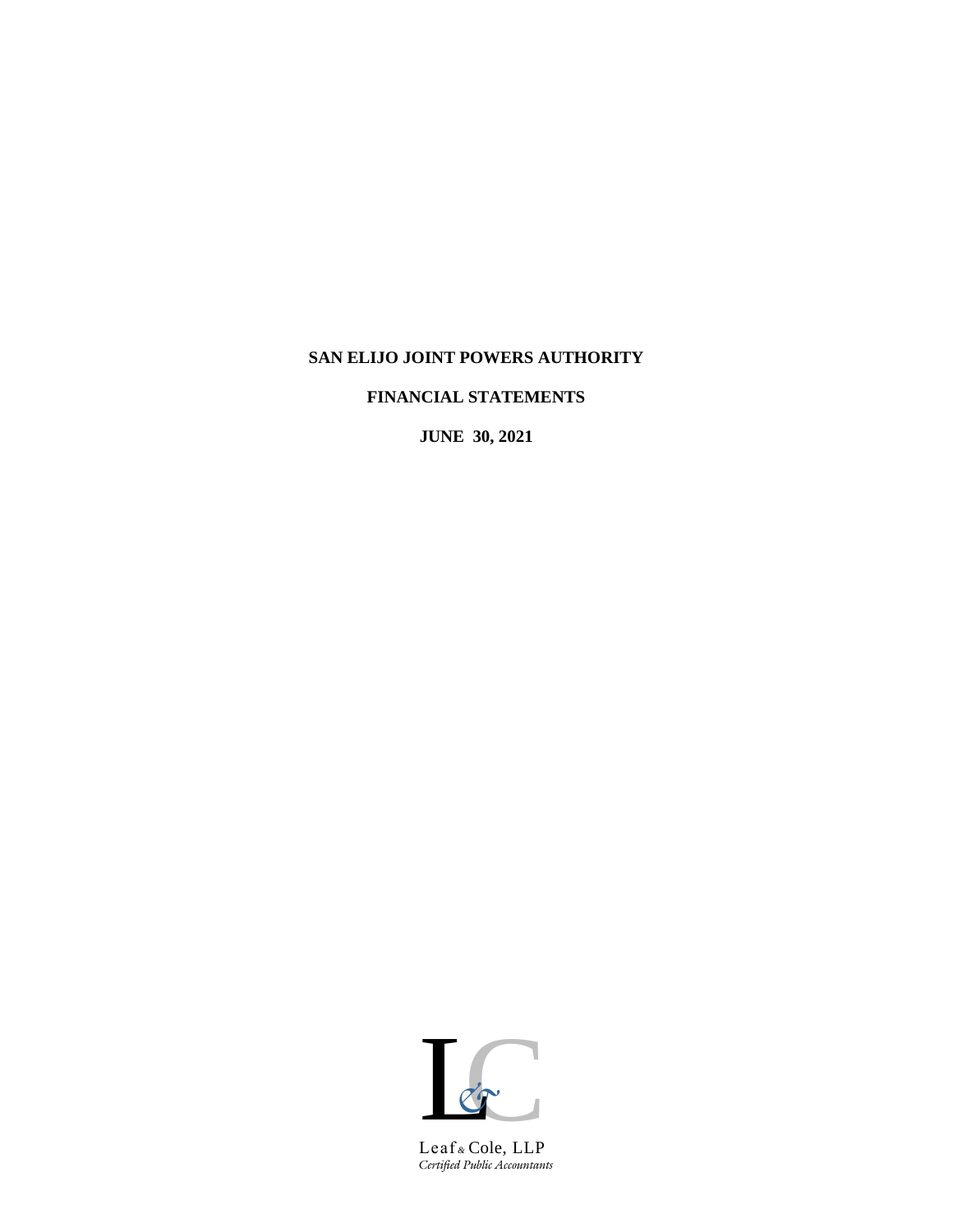# **TABLE OF CONTENTS**

|                                                                                         | Page      |
|-----------------------------------------------------------------------------------------|-----------|
| Independent Auditor's Report                                                            | $1 - 2$   |
| Management's Discussion and Analysis                                                    | $3 - 7$   |
| <b>Basic Financial Statement:</b>                                                       |           |
| <b>Statement of Net Position</b>                                                        | $8 - 9$   |
| Statement of Revenues, Expenses and Changes in Net Position                             | 10        |
| <b>Statement of Cash Flows</b>                                                          | $11 - 12$ |
| <b>Statement of Fiduciary Net Position</b>                                              | 13        |
| Statement of Changes in Fiduciary Net Position                                          | 14        |
| <b>Notes to Financial Statements</b>                                                    | $15 - 41$ |
| Required Supplementary Information:                                                     |           |
| Schedules of Plan's Proportionate Share of the Net Pension Liability and Related Ratios | 42        |
| Schedules of Contributions to the Pension Plan                                          | 43        |
| Schedules of Changes in the Authority's Net OPEB Liability and Related Ratios           | $44 - 45$ |
| Supplementary Information:                                                              |           |
| Combining Schedule of Net Position (Schedule 1)                                         | $46 - 47$ |
| Combining Schedule of Revenues, Expenses and Changes in Net Position (Schedule 2)       | 48        |
| Combining Schedule of Cash Flows (Schedule 3)                                           | $49 - 50$ |
| <b>Other Information:</b>                                                               |           |
| Operating Budget Comparison Schedule - Wastewater (Schedule 4)                          | 51        |
| Operating Budget Comparison Schedule - Recycled (Schedule 5)                            | 52        |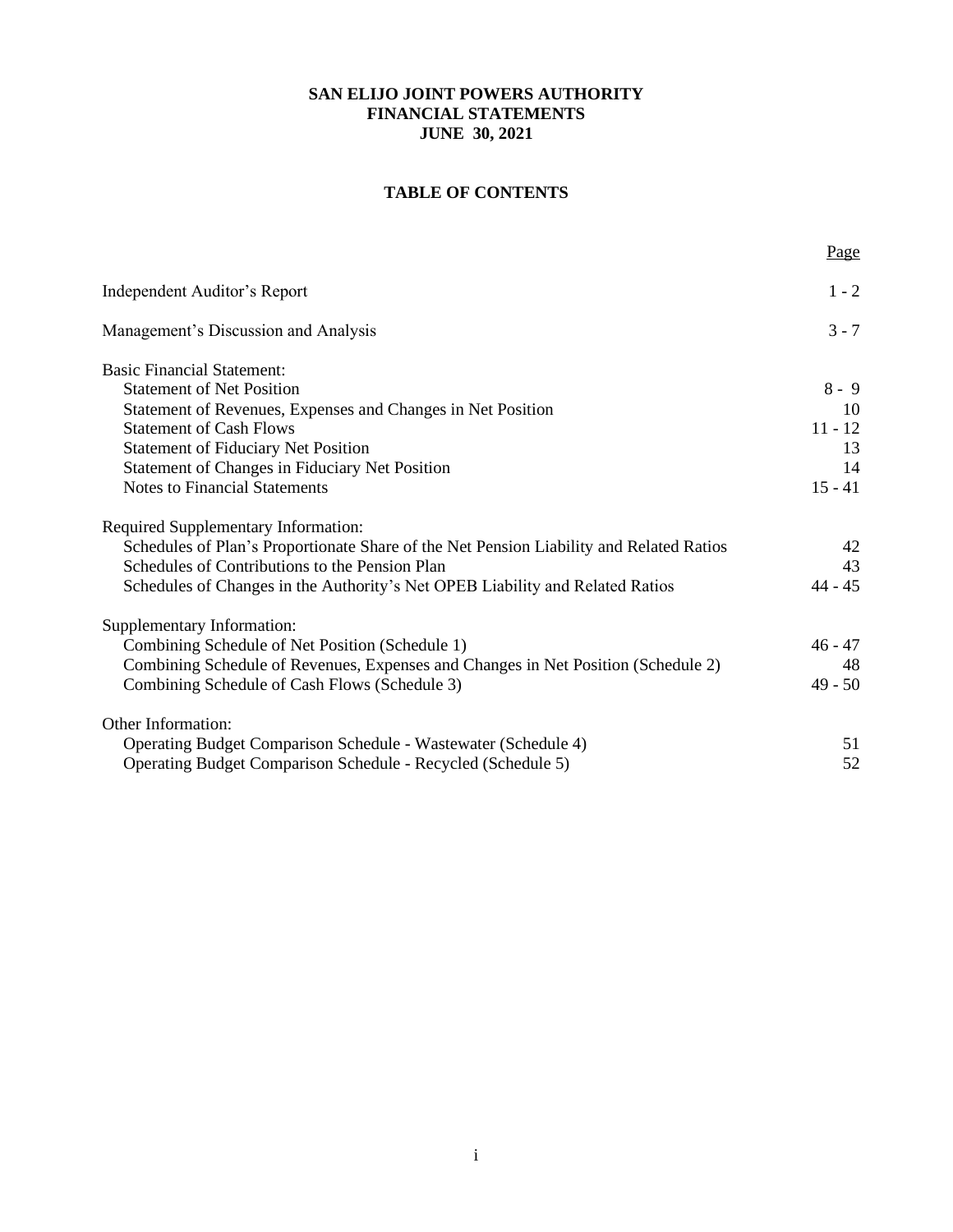

*Certified Public Accountants A Partnership of Professional Corporations* Leaf *&* Cole, LLP

### **Independent Auditor's Report**

To the Board of Directors San Elijo Joint Powers Authority 2695 Manchester Avenue Cardiff by the Sea, California 92007-7077

# **Report on Financial Statements**

We have audited the accompanying financial statements of the business-type activities and the remaining fund information of the San Elijo Joint Powers Authority ("SEJPA"), as of and for the year June 30, 2021 which collectively comprise the San Elijo Joint Powers Authority's basic financial statements as listed in the table of contents.

### *Management's Responsibility for the Financial Statements*

Management is responsible for the preparation and fair presentation of these financial statements in accordance with accounting principles generally accepted in the United States of America; this includes the design, implementation, and maintenance of internal control relevant to the preparation and fair presentation of financial statements that are free from material misstatement, whether due to fraud or error.

# *Auditor's Responsibility*

Our responsibility is to express an opinion on these financial statements based on our audit. We conducted our audit in accordance with auditing standards generally accepted in the United States of America and the State Controller's Minimum Audit Requirements for California Special Districts. Those standards require that we plan and perform the audit to obtain reasonable assurance about whether the financial statements are free from material misstatement.

An audit involves performing procedures to obtain audit evidence about the amounts and disclosures in the financial statements. The procedures selected depend on the auditor's judgment, including the assessment of the risks of material misstatement of the financial statements, whether due to fraud or error. In making those risk assessments, the auditor considers internal control relevant to the entity's preparation and fair presentation of the financial statements in order to design audit procedures that are appropriate in the circumstances, but not for the purpose of expressing an opinion on the effectiveness of the entity's internal control. Accordingly, we express no such opinion. An audit also includes evaluating the appropriateness of accounting policies used and the reasonableness of significant accounting estimates made by management, as well as evaluating the overall presentation of the financial statements.

We believe that the audit evidence we have obtained is sufficient and appropriate to provide a basis for our audit opinion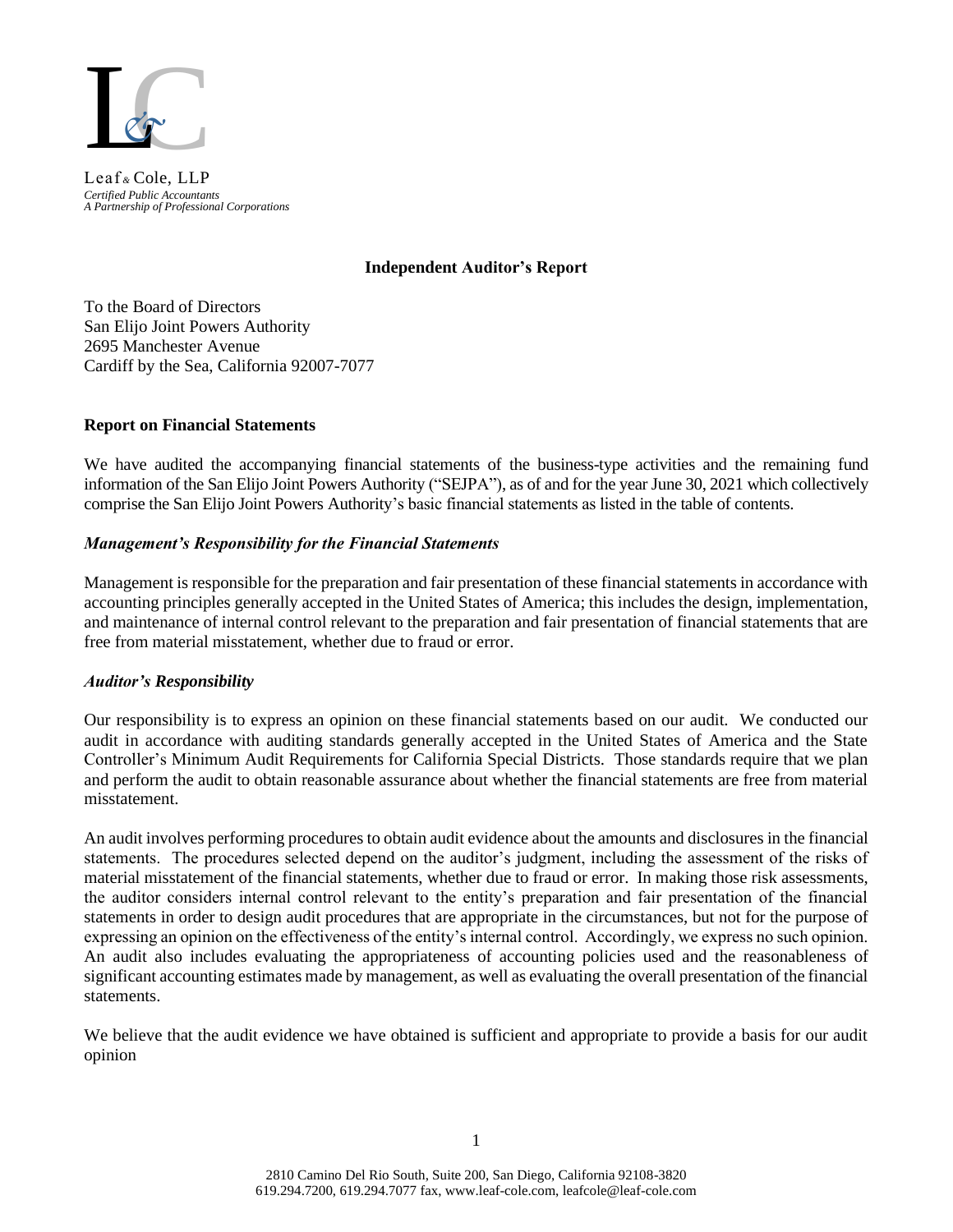#### *Opinion*

In our opinion, the financial statements referred to above present fairly, in all material respects, the respective financial position of San Elijo Joint Powers Authority, as of June 30, 2021, and the respective changes in financial position and where applicable cash flows thereof for the year then ended in accordance with accounting principles generally accepted in the United States of America.

# *Other Matters*

# *Required Supplementary Information*

Accounting principles generally accepted in the United States of America require that management's discussion and analysis and the required supplementary information on pages 42 to 45 as identified in the accompanying table of contents be presented to supplement the financial statements. Such information, although not a part of the basic financial statements, is required by the Governmental Accounting Standards Board, who considers it to be an essential part of financial reporting for placing the basic financial statements in an appropriate operational, economic, or historical context. We have applied certain limited procedures to the required supplementary information in accordance with auditing standards generally accepted in the United States of America, which consisted of inquiries of management about the methods of preparing the information and comparing the information for consistency with management's responses to our inquiries, the basic financial statements, and other knowledge we obtained during our audit of the basic financial statements. We do not express an opinion or provide any assurance on the information because the limited procedures do not provide us with sufficient evidence to express an opinion or provide any assurance.

# *Other Information*

The combining schedule of net position, the combining schedule of revenues, expenses, and changes in net position, and the combining schedule of cash flows are the responsibility of management and were derived from and relate directly to the underlying accounting and other records used to prepare the financial statements. Such information has been subjected to the auditing procedures applied in the audit of the basic financial statements and certain additional procedures, including comparing and reconciling such information directly to the underlying accounting and other records used to prepare the basic financial statements or to the basic financial statements themselves, and other additional procedures in accordance with auditing standards generally accepted in the United States of America. In our opinion, the combining schedule of net position, combining schedule of revenues, expenses, and changes in net position, and combining schedule of cash flows are fairly stated, in all material respects, in relation to the basic financial statements as a whole.

The operating budget comparison schedule - wastewater and the operating budget comparison schedule - recycled have not been subjected to the auditing procedures applied in the audit of the basic financial statements, and accordingly, we do not express an opinion or any assurance on them.

 $L$ eaf: $C$ ole $L$  $L$  $P$ 

San Diego, California January 24, 2022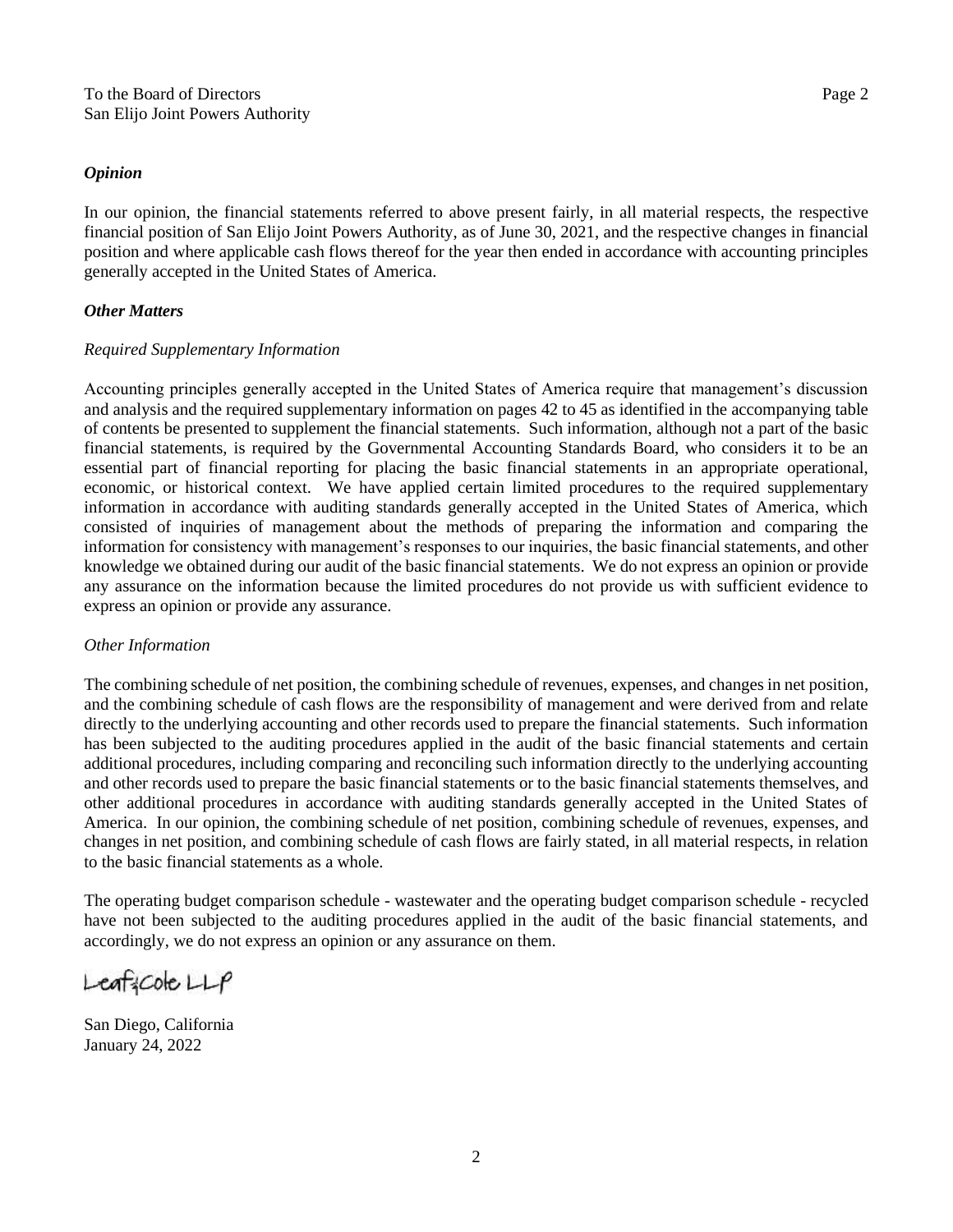# **MANAGEMENT'S DISCUSSION AND ANALYSIS**

Our discussion and analysis of the financial performance of San Elijo Joint Powers Authority ("SEJPA") provides an overview of SEJPA's financial activities for the year ended June 30, 2021. Please read it in conjunction with SEJPA's financial statements which begin on page 8.

# **Financial Statements**

This discussion and analysis provides an introduction and a brief description of SEJPA's financial statements, including the relationship of the statements to each other and the significant differences in the information they provide. SEJPA's financial statements include six components.

- **Statement of Net Position**
- Statement of Revenues, Expenses and Changes in Net Position
- **Statement of Cash Flows**
- **Statement of Fiduciary Net Position**
- **Statement of Changes in Fiduciary Net Position**
- Notes to the Financial Statements

The statement of net position and statement of fiduciary net position include all of SEJPA's assets, deferred outflows of resources, liabilities, and deferred inflows of resources with the difference reported as net position. Net position may be displayed in three categories:

- Net Investment in Capital Assets
- **Restricted Net Position**
- **Unrestricted Net Position**

The statement of net position and statement of fiduciary net position provide the basis for computing rate of return, evaluating the capital structure of SEJPA and assessing its liquidity and financial flexibility.

The statement of revenues, expense and changes in net position and statement of changes in fiduciary net position present information which shows how SEJPA's net position changed during the year. All of the current year's revenues and expenses are recorded when the underlying transaction occurs, regardless of the timing of the related cash flows. The statement of revenues, expenses, and changes in net position and statement of changes in fiduciary net position measure the results of SEJPA's operations over the past year and determines whether SEJPA has recovered its costs through user charges for services and other expenses.

The statement of cash flows provides information regarding SEJPA's cash receipts and cash disbursements in its business-type activities during the year. This statement may report cash activity in four categories:

- **Operating**
- Noncapital financing
- Capital and related financing
- **•** Investing

This statement differs from the statement of revenues, expenses and changes in net position because the statement accounts only for transactions that result in cash receipts or cash disbursements.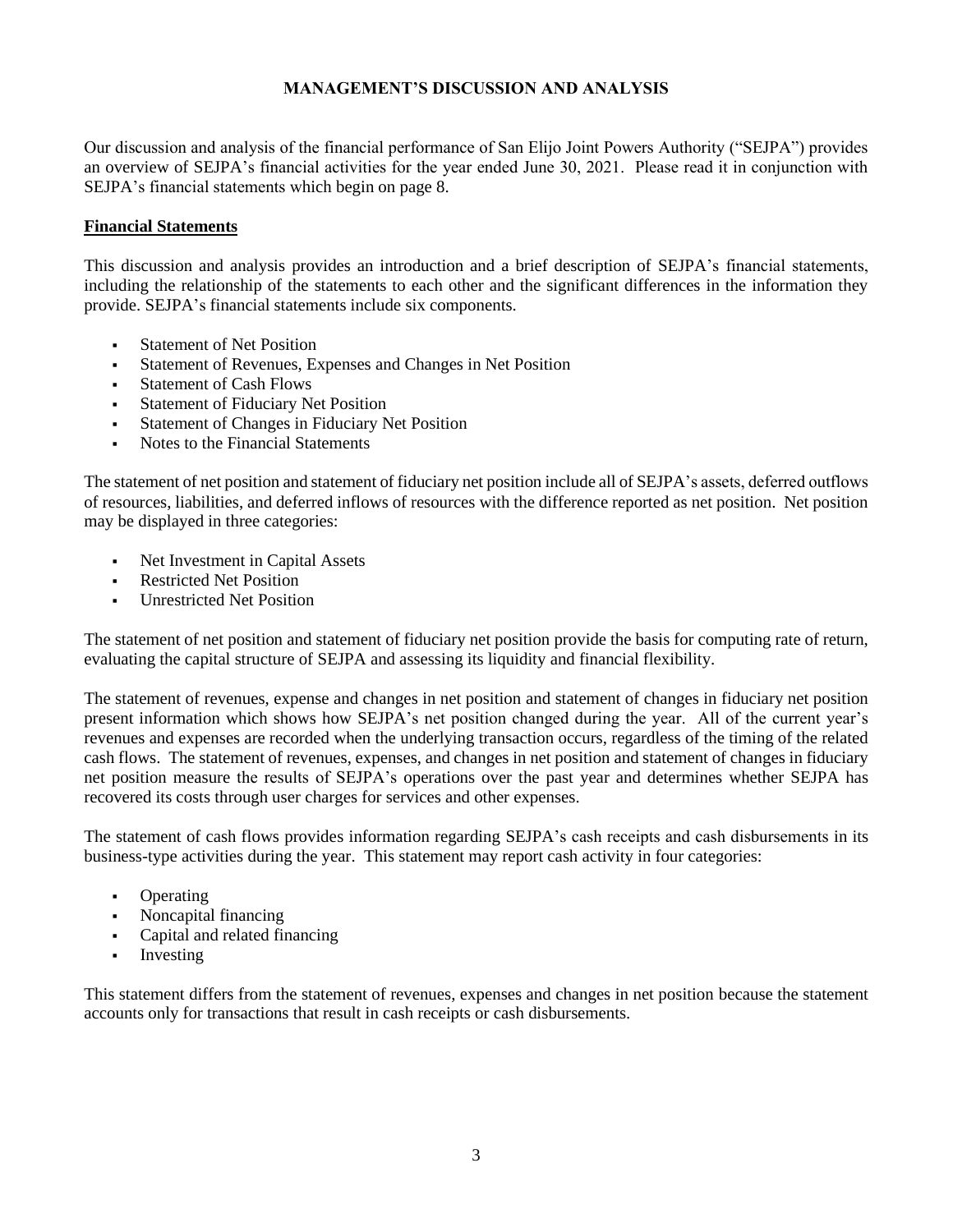# **Financial Statements (Continued)**

The notes to the financial statements provide a description of the accounting policies used to prepare the financial statements and present material disclosures required by generally accepted accounting principles that are not otherwise present in the financial statements.

### **Financial Highlights**

SEJPA's net position increased by \$1,378,968 for the year ended June 30, 2021.

SEJPA's revenues totaled \$12,113,132 for the year ended June 30, 2021, an increase of \$589,907 resulting from a significant increase in state grants offset by a decrease in investment income as SEJPA incurred expenditures for capital projects.

SEJPA's expenses totaled \$10,734,164 for the year ended June 30, 2021. The expense increase was \$232,814 or 2.21% primarily due to increases in engineering and professional services as well as gas and electric costs.

### **Financial Analysis of SEJPA**

### **Net Position**

The following is a summary of SEJPA's statements of net position at June 30:

|                                  | 2021             | 2020             | Dollar<br>Change  | Percentage<br>Change |
|----------------------------------|------------------|------------------|-------------------|----------------------|
| Assets:                          |                  |                  |                   |                      |
| Current and other assets         | \$<br>40,388,410 | \$<br>49,114,481 | \$<br>(8,726,071) | $(17.77)$ %          |
| Capital assets                   | 64,163,664       | 54,803,442       | 9,360,222         | 17.07%               |
| <b>Total Assets</b>              | 104,552,074      | 103,917,923      | 634,151           | 0.61%                |
| Deferred Outflows of Resources   | 815,911          | 779,780          | 36,131            | 4.63%                |
| Liabilities:                     |                  |                  |                   |                      |
| Current liabilities              | 4,443,974        | 5,218,303        | (774, 329)        | $(14.83)\%$          |
| Noncurrent liabilities           | 29,596,906       | 29,439,275       | 157,631           | 0.53%                |
| <b>Total Liabilities</b>         | 34,040,880       | 34,657,578       | (616, 698)        | (1.77)%              |
| Deferred Inflows of Resources    | 60,717           | 172,705          | (111,988)         | $(64.84)\%$          |
| Net Position:                    |                  |                  |                   |                      |
| Net investment in capital assets | 38,679,158       | 28,332,591       | 10,346,567        | 36.51%               |
| Restricted                       |                  | 630,000          | (630,000)         | $(100.00)\%$         |
| Unrestricted                     | 32,587,230       | 40,924,829       | (8,337,599)       | $(20.37)\%$          |
| <b>Total Net Position</b>        | \$<br>71,266,388 | \$<br>69,887,420 | \$<br>1,378,968   | 1.97%                |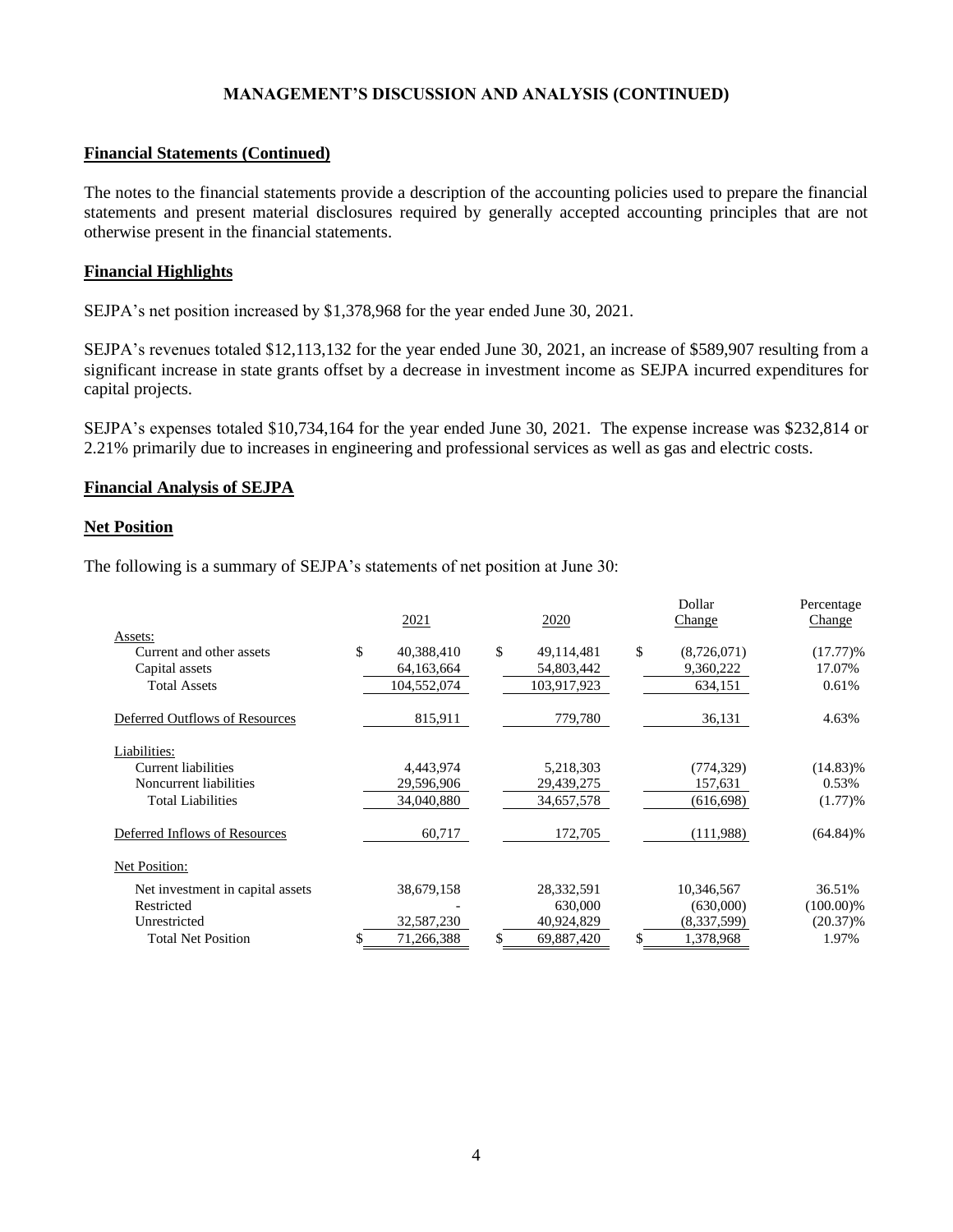# **Financial Analysis of SEJPA (Continued)**

### **Net Position (Continued)**

Net position increased by \$1,378,968 from fiscal year 2020 to 2021. Net investment in capital assets increased \$10,346,567 in fiscal year 2021. This increase is the result of principal paid on long-term debt, and the investment in capital assets, net of depreciation expense including the Water Campus Improvement Project.

Restricted net position decreased \$630,000 for the year ended June 30, 2021 as funds restricted for reserves were no longer needed after paying-off the state loan payable.

Unrestricted net position (those that can be used to finance day-to-day operations) decreased \$8,337,599 primarily due to funding for the Water Campus Improvement Project.

### **Revenues, Expenses and Change in Net Position**

The following is a summary of SEJPA's revenues, expenses and changes in net position for the years ended June 30:  $D_2H_2$ 

Percentage

|                                          | 2021            | 2020            | глонаг<br>Change | <b>Percentage</b><br>Change |
|------------------------------------------|-----------------|-----------------|------------------|-----------------------------|
| <b>Revenues:</b>                         |                 |                 |                  |                             |
| Operating contributions from members     | 3,705,549<br>\$ | 3,511,851<br>\$ | \$<br>193,698    | 5.51%                       |
| Charges for services to other government |                 |                 |                  |                             |
| agencies                                 | 5,088,992       | 5,103,323       | (14, 331)        | $(0.28)\%$                  |
| Other nonoperating revenue               | 1,155,994       | 1,646,047       | (490, 053)       | $(29.77)$ %                 |
| Member agency assessments                | 1,157,490       | 1,172,279       | (14, 789)        | $(1.26)\%$                  |
| State grants                             | 1,005,107       | 89,725          | 915,382          | 1020.20%                    |
| <b>Total Operating Revenues</b>          | 12, 113, 132    | 11,523,225      | 589,907          | 5.11%                       |
| <b>Expenses:</b>                         |                 |                 |                  |                             |
| Operating expenses                       | 9,852,449       | 9,608,197       | 244,252          | 2.54%                       |
| Nonoperating expenses                    | 881,715         | 893,153         | (11, 438)        | $(1.28)\%$                  |
| <b>Total Expenses</b>                    | 10,734,164      | 10,501,350      | 232,814          | 2.21%                       |
| Increase in Net Position                 | 1,378,968<br>\$ | \$<br>1,021,875 | \$<br>357,093    | 34.94%                      |

### **Capital Assets**

Capital assets consist of the following at June 30:

| ັ                                | 2021              | 2020             | Dollar<br>Change | Percentage<br>Change |
|----------------------------------|-------------------|------------------|------------------|----------------------|
| Construction in progress         | 15,520,248<br>\$. | 7.520.610<br>\$. | 7,999,638<br>S   | 106.36%              |
| Plant equipment                  | 90,434,314        | 86, 844, 963     | 3,589,351        | 4.13%                |
| Lab equipment                    | 81,270            | 85,524           | (4,254)          | (4.97)%              |
| Office equipment                 | 76,136            | 83,896           | (7,760)          | $(9.24)\%$           |
| Vehicles                         | 488,234           | 488,234          |                  | $0.00\%$             |
| Subtotal                         | 106,600,202       | 95,023,227       | 11,576,975       | 12.18%               |
| Less: Accumulated depreciation   | (42, 436, 538)    | (40, 219, 785)   | (2,216,753)      | $(5.51)\%$           |
| <b>Total Capital Assets, Net</b> | 64, 163, 664      | \$<br>54,803,442 | \$<br>9,360,222  | 17.07%               |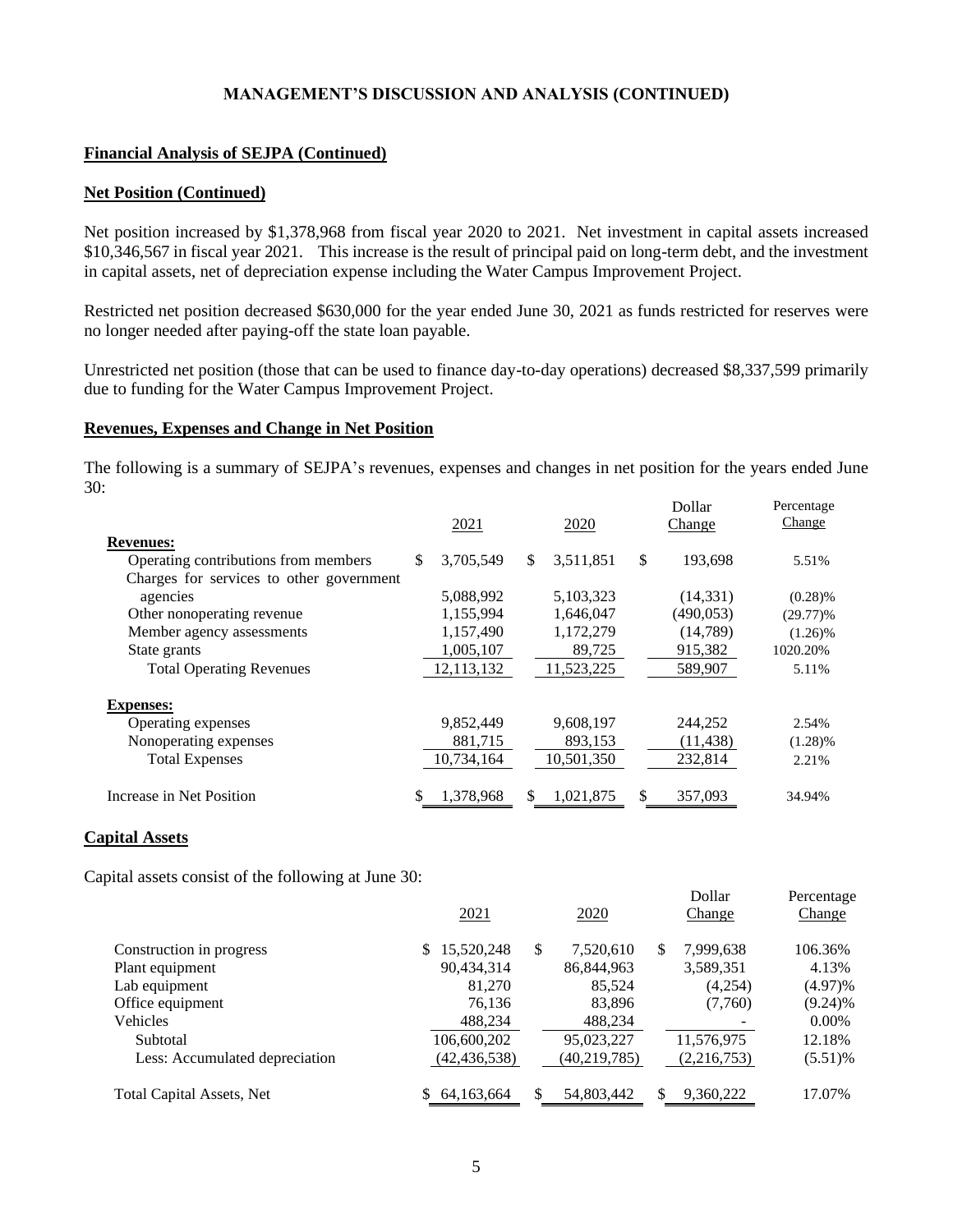# **Financial Analysis of the SEJPA (Continued)**

### **Capital Assets (Continued)**

The net additions to capital assets for fiscal year 2021 totaled \$9,360,222. Capital asset additions are primarily related to the Water Campus Improvement project.

# **Long-Term Debt**

The following is a summary of long-term debt at June 30:

|                                      | 2021       |   | <u>2020</u>              |   | Dollar<br>Change | Percentage<br>Change |
|--------------------------------------|------------|---|--------------------------|---|------------------|----------------------|
| 2011 Refunding Revenue Bonds         | \$<br>۰.   | S | 120,000                  | S | (120,000)        | $(100.00)\%$         |
| 2017 Revenue Bonds                   | 23,055,823 |   | 23,576,047               |   | (520, 224)       | $(2.20)\%$           |
| State loan payable                   |            |   | 814.318                  |   | (814, 318)       | $(100.00)\%$         |
| Private placement loan payable       | 1,250,662  |   | 1,343,998                |   | (93, 336)        | (6.94)%              |
| SFID Reimbursement Agreement         | 415,508    |   | 422.971                  |   | (7, 463)         | $(1.76)\%$           |
| Solana Beach Reimbursement Agreement | 442,184    |   | $\overline{\phantom{a}}$ |   | 442.184          | 100.00%              |
| SDG&E loan                           | 320,329    |   | 373,719                  |   | (53,390)         | $(14.28)\%$          |
| <b>Total Long-Term Debt</b>          | 25,484,506 |   | 26,651,053               |   | (1,166,547)      | $(4.37)\%$           |

The total long-term debt decreased by \$1,166,547 primarily due to principal payments on the 2017 Revenue Bonds and the state loan payable.

# **Economic Factors**

Consistent with the prior year, SEJPA's fiscal year 2021-22 sanitary fund operations and maintenance budget is \$6,119,413. The water reclamation budget is \$1,883,700. Sales of reclaimed water are budgeted to be 1,604 acrefeet in the upcoming year.

Contingency funding for each program area has been reviewed and budgeted on the basis of the potential for unforeseen events within each activity area. For all programs, the amount in contingency funding is \$159,000 and is \$5,228 lower than last year's budget levels.

The capital project program will have a budget of \$2,235,000 during the upcoming year. This is primarily for improvements to the wastewater, ocean outfall, pump stations, and reclamation programs.

Costs of sanitary services are allocated on the basis of percentage of use, as indicated by measured flows, or level of effort, as appropriate. On the basis of connected equivalent dwelling units (EDU's) for wastewater treatment provided to the member agencies, the budgeted cost is approximately \$186 per EDU per year for 2021-22. This represents a 10% increase from 2020-21. The Encinitas Ranch Golf Course pays a set annual price for interruptible water service. For the remaining water agencies, recycled water sales are based on individual contracts which may include minimum annual purchase volumes and negotiated water rates. These revenues are supplemented by incentives from the Metropolitan Water District and the San Diego County Water Authority.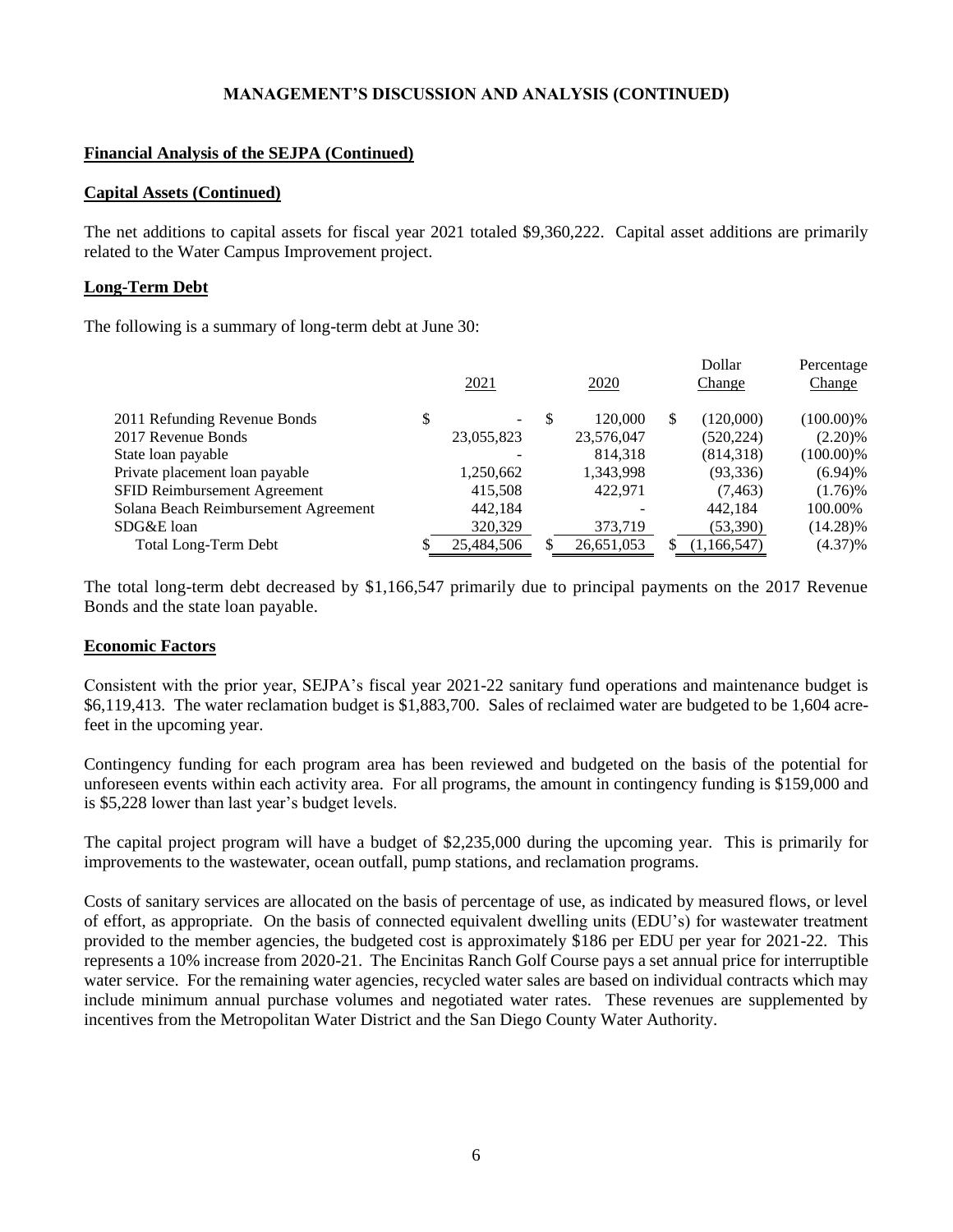# **Economic Factors (Continued)**

On October 8, 2012, the Board adopted a resolution to amend the contract between CalPERS and SEJPA. This resolution amended the contract to include Section 20475 (Difference Level of Benefits) for new Miscellaneous Members of the Public Employees' Retirement System, Section 21353 (2% at 60 Full Formula), and Section 20037 (Three-Year Final Compensation) this resolution will be applicable to all SEJPA employees entering membership for the first time in the miscellaneous classification after June 30, 2012. The lower benefit payout will result in a lower contribution rate for the SEJPA workforce. All employees will pay the full employee portion of the CalPERS retirement benefit.

# **Contacting the Authority's Financial Manager**

This financial report is designed to provide our citizens, taxpayers, customers, investors, and creditors with a general overview of SEJPA's finances and to demonstrate SEJPA's accountability for the money it receives, If you have any questions about this report or need additional financial information, contract SEJPA, at (760) 753-6203, ext. 73.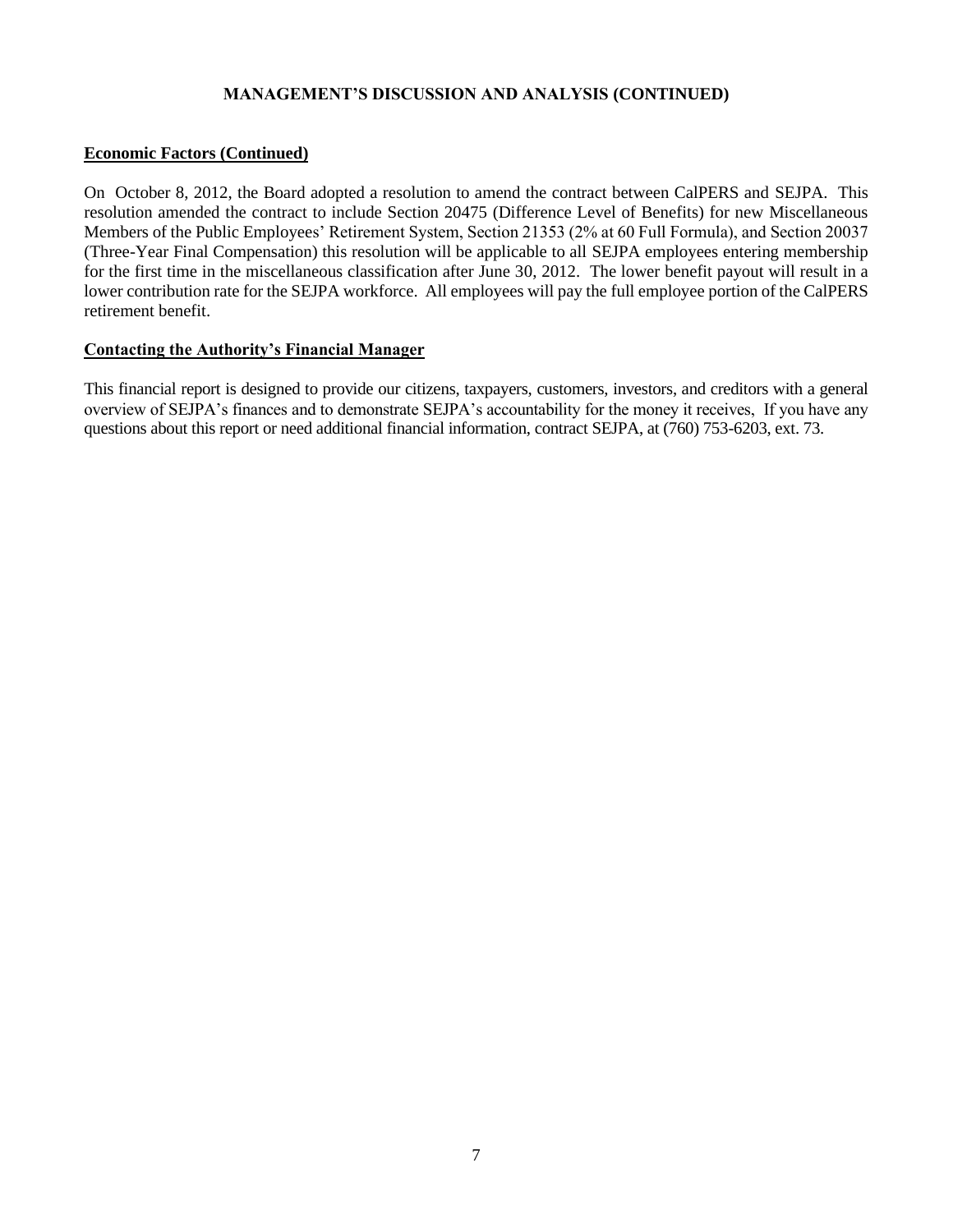# **SAN ELIJO JOINT POWERS AUTHORITY STATEMENT OF NET POSITION JUNE 30, 2021**

# **ASSETS**

| <b>Current Assets:</b> (Notes 1, 2, 3 and 4)                |                  |
|-------------------------------------------------------------|------------------|
| Cash and cash equivalents                                   | \$<br>16,015,007 |
| Due from other governmental agencies                        | 2,793,789        |
| Accrued interest receivable                                 | 303,277          |
| Prepaid expenses                                            | 46,337           |
| Current portion of loans receivable                         | 460,000          |
| <b>Total Current Assets</b>                                 | 19,618,410       |
| <b>Noncurrent Assets:</b> (Notes 1, 2, 4 and 5)             |                  |
| Loans Receivable, net of current portion                    | 20,770,000       |
| <b>Capital Assets:</b>                                      |                  |
| Nondepreciable                                              | 15,520,248       |
| Depreciable, net of accumulated depreciation                | 48,643,416       |
| <b>Total Capital Assets</b>                                 | 64,163,664       |
| <b>Total Noncurrent Assets</b>                              | 84,933,664       |
| <b>TOTAL ASSETS</b>                                         | 104,552,074      |
| <b>DEFERRED OUTFLOWS OF RESOURCES:</b> (Notes 1, 11 and 12) |                  |
| Deferred outflows related to pensions                       | 745,611          |
| Deferred outflows related to OPEB                           | 70,300           |
| <b>TOTAL DEFERRED OUTFLOWS OF RESOURCES</b>                 | \$<br>815,911    |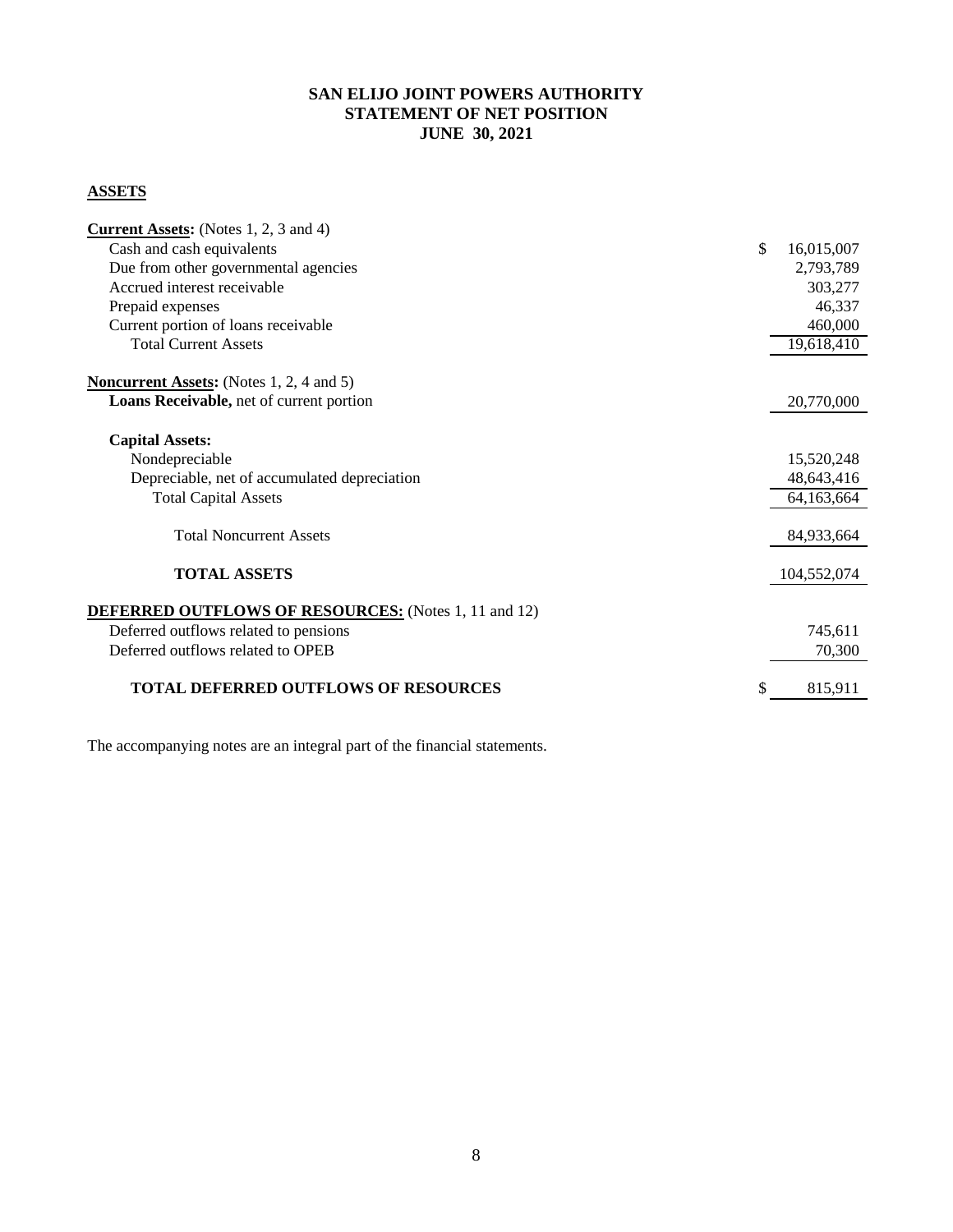# **SAN ELIJO JOINT POWERS AUTHORITY STATEMENT OF NET POSITION (CONTINUED) JUNE 30, 2021**

# **LIABILITIES**

| Accounts payable<br>\$<br>1,450,290<br><b>Accrued liabilities</b><br>304,459<br>Accrued interest payable<br>296,400<br>Due to other government agencies<br>371,253<br>Unearned revenue<br>1,308,847<br>Current portion of revenue bonds<br>460,000<br>Current portion of private placement loan payable<br>97,249<br>Current portion of SDG&E loan<br>53,388<br>Current portion of compensated absences<br>102,088<br><b>Total Current Liabilities</b><br>4,443,974<br><b>Long-Term Debt:</b><br>Revenue bonds, net of current portion<br>22,595,823<br>Private placement loan payable, net of current portion<br>1,153,413<br>SFID reimbursement agreement payable<br>415,508<br>Solana Beach reimbursement agreement payable<br>442,184<br>SDG&E loan, net of current portion<br>266,941<br><b>Total Long-Term Debt</b><br>24,873,869<br><b>Other Noncurrent Liabilities:</b><br>Net pension liability<br>3,619,079<br>Net OPEB obligation<br>595,539<br>Compensated absences<br>508,419<br><b>Total Other Noncurrent Liabilities</b><br>4,723,037<br><b>Total Noncurrent Liabilities</b><br>29,596,906<br><b>Total Liabilities</b><br>34,040,880<br>Deferred inflows related to pensions<br>60,717<br><b>TOTAL DEFERRED INFLOWS OF RESOURCES</b><br>60,717 | <b>Current Liabilities:</b> (Notes 3, 6, 7 and 9)                   |  |
|---------------------------------------------------------------------------------------------------------------------------------------------------------------------------------------------------------------------------------------------------------------------------------------------------------------------------------------------------------------------------------------------------------------------------------------------------------------------------------------------------------------------------------------------------------------------------------------------------------------------------------------------------------------------------------------------------------------------------------------------------------------------------------------------------------------------------------------------------------------------------------------------------------------------------------------------------------------------------------------------------------------------------------------------------------------------------------------------------------------------------------------------------------------------------------------------------------------------------------------------------------------|---------------------------------------------------------------------|--|
|                                                                                                                                                                                                                                                                                                                                                                                                                                                                                                                                                                                                                                                                                                                                                                                                                                                                                                                                                                                                                                                                                                                                                                                                                                                               |                                                                     |  |
|                                                                                                                                                                                                                                                                                                                                                                                                                                                                                                                                                                                                                                                                                                                                                                                                                                                                                                                                                                                                                                                                                                                                                                                                                                                               |                                                                     |  |
|                                                                                                                                                                                                                                                                                                                                                                                                                                                                                                                                                                                                                                                                                                                                                                                                                                                                                                                                                                                                                                                                                                                                                                                                                                                               |                                                                     |  |
|                                                                                                                                                                                                                                                                                                                                                                                                                                                                                                                                                                                                                                                                                                                                                                                                                                                                                                                                                                                                                                                                                                                                                                                                                                                               |                                                                     |  |
|                                                                                                                                                                                                                                                                                                                                                                                                                                                                                                                                                                                                                                                                                                                                                                                                                                                                                                                                                                                                                                                                                                                                                                                                                                                               |                                                                     |  |
|                                                                                                                                                                                                                                                                                                                                                                                                                                                                                                                                                                                                                                                                                                                                                                                                                                                                                                                                                                                                                                                                                                                                                                                                                                                               |                                                                     |  |
|                                                                                                                                                                                                                                                                                                                                                                                                                                                                                                                                                                                                                                                                                                                                                                                                                                                                                                                                                                                                                                                                                                                                                                                                                                                               |                                                                     |  |
|                                                                                                                                                                                                                                                                                                                                                                                                                                                                                                                                                                                                                                                                                                                                                                                                                                                                                                                                                                                                                                                                                                                                                                                                                                                               |                                                                     |  |
|                                                                                                                                                                                                                                                                                                                                                                                                                                                                                                                                                                                                                                                                                                                                                                                                                                                                                                                                                                                                                                                                                                                                                                                                                                                               |                                                                     |  |
|                                                                                                                                                                                                                                                                                                                                                                                                                                                                                                                                                                                                                                                                                                                                                                                                                                                                                                                                                                                                                                                                                                                                                                                                                                                               |                                                                     |  |
|                                                                                                                                                                                                                                                                                                                                                                                                                                                                                                                                                                                                                                                                                                                                                                                                                                                                                                                                                                                                                                                                                                                                                                                                                                                               |                                                                     |  |
|                                                                                                                                                                                                                                                                                                                                                                                                                                                                                                                                                                                                                                                                                                                                                                                                                                                                                                                                                                                                                                                                                                                                                                                                                                                               | <b>Noncurrent Liabilities:</b> (Notes 1, 6, 7, 8, 9, 10, 11 and 12) |  |
|                                                                                                                                                                                                                                                                                                                                                                                                                                                                                                                                                                                                                                                                                                                                                                                                                                                                                                                                                                                                                                                                                                                                                                                                                                                               |                                                                     |  |
|                                                                                                                                                                                                                                                                                                                                                                                                                                                                                                                                                                                                                                                                                                                                                                                                                                                                                                                                                                                                                                                                                                                                                                                                                                                               |                                                                     |  |
|                                                                                                                                                                                                                                                                                                                                                                                                                                                                                                                                                                                                                                                                                                                                                                                                                                                                                                                                                                                                                                                                                                                                                                                                                                                               |                                                                     |  |
|                                                                                                                                                                                                                                                                                                                                                                                                                                                                                                                                                                                                                                                                                                                                                                                                                                                                                                                                                                                                                                                                                                                                                                                                                                                               |                                                                     |  |
|                                                                                                                                                                                                                                                                                                                                                                                                                                                                                                                                                                                                                                                                                                                                                                                                                                                                                                                                                                                                                                                                                                                                                                                                                                                               |                                                                     |  |
|                                                                                                                                                                                                                                                                                                                                                                                                                                                                                                                                                                                                                                                                                                                                                                                                                                                                                                                                                                                                                                                                                                                                                                                                                                                               |                                                                     |  |
|                                                                                                                                                                                                                                                                                                                                                                                                                                                                                                                                                                                                                                                                                                                                                                                                                                                                                                                                                                                                                                                                                                                                                                                                                                                               |                                                                     |  |
|                                                                                                                                                                                                                                                                                                                                                                                                                                                                                                                                                                                                                                                                                                                                                                                                                                                                                                                                                                                                                                                                                                                                                                                                                                                               |                                                                     |  |
|                                                                                                                                                                                                                                                                                                                                                                                                                                                                                                                                                                                                                                                                                                                                                                                                                                                                                                                                                                                                                                                                                                                                                                                                                                                               |                                                                     |  |
|                                                                                                                                                                                                                                                                                                                                                                                                                                                                                                                                                                                                                                                                                                                                                                                                                                                                                                                                                                                                                                                                                                                                                                                                                                                               |                                                                     |  |
|                                                                                                                                                                                                                                                                                                                                                                                                                                                                                                                                                                                                                                                                                                                                                                                                                                                                                                                                                                                                                                                                                                                                                                                                                                                               |                                                                     |  |
|                                                                                                                                                                                                                                                                                                                                                                                                                                                                                                                                                                                                                                                                                                                                                                                                                                                                                                                                                                                                                                                                                                                                                                                                                                                               |                                                                     |  |
|                                                                                                                                                                                                                                                                                                                                                                                                                                                                                                                                                                                                                                                                                                                                                                                                                                                                                                                                                                                                                                                                                                                                                                                                                                                               |                                                                     |  |
|                                                                                                                                                                                                                                                                                                                                                                                                                                                                                                                                                                                                                                                                                                                                                                                                                                                                                                                                                                                                                                                                                                                                                                                                                                                               |                                                                     |  |
|                                                                                                                                                                                                                                                                                                                                                                                                                                                                                                                                                                                                                                                                                                                                                                                                                                                                                                                                                                                                                                                                                                                                                                                                                                                               |                                                                     |  |
|                                                                                                                                                                                                                                                                                                                                                                                                                                                                                                                                                                                                                                                                                                                                                                                                                                                                                                                                                                                                                                                                                                                                                                                                                                                               |                                                                     |  |
|                                                                                                                                                                                                                                                                                                                                                                                                                                                                                                                                                                                                                                                                                                                                                                                                                                                                                                                                                                                                                                                                                                                                                                                                                                                               |                                                                     |  |
|                                                                                                                                                                                                                                                                                                                                                                                                                                                                                                                                                                                                                                                                                                                                                                                                                                                                                                                                                                                                                                                                                                                                                                                                                                                               |                                                                     |  |
|                                                                                                                                                                                                                                                                                                                                                                                                                                                                                                                                                                                                                                                                                                                                                                                                                                                                                                                                                                                                                                                                                                                                                                                                                                                               | <b>DEFERRED INFLOWS OF RESOURCES:</b> (Notes 1 and 12)              |  |
|                                                                                                                                                                                                                                                                                                                                                                                                                                                                                                                                                                                                                                                                                                                                                                                                                                                                                                                                                                                                                                                                                                                                                                                                                                                               |                                                                     |  |
|                                                                                                                                                                                                                                                                                                                                                                                                                                                                                                                                                                                                                                                                                                                                                                                                                                                                                                                                                                                                                                                                                                                                                                                                                                                               |                                                                     |  |
|                                                                                                                                                                                                                                                                                                                                                                                                                                                                                                                                                                                                                                                                                                                                                                                                                                                                                                                                                                                                                                                                                                                                                                                                                                                               |                                                                     |  |
|                                                                                                                                                                                                                                                                                                                                                                                                                                                                                                                                                                                                                                                                                                                                                                                                                                                                                                                                                                                                                                                                                                                                                                                                                                                               | <b>Commitments and Contingencies</b> (Notes 11, 12 and 13)          |  |
|                                                                                                                                                                                                                                                                                                                                                                                                                                                                                                                                                                                                                                                                                                                                                                                                                                                                                                                                                                                                                                                                                                                                                                                                                                                               |                                                                     |  |
|                                                                                                                                                                                                                                                                                                                                                                                                                                                                                                                                                                                                                                                                                                                                                                                                                                                                                                                                                                                                                                                                                                                                                                                                                                                               | <b>NET POSITION:</b>                                                |  |
| Net investment in capital assets<br>38,679,158                                                                                                                                                                                                                                                                                                                                                                                                                                                                                                                                                                                                                                                                                                                                                                                                                                                                                                                                                                                                                                                                                                                                                                                                                |                                                                     |  |
| Unrestricted<br>32,587,230                                                                                                                                                                                                                                                                                                                                                                                                                                                                                                                                                                                                                                                                                                                                                                                                                                                                                                                                                                                                                                                                                                                                                                                                                                    |                                                                     |  |
| <b>Total Net Position</b><br>71,266,388                                                                                                                                                                                                                                                                                                                                                                                                                                                                                                                                                                                                                                                                                                                                                                                                                                                                                                                                                                                                                                                                                                                                                                                                                       |                                                                     |  |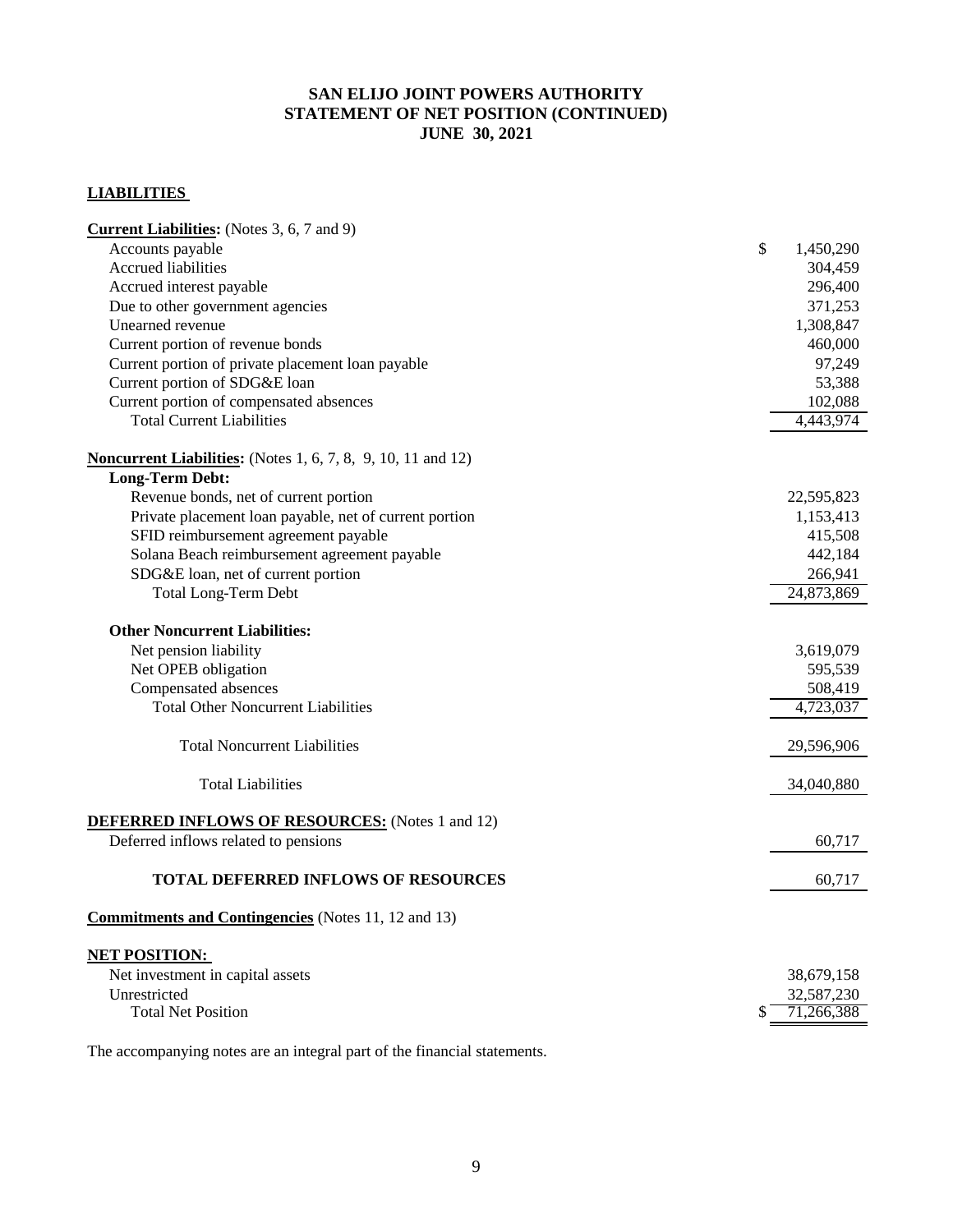# **SAN ELIJO JOINT POWERS AUTHORITY STATEMENT OF REVENUES, EXPENSES AND CHANGES IN NET POSITION FOR THE YEAR ENDED JUNE 30, 2021**

| <b>Operating Revenues:</b>                        |                  |
|---------------------------------------------------|------------------|
| Charges for services to other government agencies | \$<br>5,088,992  |
| Contributions from City of Encinitas              | 2,120,667        |
| Contributions from City of Solana Beach           | 1,584,882        |
| <b>Total Operating Revenues</b>                   | 8,794,541        |
|                                                   |                  |
| <b>Operating Expenses:</b>                        |                  |
| Personnel costs                                   | 3,672,400        |
| Depreciation and amortization                     | 2,309,388        |
| Contracted services                               | 1,403,866        |
| Utilities                                         | 904,355          |
| Supplies                                          | 626,365          |
| Disposal services                                 | 304,007          |
| Repair parts expense                              | 222,864          |
| Rent                                              | 146,110          |
| Permit/purveyor fees                              | 122,187          |
| Miscellaneous                                     | 75,373           |
| Insurance                                         | 65,534           |
| <b>Total Operating Expenses</b>                   | 9,852,449        |
| <b>Operating Loss</b>                             | (1,057,908)      |
| <b>Nonoperating Revenues (Expenses):</b>          |                  |
| Investment income                                 | 1,046,136        |
| State grants                                      | 1,005,107        |
| Other                                             | 77,756           |
| Rental income                                     | 29,960           |
| Gain on disposal of capital assets                | 2,142            |
| Interest expense                                  | (881,715)        |
| <b>Total Nonoperating Revenues (Expenses)</b>     | 1,279,386        |
| Income Before Capital Contributions               | 221,478          |
| <b>Capital Contributions:</b>                     |                  |
| Member agency assessments                         | 1,157,490        |
| <b>Total Capital Contributions</b>                | 1,157,490        |
|                                                   |                  |
| Change in Net Position                            | 1,378,968        |
| Net Position at Beginning of Year                 | 69,887,420       |
| NET POSITION AT END OF YEAR                       | \$<br>71,266,388 |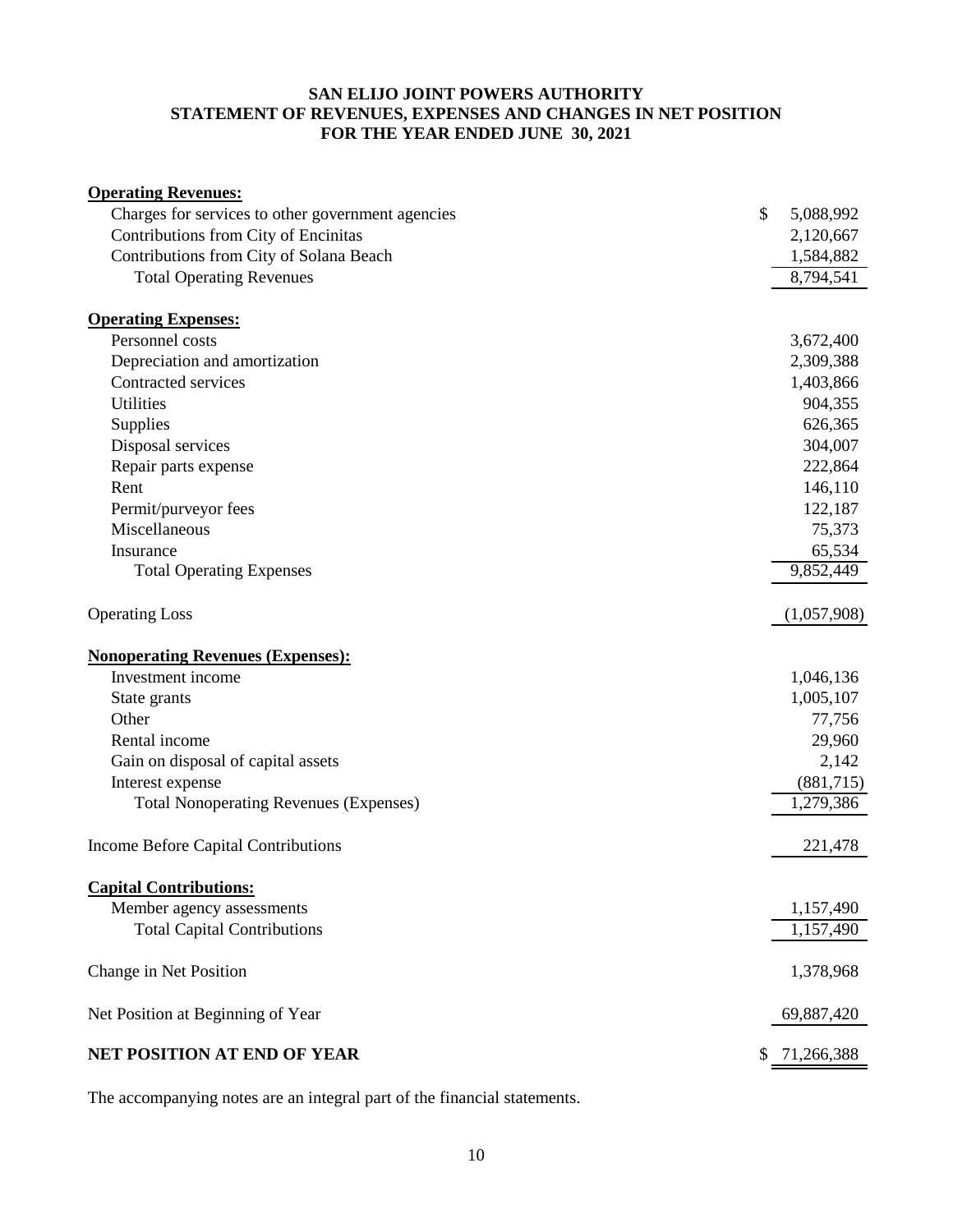# **SAN ELIJO JOINT POWERS AUTHORITY STATEMENT OF CASH FLOWS FOR THE YEAR ENDED JUNE 30, 2021**

| <b>Cash Flows From Operating Activities:</b>                        |               |              |
|---------------------------------------------------------------------|---------------|--------------|
| Cash received from customers                                        | $\mathcal{S}$ | 8,852,002    |
| Cash payments to suppliers for goods and services                   |               | (4,983,040)  |
| Cash payments to employees for services                             |               | (3,557,495)  |
| Net Cash Provided by Operating Activities                           |               | 311,467      |
| <b>Cash Flows From Noncapital and Related Financing Activities:</b> |               |              |
| Rental and other nonoperating income                                |               | 107,629      |
| Net Cash Provided by Noncapital and Related Financing Activities    |               | 107,629      |
| <b>Cash Flows From Capital and Related Financing Activities:</b>    |               |              |
| Acquisition and construction of capital assets                      |               | (11,863,127) |
| Proceeds from sale of capital assets                                |               | 2,142        |
| Proceeds from long-term debt                                        |               | 478,319      |
| Principal paid on long-term debt                                    |               | (1,574,642)  |
| Interest paid on long-term debt                                     |               | (975, 715)   |
| Proceeds of state grants                                            |               | 1,005,107    |
| Capital contributions                                               |               | 1,157,490    |
| Net Cash Used in Capital and Related Financial Activities           |               | (11,770,426) |
| <b>Cash Flows From Investing Activities:</b>                        |               |              |
| Proceeds from loans receivable                                      |               | 570,000      |
| Investment income                                                   |               | 1,072,104    |
| Net Cash Provided by Investing Activities                           |               | 1,642,104    |
| Net Decrease in Cash and Cash Equivalents                           |               | (9,709,226)  |
| Cash and Cash Equivalents at Beginning of Year                      |               | 25,724,233   |
| CASH AND CASH EQUIVALENTS AT END OF THE YEAR                        |               | 16,015,007   |

(Continued)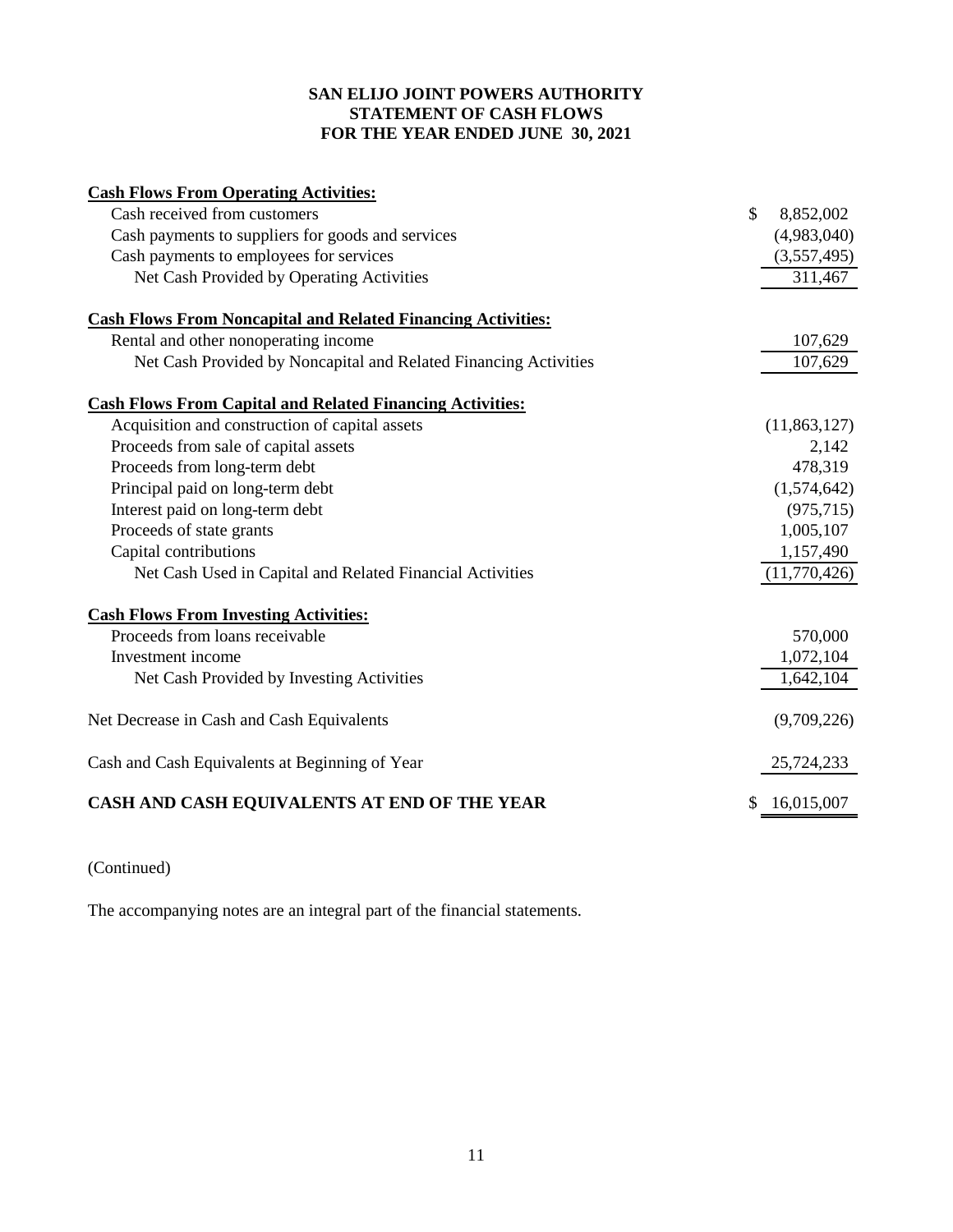# **SAN ELIJO JOINT POWERS AUTHORITY STATEMENT OF CASH FLOWS (CONTINUED) FOR THE YEAR ENDED JUNE 30, 2021**

# **Reconciliation of Operating Loss to**

| <b>Net Cash Provided by Operating Activities:</b> |                   |
|---------------------------------------------------|-------------------|
| <b>Operating loss</b>                             | \$<br>(1,057,908) |
| Adjustments to reconcile operating loss to        |                   |
| net cash provided by operating activities:        |                   |
| Depreciation and amortization                     | 2,309,388         |
| Change in assets and liabilities:                 |                   |
| Due from other governmental agencies              | (1,548,364)       |
| Prepaid expenses                                  | (30,759)          |
| Deferred outflows related to pensions             | (134, 623)        |
| Deferred outflows related to OPEB                 | (14, 831)         |
| Accounts payable                                  | (1,081,620)       |
| Accrued liabilities                               | (225, 534)        |
| Unearned revenue                                  | 1,308,847         |
| Net pension liability                             | 313,865           |
| Due to other government agencies                  | 296,978           |
| Net OPEB obligation                               | 52,605            |
| Compensated absences                              | 102,088           |
| Deferred inflows related to pensions              | 21,335            |
| Net Cash Provided by Operating Activities         | 311,467           |
|                                                   |                   |

# **Supplemental Disclosure of Cash Flow Information:**

| Capital Assets acquired with Solana Beach Reimbusement |         |
|--------------------------------------------------------|---------|
| <b>Agreement Payable</b>                               | 422.184 |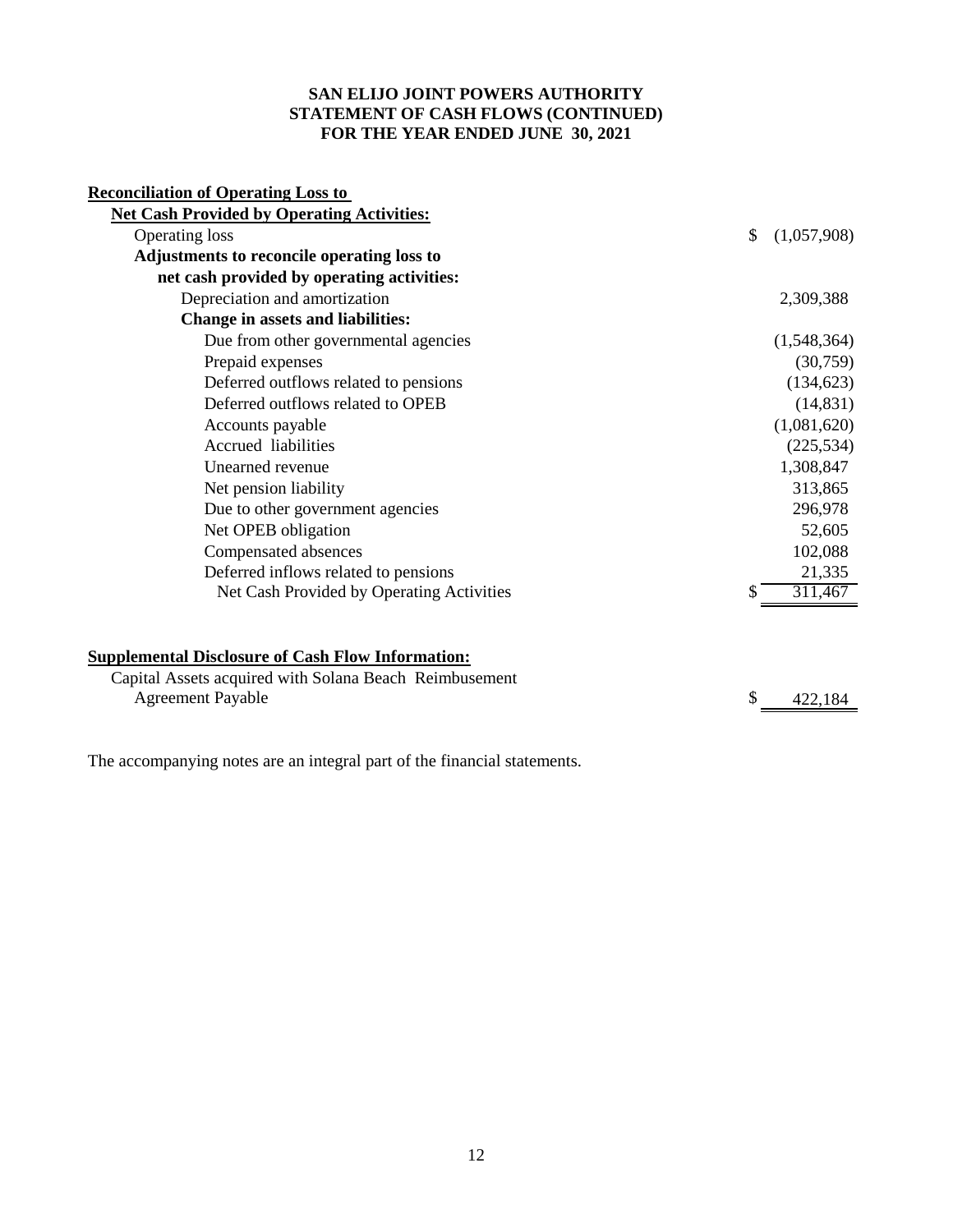# **SAN ELIJO JOINT POWERS AUTHORITY STATEMENT OF FIDUCIARY NET POSITION FIDUCIARY FUNDS FOR THE YEAR ENDED JUNE 30, 2021**

|                                                                                       |    | Post-Employment<br><b>Benefits Trust</b> |
|---------------------------------------------------------------------------------------|----|------------------------------------------|
| <b>ASSETS</b><br>Cash                                                                 | S  | 345,310                                  |
| <b>Total Assets</b>                                                                   |    | 345,310                                  |
| <b>NET POSITION</b>                                                                   |    |                                          |
| Held in trust for the benefit of employees<br>of the San Elijo Joint Powers Authority | \$ | 345,310                                  |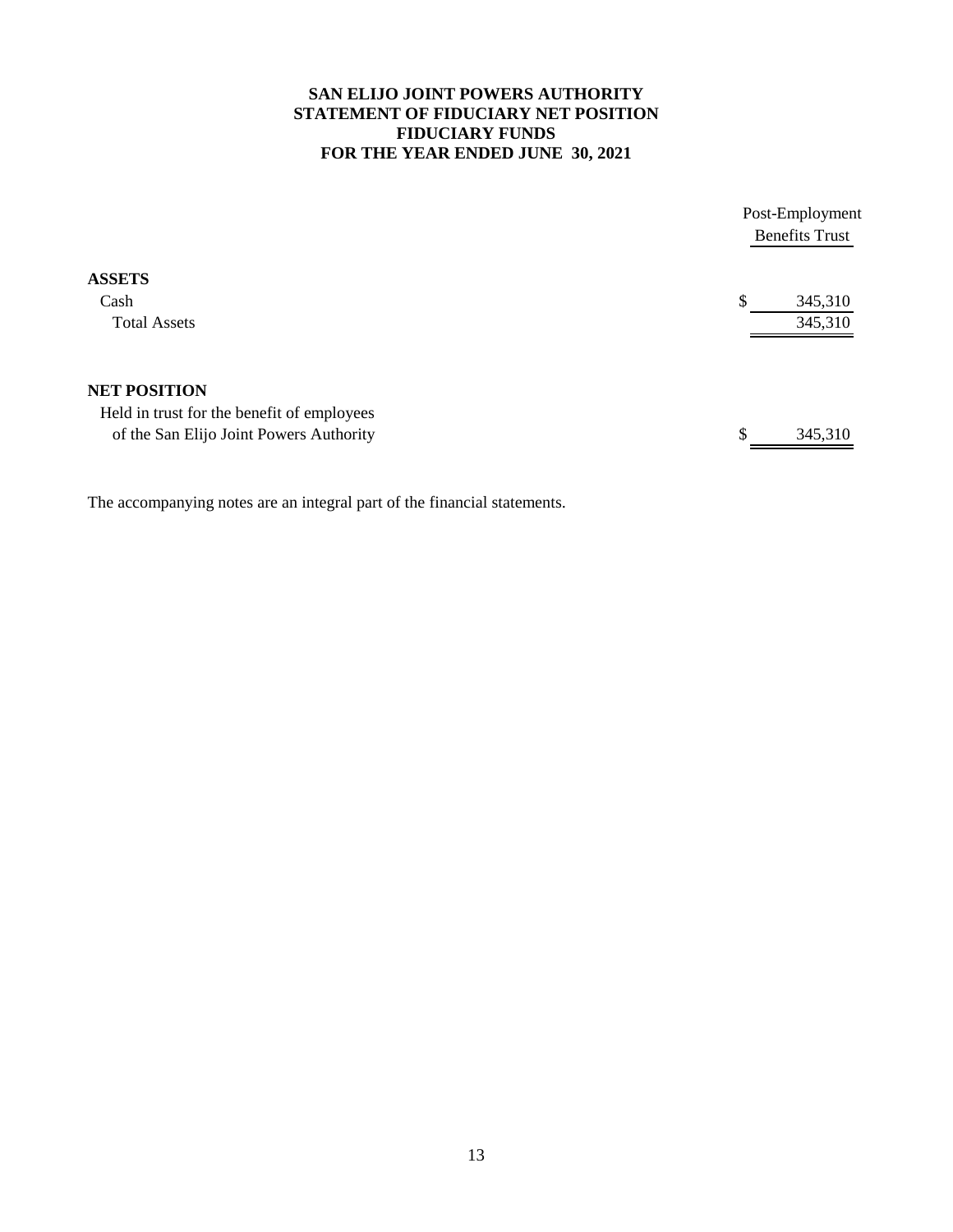# **SAN ELIJO JOINT POWERS AUTHORITY STATEMENT OF CHANGES IN FIDUCIARY NET POSITION FIDUCIARY FUNDS FOR THE YEAR ENDED JUNE 30, 2021**

|                          | Post-Employment<br><b>Benefits Trust</b> |         |
|--------------------------|------------------------------------------|---------|
| <b>ADDITIONS:</b>        |                                          |         |
| Contributions            | \$                                       | 263,020 |
| Investment earnings      |                                          | 30,819  |
| <b>Total Additions</b>   |                                          | 293,839 |
| <b>DEDUCTIONS:</b>       |                                          |         |
| Administative fees       |                                          | 1,063   |
| Total deductions         |                                          | 1,063   |
| Change in Net Assets     |                                          | 292,776 |
| Net Position - Beginning |                                          | 52,534  |
| Net Position - Ending    | \$                                       | 345,310 |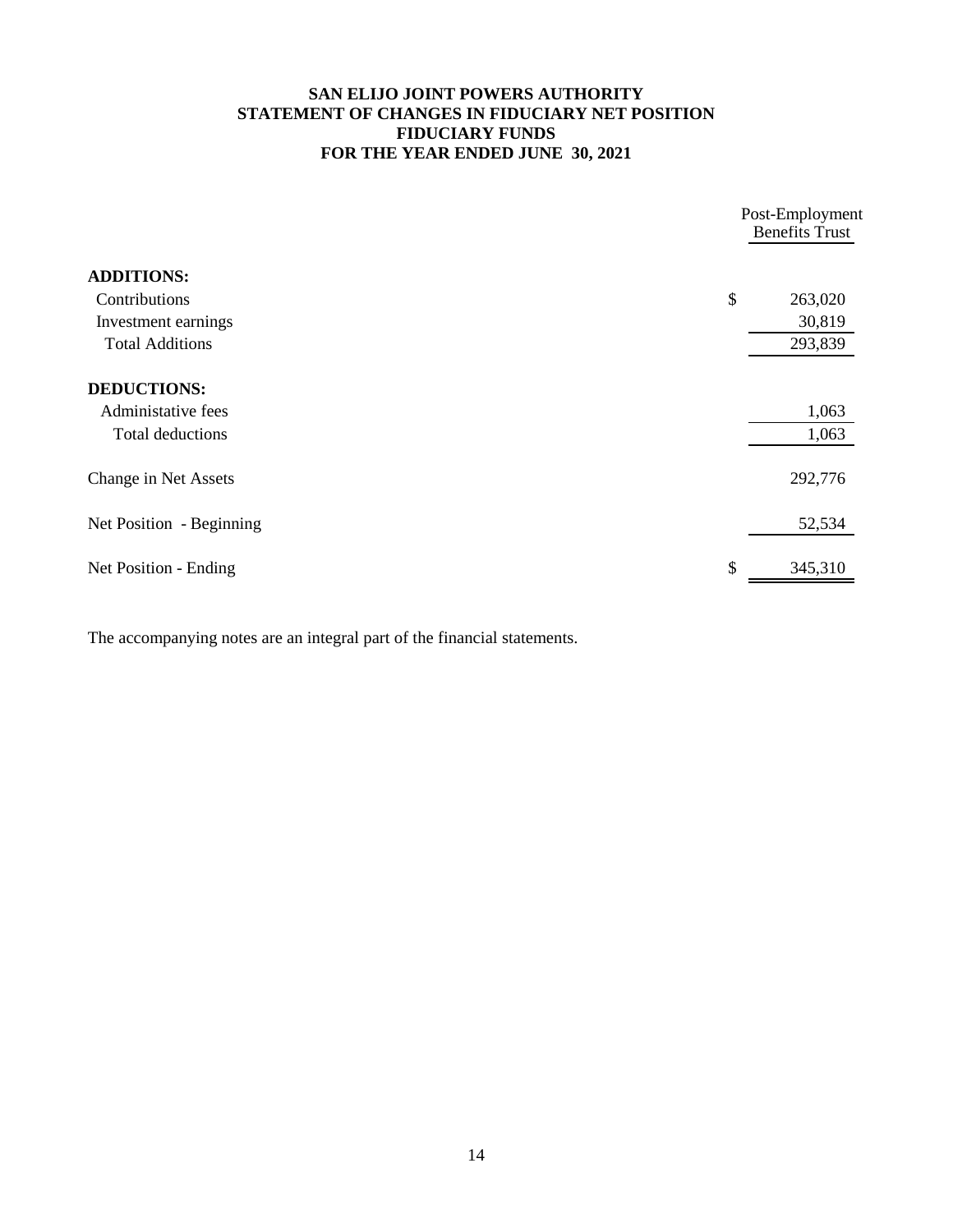# **Note 1 - Organization and Significant Accounting Policies:**

### **Organization**

San Elijo Joint Powers Authority (SEJPA) was established on June 17, 1987 with the power to own, operate, maintain and upgrade the San Elijo Water Reclamation Facility (WRF) through an agreement between the Cardiff Sanitation District (Cardiff) and the Solana Beach Sanitation District (Solana Beach)(the member agencies). SEJPA which is governed by a board consisting of four members, two from each member agency; serves as a wastewater treatment facility for the member agencies as well as portions of Rancho Santa Fe Community Services District, Improvement Areas 2 and 3, City of Del Mar and portions of the City of San Diego. On July 1, 1990, the City of Solana Beach succeeded to the powers and responsibilities of the Solana Beach Sanitation District; and on October 18, 2001, the City of Encinitas succeeded to the powers and responsibilities of the Cardiff Sanitation District.

Under the agreement establishing SEJPA, Cardiff retained its right to 56% of the available treatment capacity of the plant, and Solana Beach retained its right to the remaining 44%. In May 1989 through an agreement between SEJPA and the member agencies to upgrade and expand the WRF; Solana Beach paid Cardiff to increase its ownership percentage and capacity rights to 50%.

SEJPA and the City of Escondido are joint owners and users, 21% and 79% respectively, of the San Elijo Ocean Outfall which is generally comprised of a regulator station, effluent pump station, and piping extending from an on-shore location out into the ocean.

SEJPA adopted resolution 2019-001 creating Employment Benefits Trust, San Elijo Joint Powers Authority. Funding of the irrevocable trust provides restricted funds that may be used at the Board's discretion to smooth the pension expense that can fluctuate due to changes in investment market conditions and CalPERS policies, in addition to making additional contributions to reduce the Unfunded Actuarial Liability (UAL).

The criteria used in determining the scope of the reporting entity is based on the provisions of GASB Cod. Sec, 2100 "Defining the Financial Reporting Entity". SEJPA is the primary government unit. Component units are those entities which are financially accountable to the primary government, either because SEJPA appoints a voting majority of the component units board, or because the component unit will provide a financial benefit or impose a financial burden on SEJPA. SEJPA has no component units.

#### **Significant Accounting Policies**

A summary of SEJPA's significant accounting policies consistently applied in the preparation of the accompanying financial statements follows:

#### **Method of Accounting**

SEJPA utilizes accounting principles appropriate for an enterprise fund to record its activities. Accordingly the statement of net position and the statement of revenues, expenses, and changes in net position have been prepared using the economic resources measurement focus and the accrual basis of accounting.

The Post-Employment Benefits Trust is used to account for contributions and distributions, related to the miscellaneous plan of San Elijo Joint Powers Authority.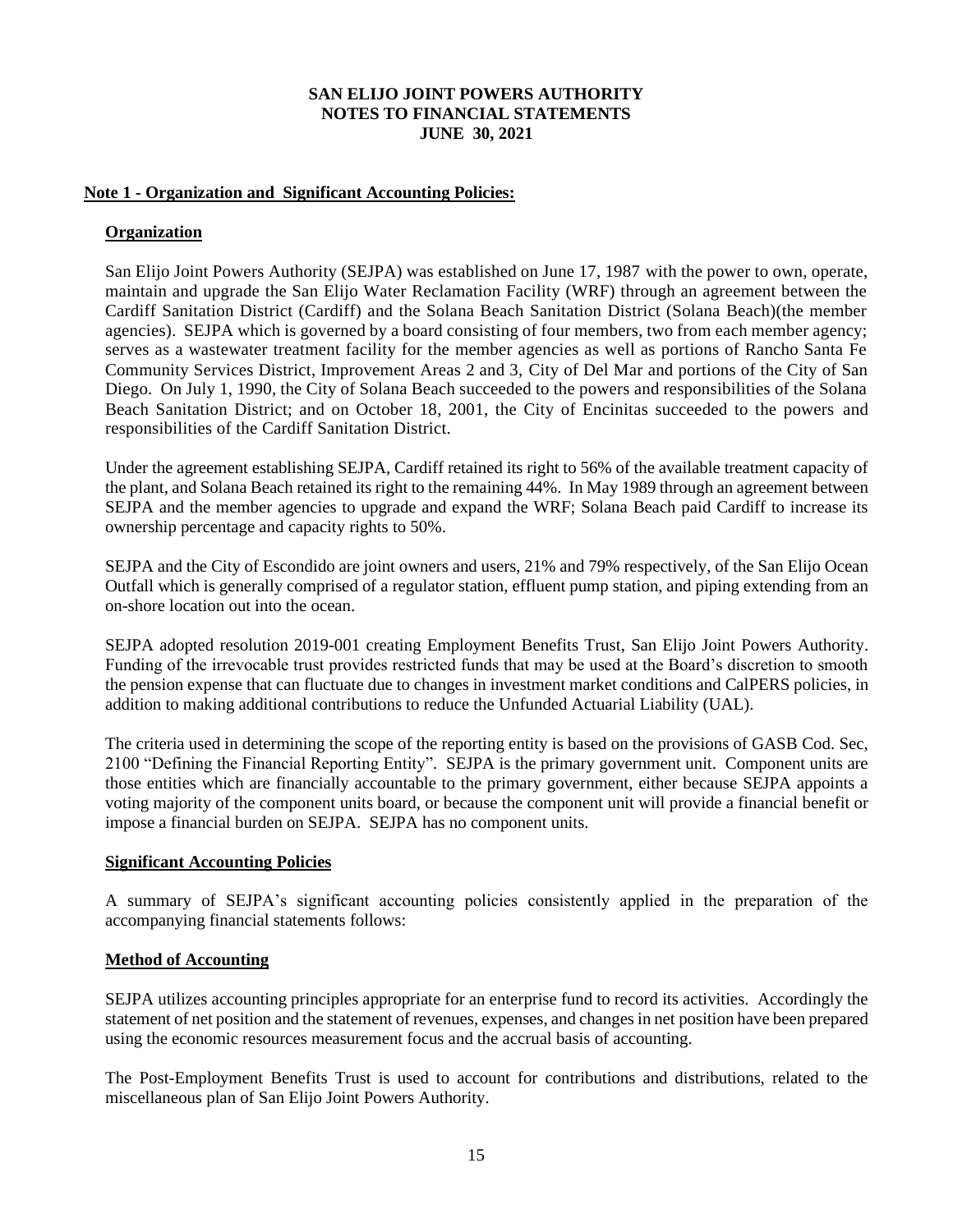# **Note 1 - Organization and Significant Accounting Policies: (Continued)**

# **Method of Accounting (Continued)**

SEJPA has not elected to apply the option allowed in GASB Cod. Sec. P80.103 "Proprietary Fund Accounting and Financial Reporting" and, as a consequence, will continue to apply GASB statements and interpretations.

# **Estimates**

The preparation of financial statements in conformity with accounting principles generally accepted in the United States of America requires management to make estimates and assumptions that affect the reported amounts of assets, deferred outflows of resources, liabilities and deferred inflows of resources and disclosure of contingent assets and liabilities at the date of the financial statements and the reported amounts of revenues and expenses during the reporting period. Actual results could differ from those estimates.

# **Revenue Recognition**

SEJPA recognizes revenue from charges for services to other government agencies and contributions from its members when they are earned. Operating activities generally result from providing services and producing and delivering goods. As such, SEJPA considers charges for services to other government agencies and contributions from the cities to be operating revenues.

### **Allowance for Doubtful Accounts**

Bad debts are recognized on the allowance method based on historical experience and management's evaluation of outstanding receivables. Management believes that all amounts due from other government agencies and loans receivable were fully collectible; therefore no allowance for doubtful accounts was recorded at June 30, 2021.

# **Capital Assets**

Capital assets purchased or acquired with a cost exceeding \$15,000 and an estimated useful life of more than one year are reported at historical cost. Donated capital assets donated works of any, and similar items, and capital assets received in service concession agreements are reported at acquisition value. Additions, improvements and other capital outlays that significantly extend the useful life of an asset are capitalized. Other costs incurred for repairs and maintenance are expensed as incurred. Upon sale or disposition of property and equipment, the asset account is relieved of the cost and the accumulated depreciation account is charged with depreciation taken prior to the sale and any resultant gain or loss is credited or charged to earnings. Depreciation is calculated on the straight-line method over the following estimated useful lives:

| Plant equipment  | $5 - 50$ years |
|------------------|----------------|
| Lab equipment    | 5 - 40 years   |
| Office equipment | $5 - 20$ years |
| Vehicles         | 5 years        |

Depreciation totaled \$2,309,388 for the year ended June 30, 2021.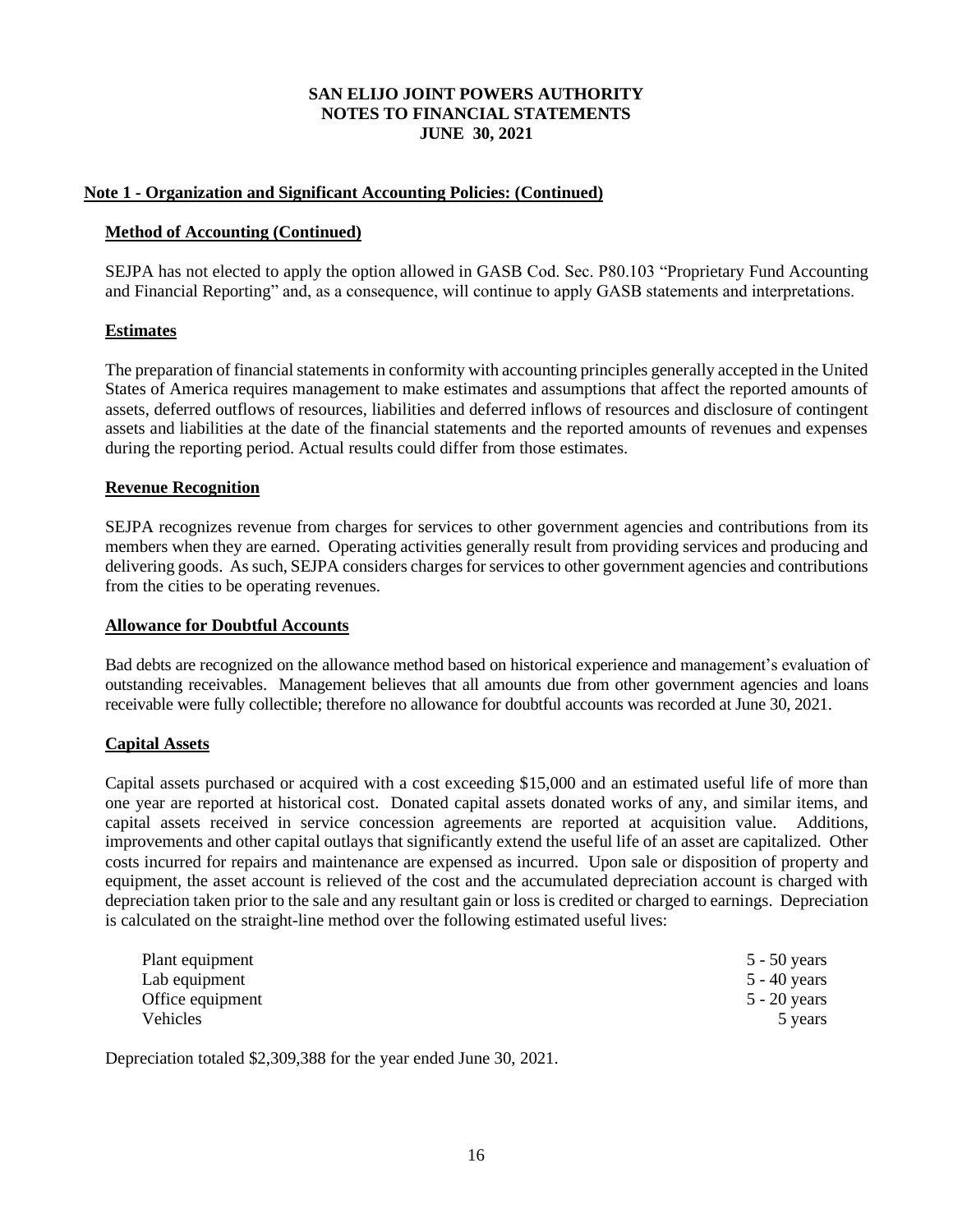# **Note 1 - Organization and Significant Accounting Policies: (Continued)**

# **Significant Accounting Policies (Continued)**

# **Amortization**

# **2017 Revenue Bonds**

The original issue premium on the 2017 Revenue bonds is being amortized on the straight-line method over 30 years. Amortization expense totaled \$70,224 for the year ended June 30, 2021 and is included in interest expense.

# **Compensated Absences**

Employees are entitled to accrue vacation leave up to a maximum amount equal to twice the employees' annual accrual rate, after which accrual ceases until the balance accrued falls below the maximum accumulation (208 - 368 hours, depending on length of service). Upon separation of employment, accrued vacation benefits that have not been used are paid to the employee. Sick leave benefits may be accrued up to a maximum of 1,000 hours after which accrual ceases. Employees who are not terminated for cause and have given the SEPJA 14 calendar days written notice are paid for 50% of the sick leave balance upon separation. Accumulated and unpaid vacation and sick-leave totaling \$610,507 is accrued when incurred and included in noncurrent liabilities at June 30, 2021.

# **Deferred Outflows of Resources and Deferred Inflows of Resources**

Deferred outflows of resources and deferred inflows of resources are defined as a consumption of net assets by SEJPA that is applicable to a future reporting period and an acquisition of net assets by SEJPA that is applicable to a future reporting period respectively. Deferred outflows of resources and deferred inflows of resources related to OPEB and pensions are more fully described in Notes 11 and 12.

# **Risk Management**

SEJPA is a member of the California Sanitation Risk Management Authority (CSRMA). CSRMA is a riskpooling self-insurance authority created under provisions of California Government Code Sections 6500 et. seq. The purpose of CSRMA is to arrange and administer programs of insurance for the pooling of self-insured losses and to purchase excess insurance coverage. Each insured agency pays for its proportionate share of its individually contracted insurance coverage and consulting services. At June 30, 2021, SEJPA participated in the programs of CSRMA as follows:

General Liability including Bodily Injury, Property Damage, Public Entity Errors and Omissions, Employment Practices Liability and Automobile Liability - The CSRMA Pooled Liability (shared risk) Program provides \$25,500,000 per occurrence and in aggregate. CSRMA is self-insured up to \$15,500,000 and additional \$10,000,000 in excess insurance has been purchased to bring the total limit of liability coverage to \$25,500,000. SEJPA has a \$100,000 deductible in the CSRMA Pooled Liability Program.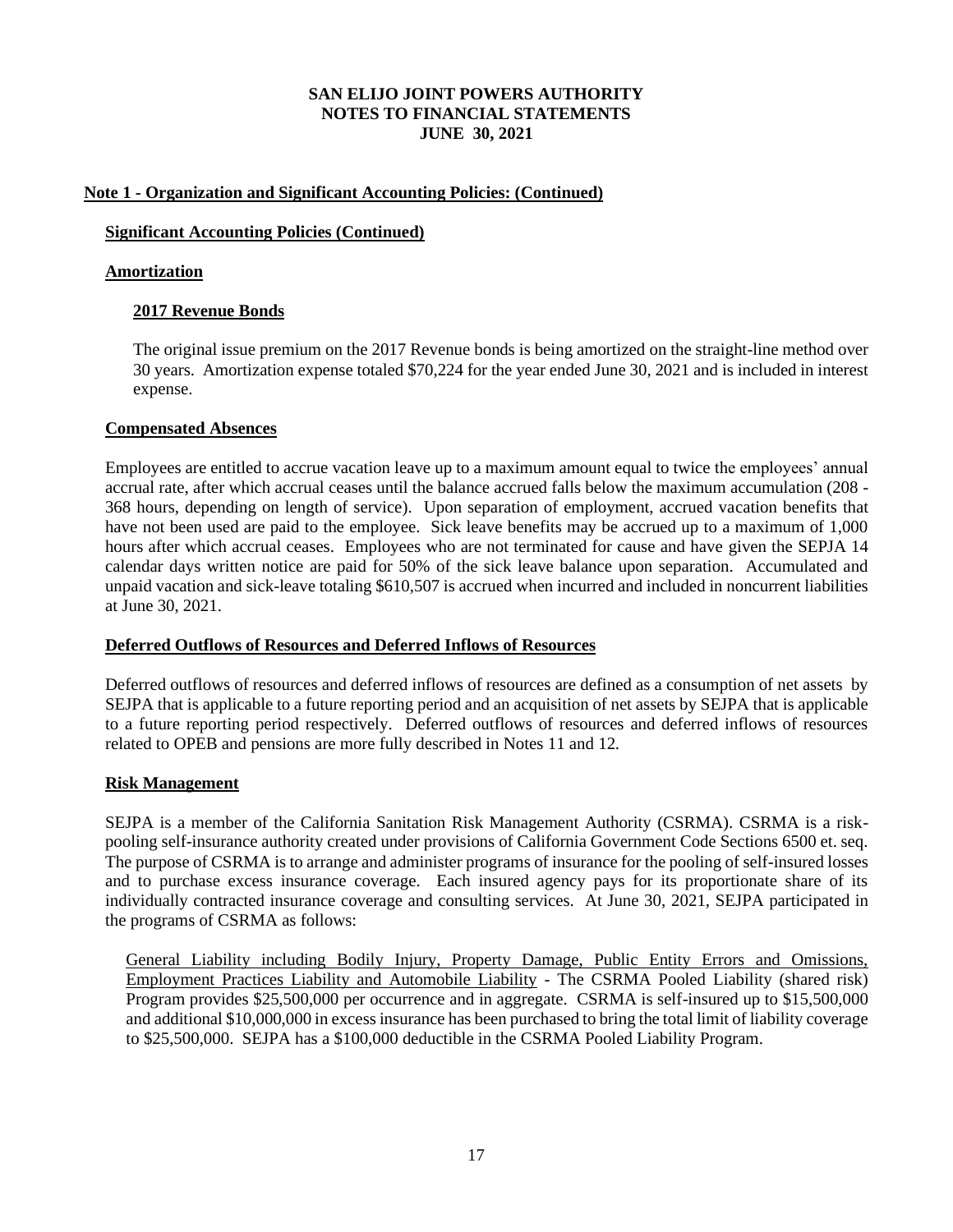# **Note 1 - Organization and Significant Accounting Policies: (Continued)**

### **Significant Accounting Policies (Continued)**

### **Risk Management (Continued)**

Property Damage - \$62,007,894 in scheduled values through the APIP Property Program with a \$1,000,000,000 shared loss limit per occurrence with a \$25,000 deductible. Coverage includes: all risk property coverage, mobile equipment, auto physical damage and boiler and machinery. SEJPA has a \$25,000 deductible for boiler and machinery coverage.

Faithful Performance/Employee Dishonesty Bond - Insured up to \$2,000,000 with a \$2,500 deductible. Coverage includes: employee dishonesty, faithful performance forgery or alteration, computer fraud, money and securities theft, disappearance and destruction.

Workers' Compensation - SEJPA participates in CSRMA's Workers' Compensation Program, which currently self-insures the first \$750,000 of each claim. The members have no deductible or self-insured retention. Excess insurance provides statutory limits for Workers' Compensation and \$750,000 for each accident or each employee for disease in limits for Employers Liability.

SEJPA pays annual premiums for this coverage. They are subject to retrospective adjustments based on claims experienced. The nature and amounts of the adjustments cannot be estimated and are charged to expense as invoiced. SEJPA's insurance expense totaled \$65,534 for the year ended June 30, 2021. There were no instances in the past three years where a settlement exceeded SEJPA's coverage.

# **Pensions**

For purposes of measuring the net pension liability, deferred outflows of resources and deferred inflows of resources related to pensions, and pension expense, information about the fiduciary net position and additions to/deductions from the Plan's fiduciary net position have been determined on the same basis as they are reported by CalPERS. For this purpose, benefit payments (including refunds of employee contributions) are recognized when due and payable in accordance with the benefit terms. Investments are reported at fair value. CalPERS audited financial statements are publicly available reports that can be obtained at CalPERS website.

Generally accepted accounting principles require that the reported results must pertain to liability and asset information within certain defined time frames. For this report, the following timeframes are used:

Valuation Date June 30, 2020 Measurement Date June 30, 2021

Measurement Period June 30, 2020 to June 30, 2021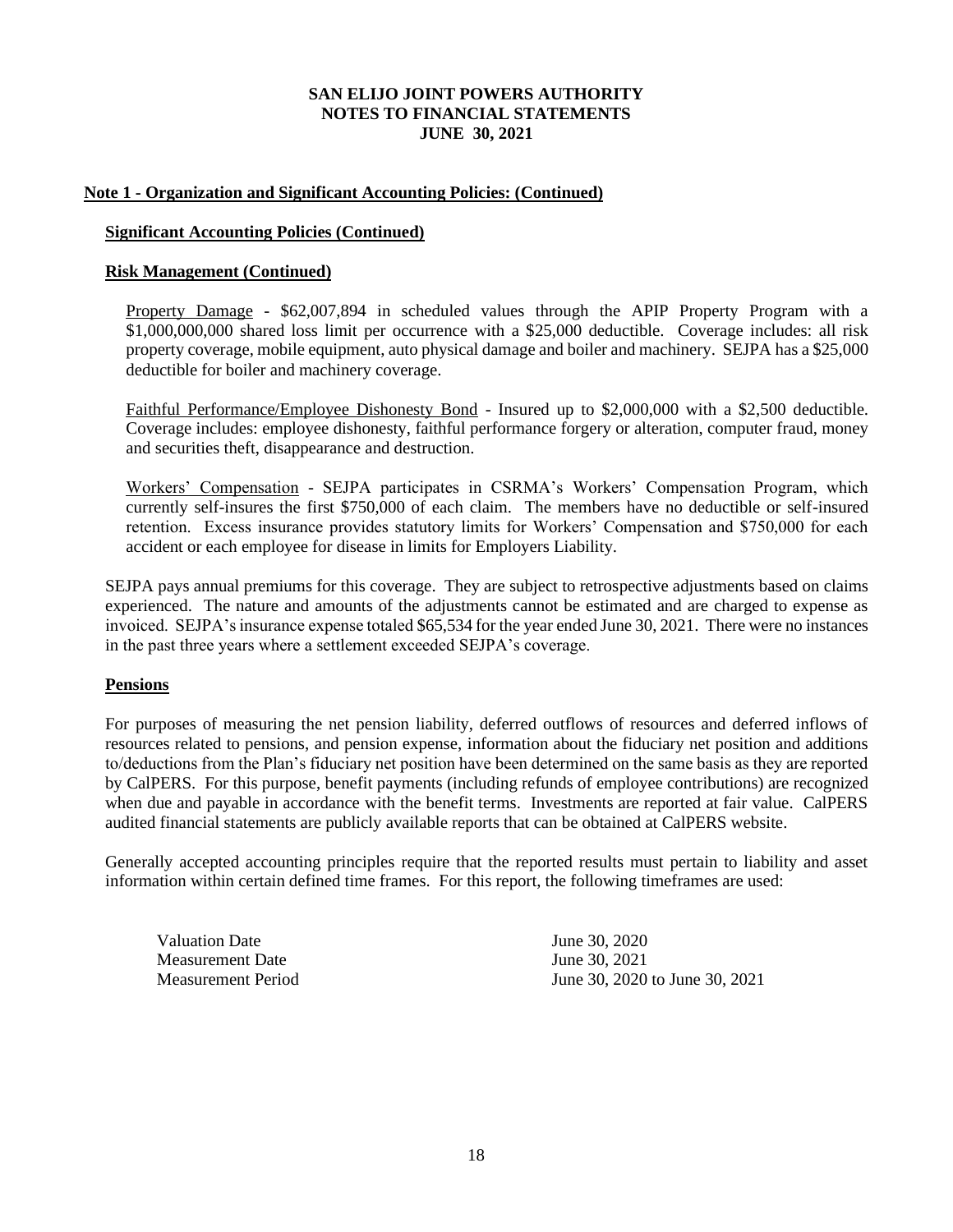### **Note 1 - Organization and Significant Accounting Policies: (Continued)**

#### **Significant Accounting Policies (Continued)**

### **Postemployment Benefits (OPEB)**

For purposes of measuring the net OPEB liability, deferred outflows of resources and deferred inflows of resources related to OPEB, and OPEB expense, information about the fiduciary net position of the Other Postemployment Benefit Programs of San Elijo Joint Powers Authority (OPEB Plan), and additions to/deductions from the OPEB Plan's fiduciary net position have been determined by an independent actuary. For this purpose, benefit payments are recognized when currently due and payable in accordance with the benefit terms. Investments are reported at fair value.

Generally accepted accounting principles require that the reported results must pertain to liability and asset information within certain defined timeframes. For this report, the following timeframes are used:

| Valuation Date     | June 30, 2019                  |
|--------------------|--------------------------------|
| Measurement Date   | June 30, 2020                  |
| Measurement Period | June 30, 2020 to June 30, 2021 |

#### **Fair Value Measurements**

Fair value accounting standards define fair value, establish a framework for measuring fair value, outline a fair value hierarchy based on inputs used to measure fair value and enhance disclosure requirements for fair value measurements. The fair value hierarchy distinguishes between market participant assumptions based on market data obtained from sources independent of the reporting entity (observable inputs that are classified within Level 1 or 2 of the hierarchy) and the reporting entity's own assumptions about market participant assumptions (unobservable inputs classified within Level 3 of the hierarchy).

- Level 1 inputs are quoted prices in active markets for identical investments that the investment manager has the ability to access at the measurement date.
- Level 2 inputs are inputs other than quoted prices included within Level 1 that are observable for the investment, either directly or indirectly.
- Level 3 inputs are unobservable inputs for the investment.

SEJPA's statement of net position includes the following financial instruments that are required to be measured at fair value on a recurring basis:

- Investments in the California Local Agency Investment Fund (LAIF) are considered Level 2 assets and are reported at the fair value of the underlying assets as provided by LAIF.
- Investment in mutual funds are considered Level 1 assets and are reported at fair value based on quoted prices in active markets for identical assets at the measurement date.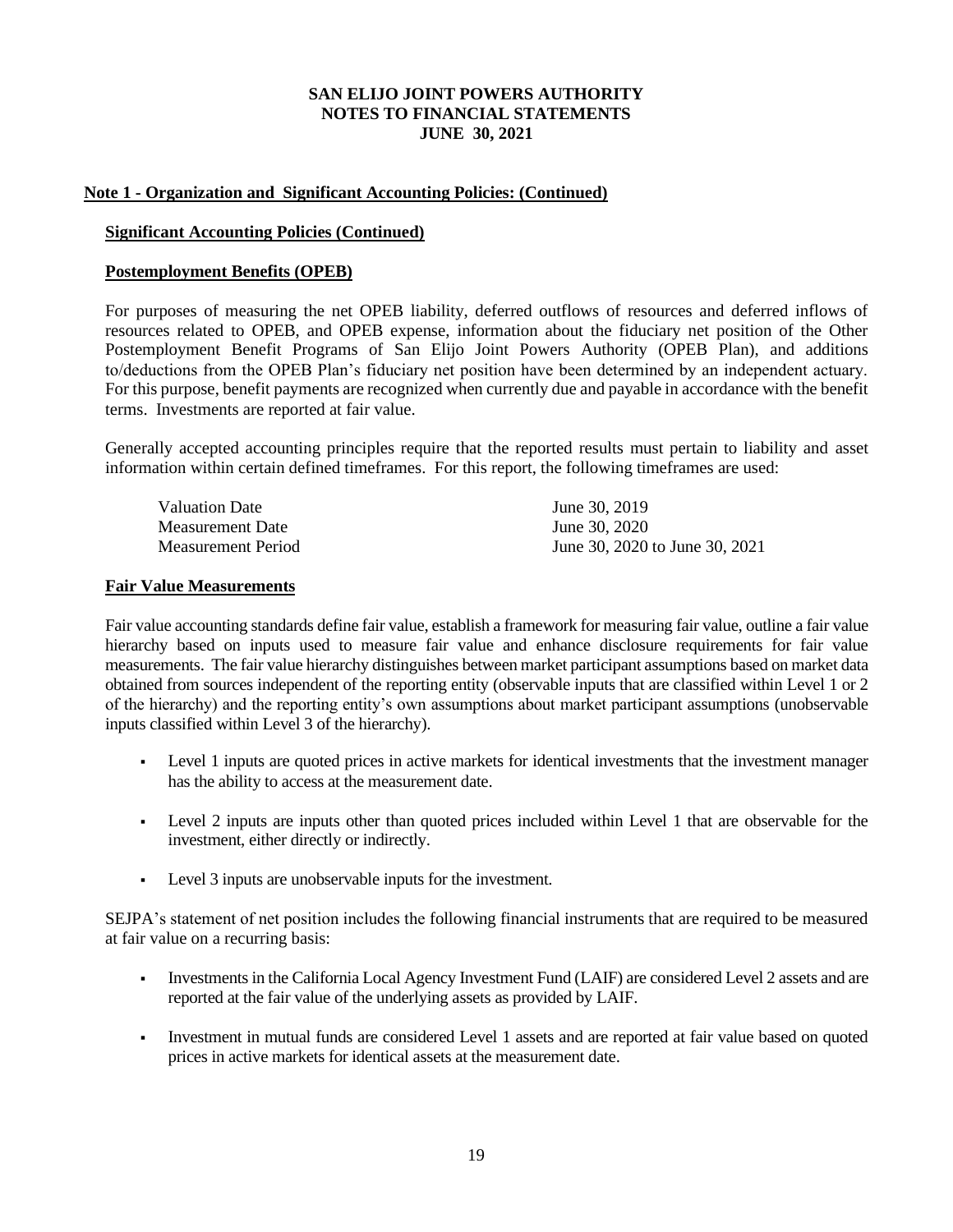### **Note 1 - Organization and Significant Accounting Policies: (Continued)**

#### **Significant Accounting Policies (Continued)**

#### **Economic Dependency**

SEJPA received approximately 42% of its operating revenues from its member agencies for the year ended June 30, 2021.

### **Cash and Cash Equivalents**

For purposes of the statement of cash flows SEJPA considers all investment instruments purchased with a maturity of three months or less to be cash equivalents.

#### **Subsequent Events**

In preparing these financial statements, SEJPA has evaluated events and transactions for potential recognition or disclosure through January 24, 2022, the date the financial statements were available to be issued.

#### **Note 2 - Cash and Cash Equivalents:**

#### **Investments Authorized by the California Government Code and the SEJPA's Investment Policy**

The table below identifies the investment types that are authorized for SEJPA by the California Government Code. The table also identifies certain provisions of the California Government Code that address interest rate risk, and concentration of credit risk. This table does not address investments of debt proceeds held by bond trustees that are governed by the provisions of debt agreements of the SEJPA, rather than the general provision of the California Government Code or SEJPA's investment policy:

|                                                |          | Maximum      |              |
|------------------------------------------------|----------|--------------|--------------|
|                                                | Maximum  | Percentage   | Quality      |
| <b>Authorized Investment Type</b>              | Maturity | of Portfolio | Requirements |
|                                                |          |              |              |
| Local Agency Bonds                             | 5 years  | None         | None         |
| U.S. Treasury Obligations                      | 5 years  | None         | None         |
| <b>State Obligations</b>                       | 5 years  | None         | None         |
| CA Local Agency Obligations                    | 5 years  | None         | None         |
| U.S. Agency Securities                         | 5 years  | None         | None         |
| <b>Bankers Acceptances</b>                     | 180 days | 40%          | None         |
| <b>Commercial Paper</b>                        | 270 days | 25%          | A1           |
| <b>Negotiable Certificates of Deposit</b>      | 5 years  | 30%          | None         |
| <b>Repurchase Agreements</b>                   | 1 year   | None         | None         |
| Reverse Repurchase Agreements                  | 92 days  | 20%          | None         |
| Medium-Term Notes                              | 5 years  | 30%          | A Rating     |
| <b>Mutual Funds</b>                            | N/A      | 20%          | Multiple     |
| Money Market Mutual Funds                      | N/A      | 20%          | Multiple     |
| <b>Collateralized Bank Deposits</b>            | 5 years  | None         | None         |
| Mortgage Pass-Through Securities               | 5 years  | 20%          | AA Rating    |
| <b>Time Deposits</b>                           | 5 years  | None         | None         |
| California Local Agency Investment Fund (LAIF) | N/A      | None         | None         |
| <b>County Pooled Investments</b>               | N/A      | None         | None         |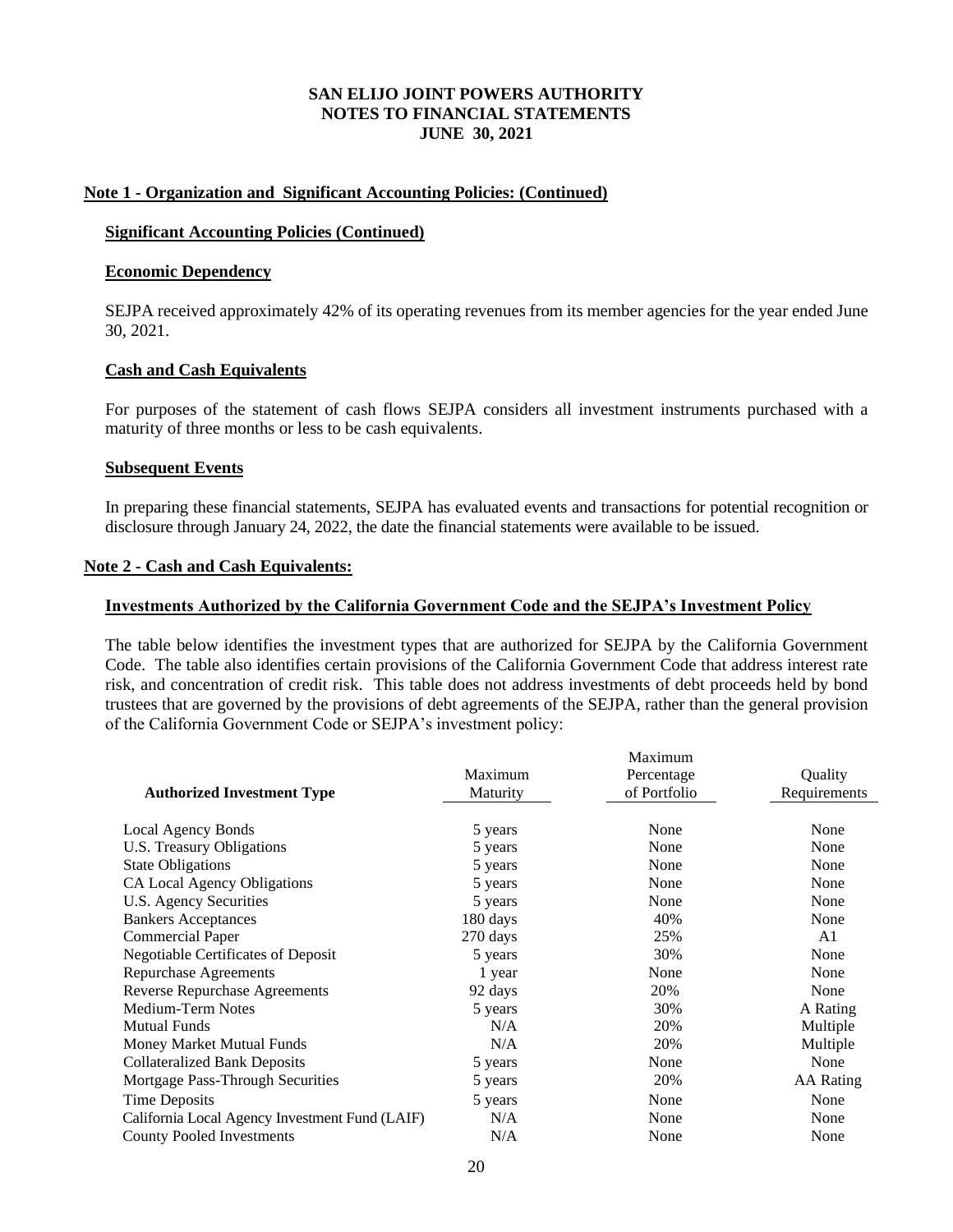### **Note 2 - Cash and Cash Equivalents:**

#### **Investments Authorized by the California Government Code and the SEJPA's Investment Policy**

SEJPA's Investment Policy is more restrictive than the California Government Code. SEJPA may invest in the California Local Agency Investment Fund and the San Diego County Pooled Money Investment account.

Cash and cash equivalents held by the SEJPA were comprised of the following at June 30, 2021:

|                                                                                                          | Maturity in<br>Years           |                                |
|----------------------------------------------------------------------------------------------------------|--------------------------------|--------------------------------|
|                                                                                                          | 1 Year or Less                 | Total                          |
| Cash on hand                                                                                             | \$<br>179                      | \$<br>179                      |
| California Local Agency Investment Fund (LAIF)                                                           | 13,357,965                     | 13,357,965                     |
| Deposits with financial institutions                                                                     | 2,656,863                      | 2,656,863                      |
| Mutual funds                                                                                             | 345,310                        | 345,310                        |
| <b>Total Cash and Cash Equivalents</b>                                                                   | 16,360,317<br>\$               | 16,360,317<br>S                |
| <b>Statement of Net Position:</b><br>Cash and cash equivalents<br><b>Total Statement of Net Position</b> | \$<br>16,015,007<br>16,015,007 | \$<br>16,015,007<br>16,015,007 |
| <b>Statement of Fiduciary Net Position:</b>                                                              |                                |                                |
| Cash                                                                                                     | 345,310                        | 345,310                        |
| Total Statement of Fiduciary Net Position                                                                | 345,310                        | 345,310                        |
| <b>Total Cash and Cash Equivalents</b>                                                                   | \$<br>16,360,317               | 16,360,317<br>S                |

#### **Disclosures Relating to Interest Rate Risk**

Interest rate risk is the risk that changes in market interest rates will adversely affect the fair value of an investment. Generally, the longer the maturity of an investment, the greater the sensitivity of its fair value to changes in market interest rates. SEJPA manages its exposure to interest rate risk by purchasing shorter term investments so that a portion of the portfolio is maturing over time as necessary to provide the cash flows and liquidity needed for operations.

Information about the sensitivity of the fair values of SEJPA's investments to market interest rate fluctuations is provided in the previous table that shows the distribution of SEJPA's investments by maturity at June 30, 2021.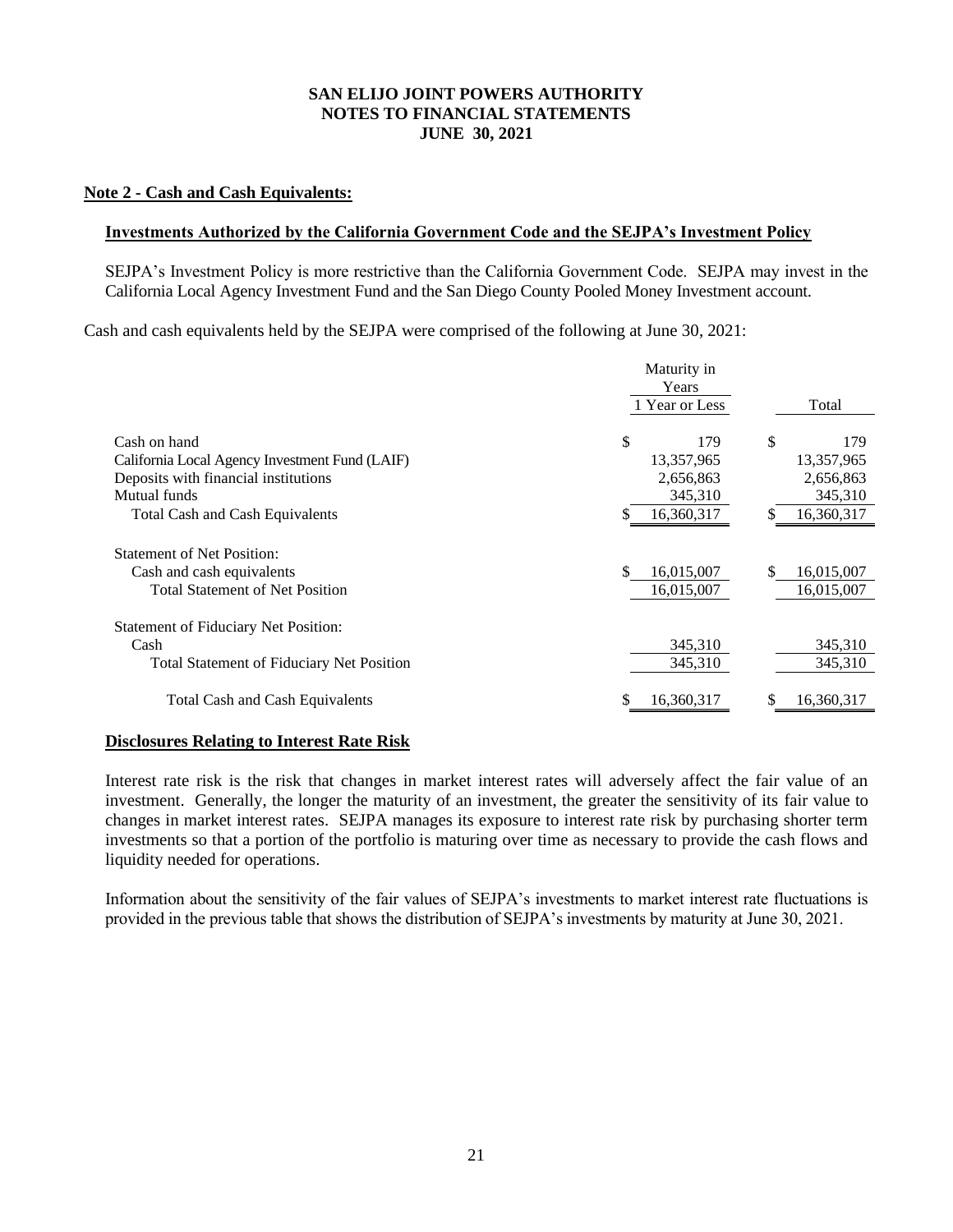# **Note 2 - Cash and Cash Equivalents: (Continued)**

### **Disclosures Relating to Credit Risk**

Generally, credit risk is the risk that an issuer of an investment will not fulfill its obligation to the holder of the investment. This is measured by the assignment of a rating by a nationally recognized statistical rating organization. Presented below is the actual rating as of the year end for each investment type:

> Rating as of Year End Standard & Poor's

California Local Agency Investment Fund Not Rated

# **Concentration of Credit Risk**

Concentration of credit is the risk of loss attributed to the magnitude to SEJPA's investment in a single issue.

The investment policy of SEJPA contains no limitations on the amount that can be invested in any one issuer beyond that stipulated by the California Government Code. SEJPA holds no investments in any one issuer (other than U.S. Treasury securities, mutual funds, and external investment pools) that represent 5% or more of SEJPA's total investments at June 30, 2021.

# **Custodial Credit Risk**

Custodial credit risk for deposits is the risk that, in the event of the failure of a depository financial institution, SEJPA will not be able to recover its deposits or will not be able to recover collateral securities that are in the possession of an outside party. The custodial credit risk for investments is the risk that, in the event of the failure of the counterparty (e.g., broker-dealer) SEJPA will not be able to recover the value of its investment or collateral securities that are in the possession of another party. The California Government Code and SEJPA's investment policy do not contain legal or policy requirements that would limit the exposure to custodial credit risk for deposits or investments, other than the following provision for deposits: The California Government Code requires that a financial institution secure deposits made by state or local governmental units by pledging securities in an undivided collateral pool held by a depository regulated under state law (unless so waived by the governmental unit). The market value of the pledged securities in the collateral pool must equal at least 110% of the total amount deposited by the public agencies. California law also allows financial institutions to secure SEJPA's deposits by pledging first trust deed mortgage notes having a value of 150% of the secured public deposits.

At June 30, 2021, none of SEJPA's deposits with financial institutions in excess of federal depository insurance limits were held in uncollateralized accounts. At June 30, 2021, no SEJPA investments were held by the same broker-dealer (counterparty) that was used by SEJPA to buy the securities.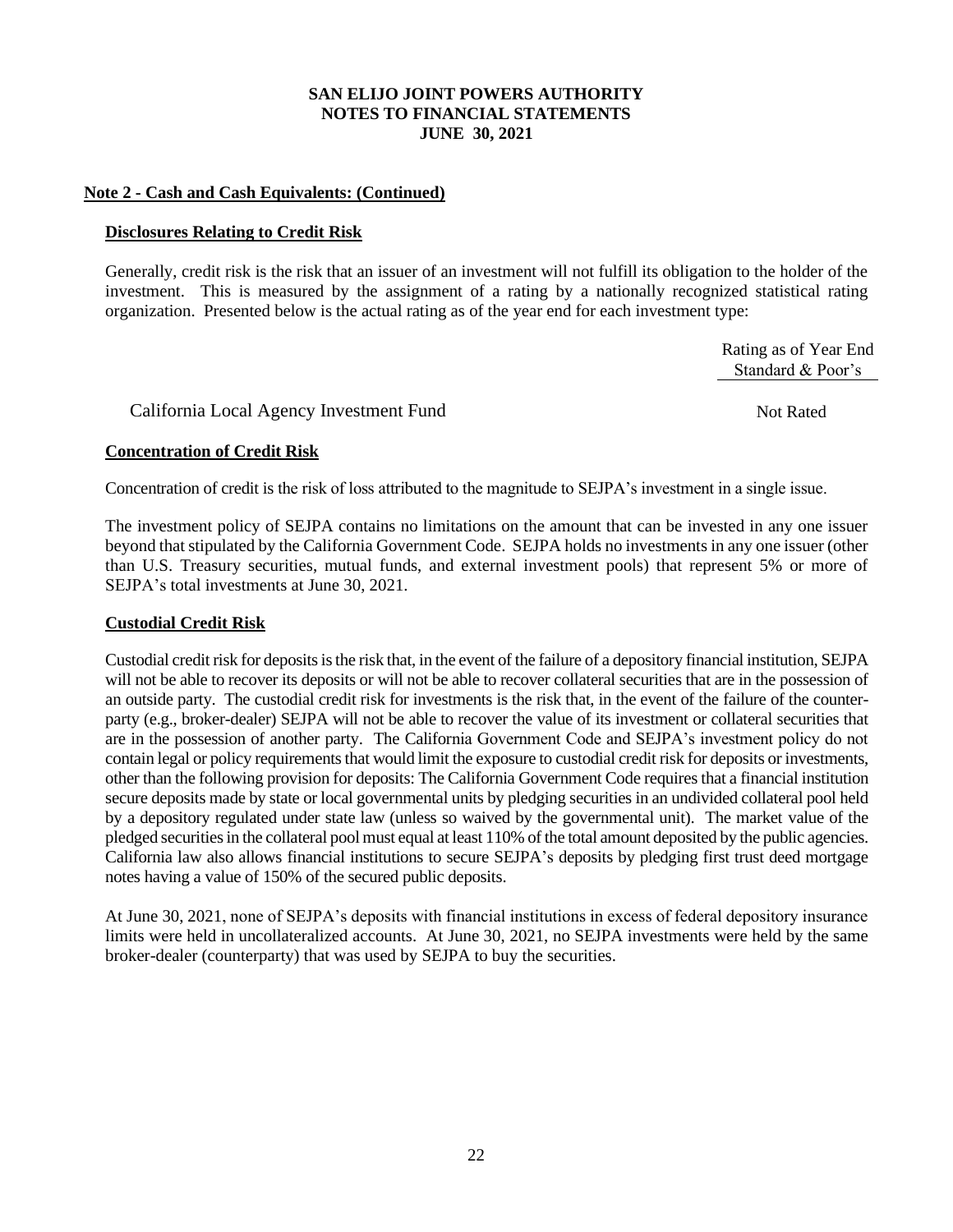### **Note 2 - Cash and Cash Equivalents: (Continued)**

#### **Investment in State Investment Pool**

SEJPA is a voluntary participant in the Local Agency Investment Fund (LAIF) that is regulated by California Government Code under the oversight of the Treasurer of the State of California. The fair value of SEJPA's investment in this pool is reported in the accompanying financial statements at amounts based upon SEJPA's pro-rata share of the fair value provided by LAIF for the entire LAIF portfolio (in relation to the amortized cost of that portfolio). The balance available for withdrawal is based on the accounting records maintained by LAIF, which are recorded on an amortized cost basis.

The statement of cash flows has been prepared by considering all investment instruments purchased with a maturity of three months or less to be cash equivalents. Following is a detail at June 30. 2021:

| California Local Agency Investment Fund (LAIF) | \$ 13,357,965 |
|------------------------------------------------|---------------|
| Deposits with financial institutions           | 2.656.863     |
| Cash on hand                                   | 179           |
| Total                                          | 16,015,007    |

#### **Note 3 - Due From Other Government Agencies:**

SEJPA provides reclaimed water and wastewater treatment to a variety of governmental agencies within San Diego County. The following is a detail of amounts owed to/from the SEJPA by these agencies at June 30, 2021:

| City of Solana Beach                       | \$<br>578,990   |
|--------------------------------------------|-----------------|
| San Dieguito Water District                | 216,664         |
|                                            |                 |
| Santa Fe Irrigation District               | 114,144         |
| City of Del Mar                            | (81,160)        |
| San Diego County Water Authority           | 1,788,763       |
| Rancho Santa Fe CSD No. 2 and No. 3        | 4,415           |
| Olivenhain Municipal Water District        | 56,252          |
| Other                                      | 45,371          |
| City of Escondido                          | (304, 821)      |
| City of Encinitas                          | 3,918           |
| Total                                      | \$<br>2,422,536 |
| <b>Financial Statement Classification:</b> |                 |
| Due from other government agencies         | \$<br>2,793,789 |
| Due to other government agencies           | (371, 253)      |
|                                            | \$<br>2,422,536 |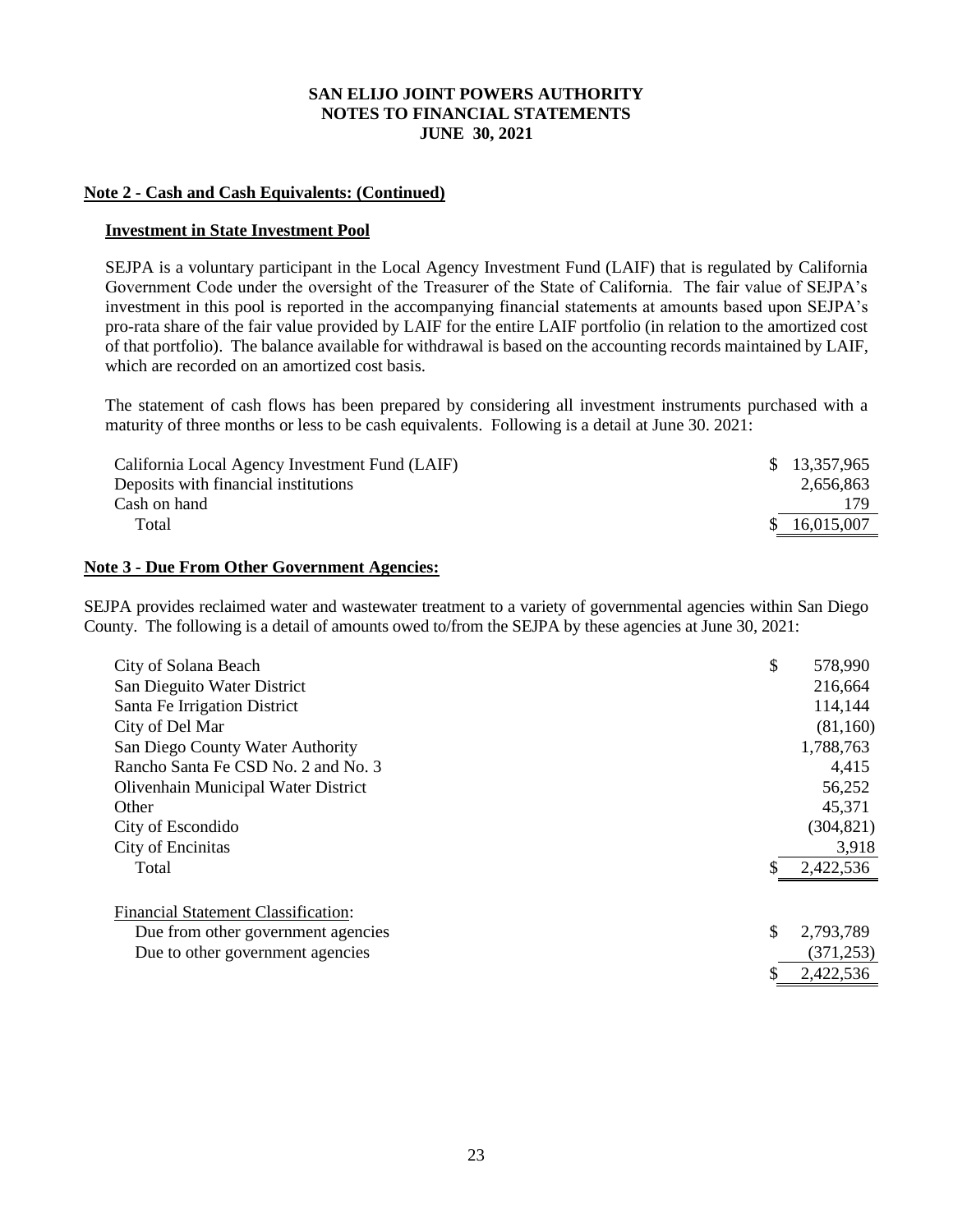## **Note 4 - Loans Receivable:**

The City of Encinitas and the City of Solana Beach have entered into the fourth amendment and restated loan agreements with SEJPA. The loans bear interest from 2% to 4%. Principal and interest are payable semi-annually four days prior to each September 1 and March 1 of each year, in order to provide SEJPA with sufficient funds to service the debt on the 2017 Revenue Bonds (See Note 7). Loans receivable consist of the following at June 30:

|                      | <u>2021</u> | <u>2020</u> |
|----------------------|-------------|-------------|
| City of Solana Beach | 10,615,000  | 10,900,000  |
| City of Encinitas    | 10,615,000  | 10,900,000  |
| Subtotal             | 21,230,000  | 21,800,000  |
| Less current portion | (460,000)   | (570,000)   |
| Total                | 20,770,000  | 21,230,000  |
|                      |             |             |

#### **Note 5 - Capital Assets:**

Capital assets consist of the following at June 30:

|                                               | Balance at    |                  |                            | Balance at      |
|-----------------------------------------------|---------------|------------------|----------------------------|-----------------|
|                                               | June 30, 2020 | Additions        | June 30, 2021<br>Deletions |                 |
| <b>Capital Assets Not Being Depreciated:</b>  |               |                  |                            |                 |
| Construction in progress                      | 7,520,610     | 10,671,655<br>\$ | \$<br>(2,672,017)          | 15,520,248<br>Я |
| <b>Capital Assets Being Depreciated:</b>      |               |                  |                            |                 |
| Plant equipment                               | 86,844,963    | 3,670,872        | (81,521)                   | 90,434,314      |
| Lab equipment                                 | 85.524        |                  | (4,254)                    | 81,270          |
| Office equipment                              | 83,896        |                  | (7,760)                    | 76,136          |
| Vehicles                                      | 488,234       |                  |                            | 488,234         |
| <b>Total Capital Assets Being Depreciated</b> | 87,502,617    | 3,670,872        | (93, 535)                  | 91,079,954      |
| Less: Accumulated depreciation for:           |               |                  |                            |                 |
| Plant equipment                               | (39,901,058)  | 2,241,282        | 81,521                     | (42,060,819)    |
| Lab equipment                                 | (72,617)      | 4,803            | 4,254                      | (73,166)        |
| Office equipment                              | (78, 458)     | 3,792            | 7,760                      | (74, 490)       |
| Vehicles                                      | (167, 652)    | 60,411           |                            | (228,063)       |
| Net Capital Assets Being Depreciated          | 47,282,832    | 1,360,584        |                            | 48,643,416      |
| <b>Net Capital Assets</b>                     | 54,803,442    | \$<br>12,032,239 | (2,672,017)                | 64, 163, 664    |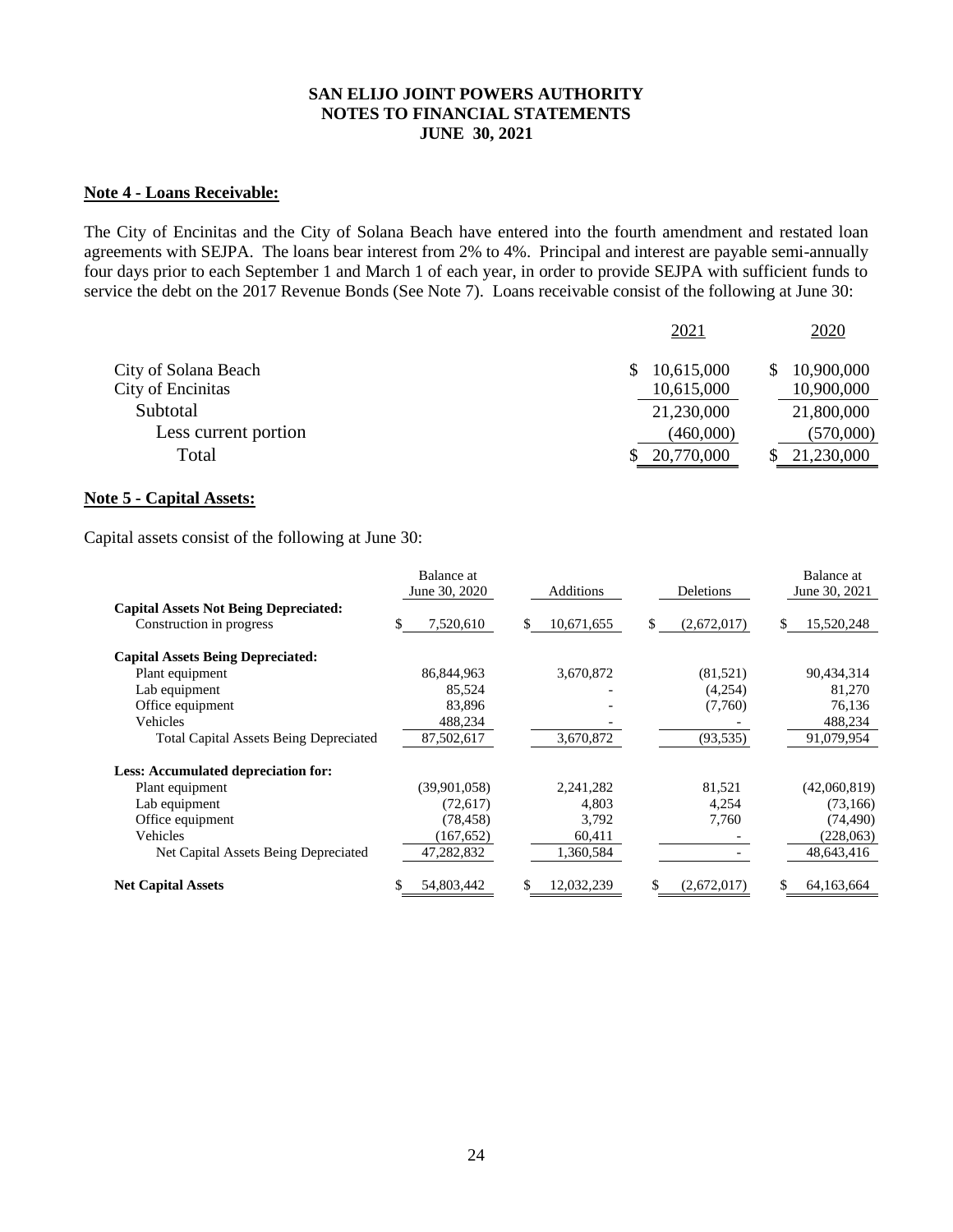### **Note 6 - Noncurrent Liabilities:**

#### Noncurrent liabilities consist of the following at June 30, 2021:

|                                                                                             | Balance at<br>June 30, 2020 | Additions | Deletions   | Balance at<br>June 30, 2021 | Due Within<br>One Year | Due in<br>More Than<br>One year |
|---------------------------------------------------------------------------------------------|-----------------------------|-----------|-------------|-----------------------------|------------------------|---------------------------------|
| Payable from Restricted Assets:<br>Due to member agencies payable<br>from restricted assets | 87                          | \$        | \$<br>(87)  | \$                          | \$                     | \$                              |
|                                                                                             |                             |           |             |                             |                        |                                 |
| Long-Term Debt:                                                                             |                             |           |             |                             |                        |                                 |
| 2011 Refunding Revenue Bonds                                                                | 120,000                     |           | (120,000)   |                             |                        |                                 |
| 2017 Revenue Bonds                                                                          | 21,680,000                  |           | (450,000)   | 21,230,000                  | 460,000                | 20,770,000                      |
| Original issue premium                                                                      | 1,896,047                   |           | (70, 224)   | 1,825,823                   |                        | 1,825,823                       |
| State loan payable                                                                          | 814,318                     |           | (814,318)   |                             |                        |                                 |
| Private placement loan payable                                                              | 1,343,998                   |           | (93, 336)   | 1,250,662                   | 97,249                 | 1,153,413                       |
| Reimbursement agreements payable:                                                           |                             |           |             |                             |                        |                                 |
| Santa Fe Irrigation                                                                         | 422,971                     |           | (7, 463)    | 415,508                     |                        | 415,508                         |
| Solana Beach                                                                                |                             | 478,319   | (36, 135)   | 442,184                     |                        | 442,184                         |
| SDG&E financing                                                                             | 373,719                     |           | (53,390)    | 320,329                     | 53,388                 | 266,941                         |
| <b>Total Long-Term Debt</b>                                                                 | 26,651,053                  | 478,319   | (1,644,866) | 25,484,506                  | 610,637                | 24,873,869                      |
| Other Noncurrent Liabilities:                                                               |                             |           |             |                             |                        |                                 |
| Compensated absences                                                                        | 508,419                     | 102,088   |             | 610,507                     | 102,088                | 508,419                         |
| <b>Total OPEB liability</b>                                                                 | 542,934                     | 71,161    | (18, 556)   | 595,539                     |                        | 595,539                         |
| Net pension liability                                                                       | 3,305,214                   | 845,360   | (531, 495)  | 3,619,079                   |                        | 3,619,079                       |
| <b>Total Other Noncurrent Liabilities</b>                                                   | 4,356,567                   | 1,018,609 | (550, 051)  | 4,825,125                   | 102,088                | 4,723,037                       |
| <b>Total Noncurrent Liabilities</b>                                                         | 31,007,707                  | 1,496,928 | (2,195,004) | 30,309,631                  | 712,725                | 29,596,906                      |

# **Note 7 - Revenue Bonds:**

#### **2011 Refunding Revenue Bonds**

In December 2011, SEJPA issued the 2011 Revenue Refunding Bonds in the amount of \$9,235,000 for the purpose of refunding its 2003 Refunding Revenue Bonds and prepaying a note to the California Energy Commission. The 2003 Refunding Revenue Bonds had been issued to refund the 1993 Refunding Revenue Bonds, the proceeds of which had been loaned to its two member agencies to finance the upgrade and expansion of the water pollution control facility.

Although the refunding resulted in a deferred amount on refunding of \$340,611, SEJPA in effect reduced the aggregate debt service payments by approximately \$222,000 each year over the next seven years and obtained an economic gain (difference between the present values of the old debt and the new debt service payments) of \$1,251,450. The deferred amount on refunding was fully amortized at June 30, 2020.

The 2011 Refunding Revenue Bonds are payable in annual principal installments ranging from \$50,000 to \$1,415,000 through March 1, 2021. Interest payments are due semiannually on September 1, and March 1. Interest rates on the bonds range from 2% to 4%. The 2011 Refunding Revenue Bonds outstanding were paidin-full at June 30, 2021. Accrued interest totaled \$-0- at June 30, 2021. The member agencies have covenanted to make payments of loan installments in each year from net revenues derived from the operation of each Agency's respective wastewater collection system.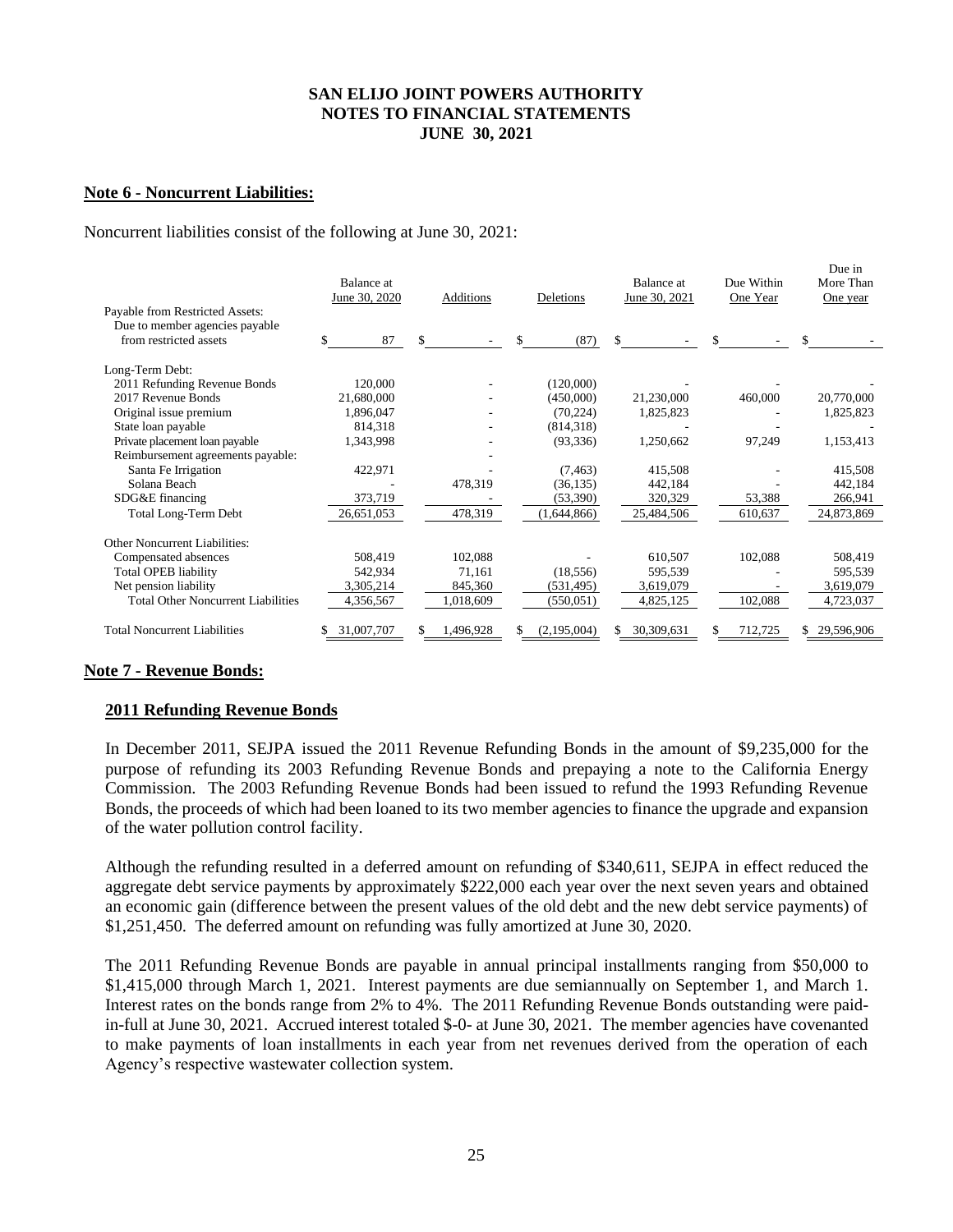#### **Note 7 - Revenue Bonds: (Continued)**

#### **2017 Revenue Bonds**

On June 21, 2017, SEJPA issued \$22,115,000 of 2017 Revenue Bonds (Clean Water Projects) (the "Bonds") that were funded on July 6, 2017. The Bonds were issued for the purpose of funding facilities and improvements as part of SEJPA's capital improvement plan. SEJPA entered into *Series 2017 Loan Agreements* with the City of Encinitas and the City of Solana Beach (together the "Cities") to assist in the financing of the Cities' respective shares of the Bond. Each *Series 2017 Loan Agreement* is an absolute and unconditional obligation of the City of Encinitas and the City of Solana Beach, respectively, to make payments from and secured by a pledge of system revenues and other funds of each respective City lawfully available therefore and does not constitute an obligation of the other City. Each of the Cities has agreed to pay its respective loan installments from its system comprised of gross revenues derived from its respective wastewater collection and disposal system (including SEJPA's treatment of wastewater collected by its system) after the deduction of operation and maintenance expenses, in an amount sufficient to pay the annual principal and interest due under its respective *Series 2017 Loan Agreement.* In addition, each City has made covenants under its respective *Series 2017 Loan Agreement* regarding the collection of its System Revenues, and SEJPA has made certain covenants with respect to the operation and maintenance of its facilities.

The Loan Installments paid by Encinitas would pay approximately 50% of the total debt service on the Bonds and the Loan Installments paid by Solana Beach would pay approximately 50% of the debt service on the Bonds.

| Debt service requirements of the Revenue Bonds are as follows: |
|----------------------------------------------------------------|
|----------------------------------------------------------------|

| <b>Years Ended</b> |               |                  |
|--------------------|---------------|------------------|
| June 30            | Principal     | Interest         |
|                    |               |                  |
| 2022               | \$<br>460,000 | \$<br>876,225    |
| 2023               | 475,000       | 862,425          |
| 2024               | 490,000       | 848,175          |
| 2025               | 510,000       | 828,575          |
| 2026               | 535,000       | 803,075          |
| 2027-2031          | 3,100,000     | 3,586,625        |
| 2032-2036          | 3,910,000     | 2,777,875        |
| 2037-2041          | 4,740,000     | 1,941,537        |
| 2042-2046          | 5,725,000     | 962,000          |
| 2047               | 1,285,000     | 51,400           |
| Total              | 21,230,000    | \$<br>13,537,912 |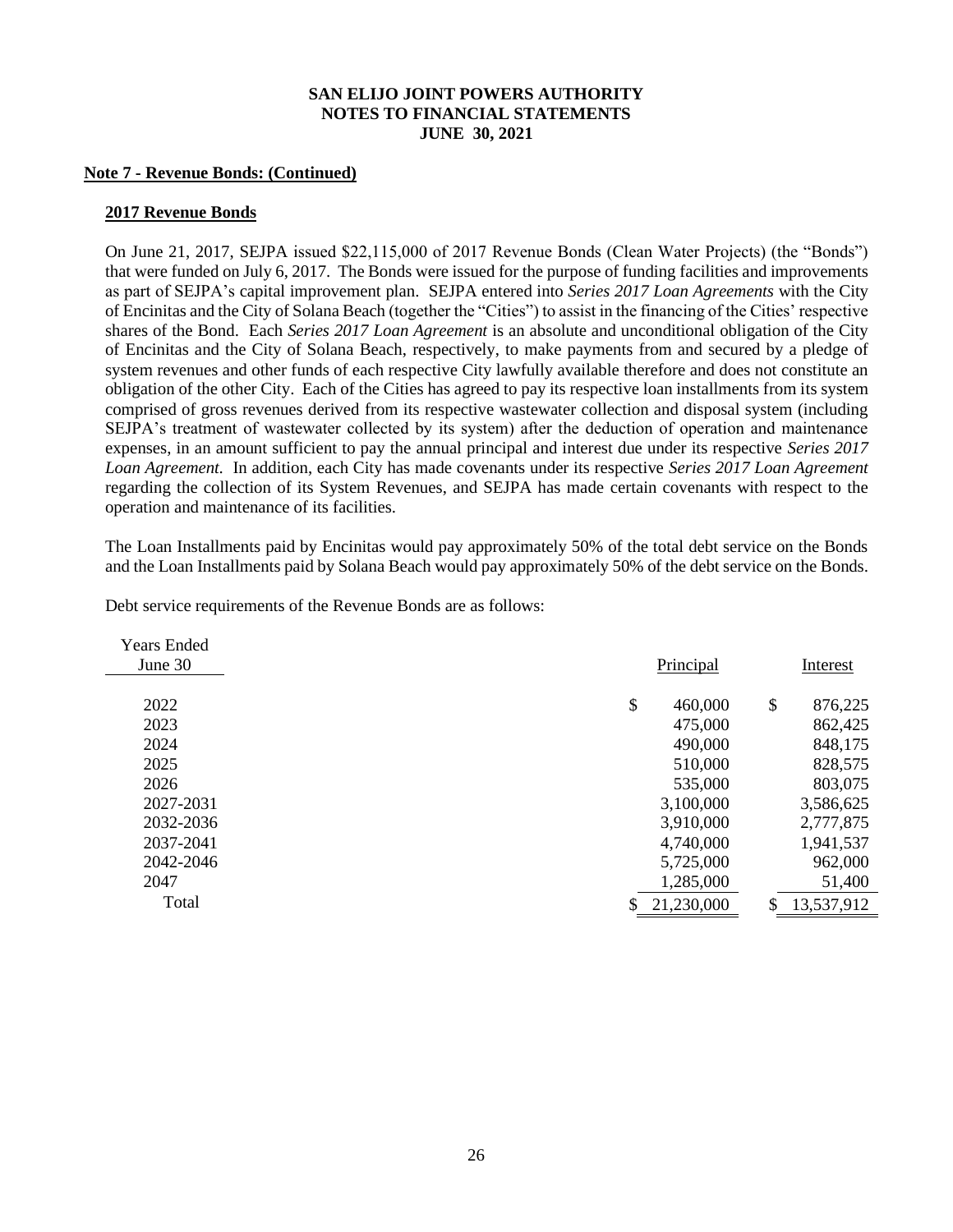### **Note 8 - State Loan Payable:**

In March 1998, SEJPA entered into an agreement with the State Water Resources Control Board for funding of the San Elijo Water Reclamation System. The loan was funded through the State Revolving Fund loan program administered by the State of California in the amount of \$12,633,522. The State Revolving Fund loan program provides funding for water reclamation projects at a reduced interest rate of 2.5%. The state loan payable outstanding was paid-in-full at June 30, 2021. Accrued interest totaled \$-0- at June 30, 2021. The San Elijo Water Reclamation Project represented the construction of tertiary treatment, operational storage facilities, effluent pump stations and a reclaimed water distribution system. Annual loan payments were made by SEJPA in the amount of \$834,675 and continued through August 2020. SEJPA had agreed to maintain a dedicated source of revenue sufficient to provide reasonable assurance of repayment of the loan.

# **Note 9 - Private Placement Loan Payable:**

In November 2011, SEJPA entered into a private placement loan payable with Municipal Finance Corporation in the amount of \$2,000,000 to fund advanced water treatment improvements (Advanced Water Treatment Project) at the San Elijo Water Reclamation Facility. Interest accrues at 4.15% on the unpaid principal balance and is payable in forty (40) semi-annual payments of \$74,077 including principal and interest and continue through December 2031. The private placement loan payable outstanding totaled \$1,250,662 at June 30, 2021. Accrued interest totaled \$4,325 at June 30, 2021. SEJPA's obligation to pay the loan repayments is a special obligation limited solely to the net revenues as defined in the loan agreement. SEJPA has covenanted that it will fix, prescribe and collect rates, fees and charges sufficient to generate net revenues at least equal to  $115\%$ of the amount of the maximum annual debt service.

Debt service requirements on the private placement loan payable are as follows:

| <b>Years Ended</b> |              |        |          |
|--------------------|--------------|--------|----------|
| June 30            | Principal    |        | Interest |
|                    |              |        |          |
| 2022               | \$<br>97,249 | \$     | 50,904   |
| 2023               | 101,327      |        | 46,826   |
| 2024               | 105,576      |        | 42,577   |
| 2025               | 110,003      |        | 38,151   |
| 2026               | 114,615      |        | 33,538   |
| 2027-2031          | 649,322      |        | 91,444   |
| 2032               | 72,570       |        | 1,506    |
|                    | 1,250,662    | ¢<br>Φ | 304,946  |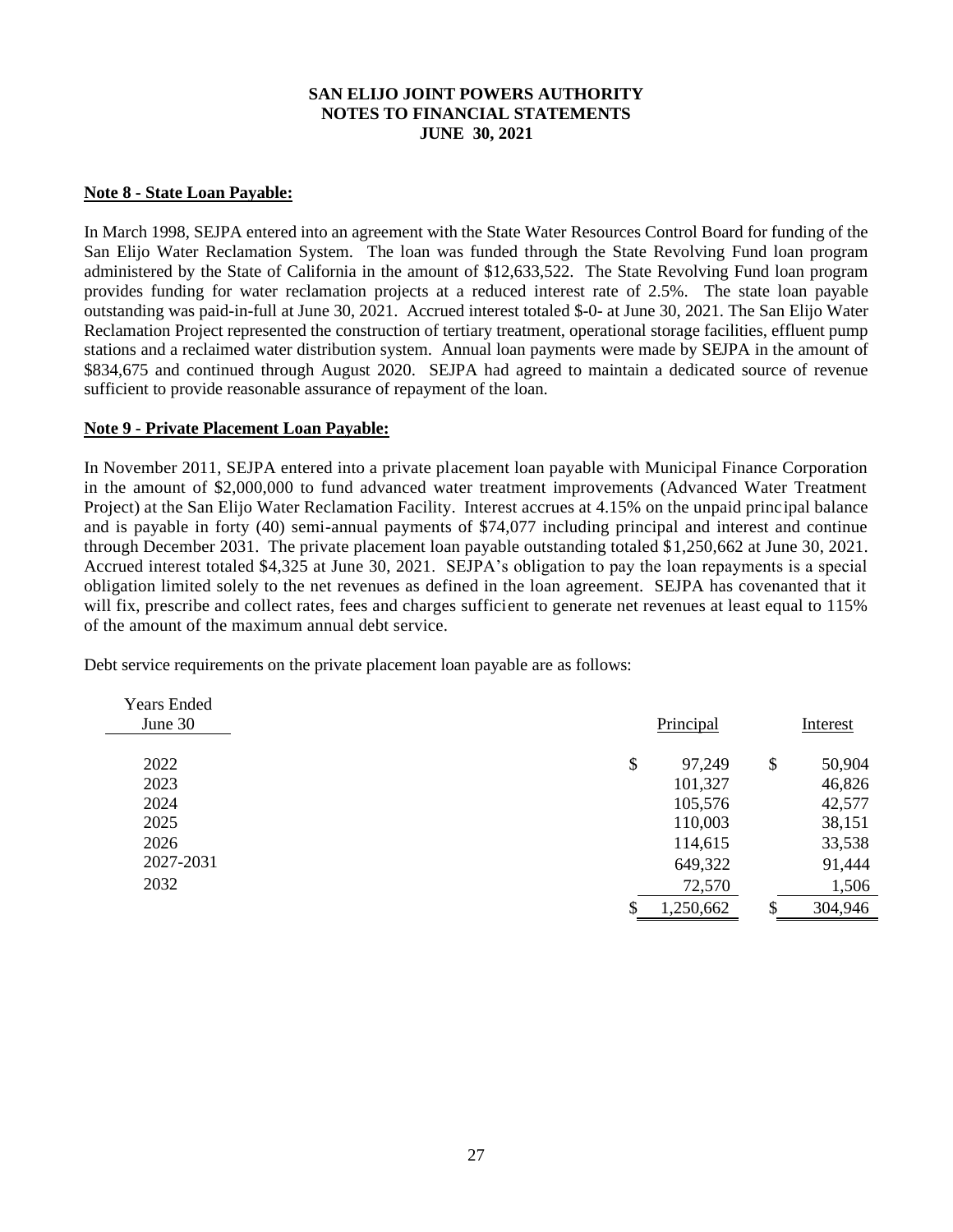### **Note 10 - Reimbursement Agreement Payable:**

# **SFID**

The Santa Fe Irrigation District (SFID) constructed a reclaimed water distribution pipeline extension of 3,400 linear feet to SEJPA's reclaimed water distribution system in order to extend SEJPA's existing recycled water distribution system and enable the SFID to serve new reclaimed water customers. SEJPA agreed to reimburse SFID for the cost of design and construction of the extension in the amount of \$526,149 and the SFID agreed to convey ownership of the extension to SEJPA. Under the terms of the agreement, the reimbursement amount shall be increased each July  $1<sup>st</sup>$  by adding interest at the rate equivalent to the average LAIF rate for the past four quarters, but not less than 1% nor greater than 2.5% calculated on the unpaid monthly balance. SEJPA shall reimburse SFID at a monthly rate of \$450 per acre foot of recycled water delivered through the extension including water delivered to purveyors other than SFID. In addition, SEJPA made an initial down payment of \$50,000. SEJPA will further make a lump sum payment of all remaining principal and interest due after completion of the 20<sup>th</sup> year of this agreement if the average annual delivery volume of the extension from year 13 through year 15 exceeds 50 acre feet annually. Future payments on the SFID reimbursement agreement payable are contingent upon future reclaimed water sales, therefore future maturities have not been estimated and the agreement is considered noncurrent. The SFID reimbursement agreement payable totaled \$415,508 at June 30, 2021.

### **Solana Beach**

Solana Beach constructed a reclaimed water distribution pipeline extension of 7,920 linear feet to SEJPA's reclaimed water distribution system in order to extend SEJPA's existing recycled distribution system and enable Solana Beach to serve new reclaimed water customers. SEJPA agreed to reimburse Solana Beach the cost of design and construction of the extension in the amount of \$478,319 and Solana Beach agreed to convey of the extension to SEJPA. SEJPA shall reimburse Solana Beach at a monthly rate of \$450 per acre foot of recycled water delivered to any customers through the extension. Future payments on the Solana Beach Reimbursement Agreement Payable are contingent upon future reclaimed water sales, therefore future maturities have not been estimated and the agreement is considered noncurrent. The Solana Beach Reimbursement Agreement Payable totaled \$442,184 at June 30, 2021.

# **San Diego Gas & Electric Loan**

On July 3, 2017, SEJPA entered into an on-bill financing loan agreement with San Diego Gas & Electric (SDG&E) in the amount of \$533,883 in order to retrofit certain electric equipment . SEJPA will pay an additional \$4,449 on their monthly SDG&E bills. This retrofitting is expected to save SEJPA \$68,120 per year and be paid off in under six years.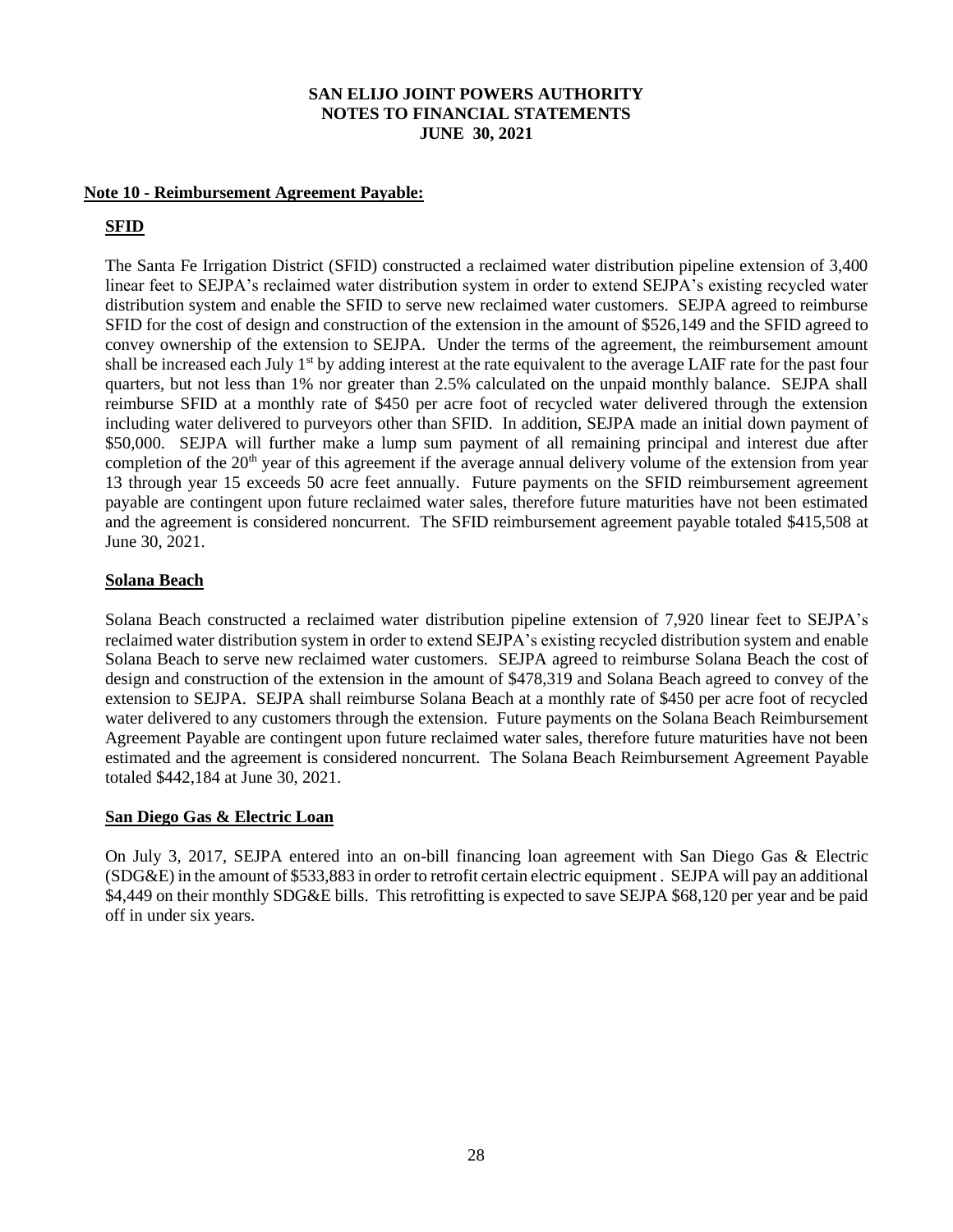### **Note 10 - Reimbursement Agreement Payable: (Continued)**

#### **San Diego Gas & Electric Loan (Continued)**

Debt service requirements on the SDG&E loan payable are as follows:

| <b>Years Ended</b><br>June 30 |    | Principal | Interest                       | Total        |
|-------------------------------|----|-----------|--------------------------------|--------------|
| 2022                          | \$ | 53,388    | \$<br>$\overline{\phantom{a}}$ | \$<br>53,388 |
| 2023                          |    | 53,388    | -                              | 53,388       |
| 2024                          |    | 53,388    | ۰                              | 53,388       |
| 2025                          |    | 53,388    |                                | 53,388       |
| 2026                          |    | 53,388    |                                | 53,388       |
| 2027                          |    | 53,389    |                                | 53,389       |
| Total                         | S  | 320,329   | $\overline{\phantom{0}}$       | 320,329      |

### **Note 11 - Postemployment Benefits:**

#### **Plan Description**

SEJPA provides medical insurance benefits to eligible retirees in accordance with various labor agreements subject to the SEJPA's vesting schedule. Medical benefits are typically available at age 55 and are only available to those retirees that select CalPERS medical upon the date of retirement. The current maximum contribution by SEJPA to the retiree is \$143 per month, which is the minimum amount set by CalPERS.

# **Eligibility**

Employees of SEJPA are eligible for retiree health benefits if they retire within 120 days of their separation date. Membership in the plan consisted of the following at June 30, 2021, the date of the latest actuarial valuation:

| Active plan members | ت                |
|---------------------|------------------|
| Retirees            |                  |
| Total               | າ໑<br>$\angle C$ |

# **Contributions**

The obligations of SEJPA to contribute to the plan is established and may be amended by the Board of Directors. The Board of Directors has established a policy of funding the actuarially determined contribution (ADC) on a pay as you go basis.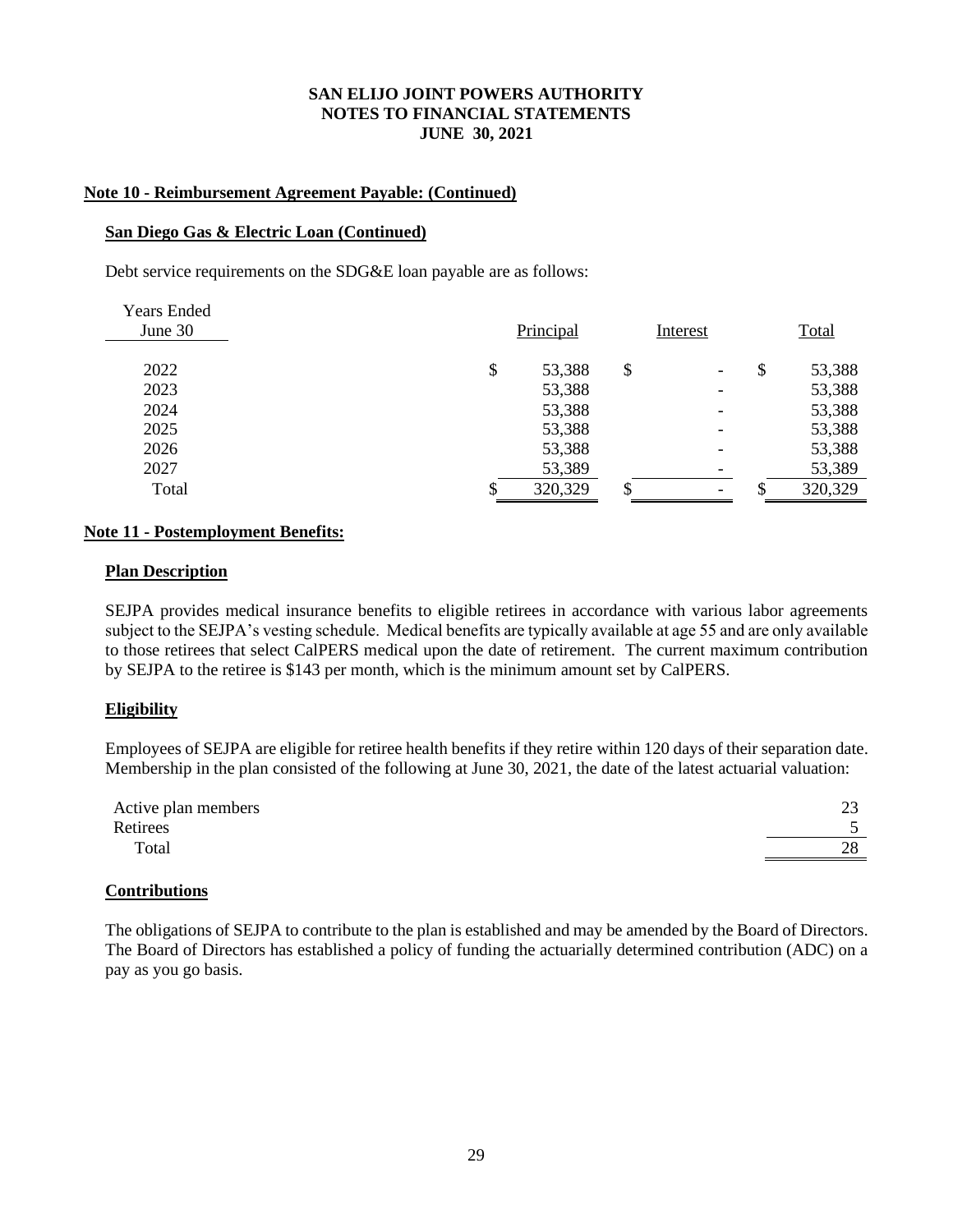### **Note 11 - Postemployment Benefits: (Continued)**

#### **Net OPEB Liability**

SEJPA's OPEB liability was measured as of June 30, 2021 and the total OPEB liability used to calculate the net OPEB liability was determined by an actuarial valuation dated June 30, 2021.

#### **Actuarial Assumptions**

The total OPEB liability in the June 30, 2021 actuarial valuation was determined using the following actuarial assumptions, applied to all periods included in the measurement, unless otherwise specified:

| <b>Actuarial Assumptions:</b>                |                                                                                                                   |
|----------------------------------------------|-------------------------------------------------------------------------------------------------------------------|
| Discount Rate                                | 2.19%                                                                                                             |
| Inflation                                    | 2.75%                                                                                                             |
| Aggregate payroll increases                  | 3.00%                                                                                                             |
| Expected long-term investment rate of return | N/A                                                                                                               |
| Mortality, Termination, and Disability       | Most recent CalPERS pension plan experience study.                                                                |
| Mortality Improvement Scale                  | Modified MP-2020, which converge to ultimate<br>mortality improvement rates in 2022.                              |
| Pre-retirement turnover                      | Ranging from 0.01% to 17.42% based on termination<br>rates under the CalPERS pension Plan                         |
| <b>Healthcare Trend Rate</b>                 | An annual healthcare cost trend rate of 6.5% initially<br>reduced by decrements to an ultimate of 4.5% therefore. |

The actuarial assumptions used in the June 30, 2021 valuation were based on the results of an actuarial experience study for the period July 1, 2019 through June 30, 2021. SEJPA completes a new actuarial valuation every two years. The next valuation will be dated June 30, 2023 and will be used for financial reporting for fiscal years ending June 30, 2023 and 2024.

# **Discount Rate**

The discount rate used to measure the total OPEB liability was 2.19%. This discount rate is the mid-point, rounded to five basis points, of the range of 3 - 20 year municipal bond rate indices; S&P Municipal bond 20- Year High Grade Rate Index, Bond Buyer 20-Bond GO Index, and Fidelity 20-Year Go Municipal Bond Index.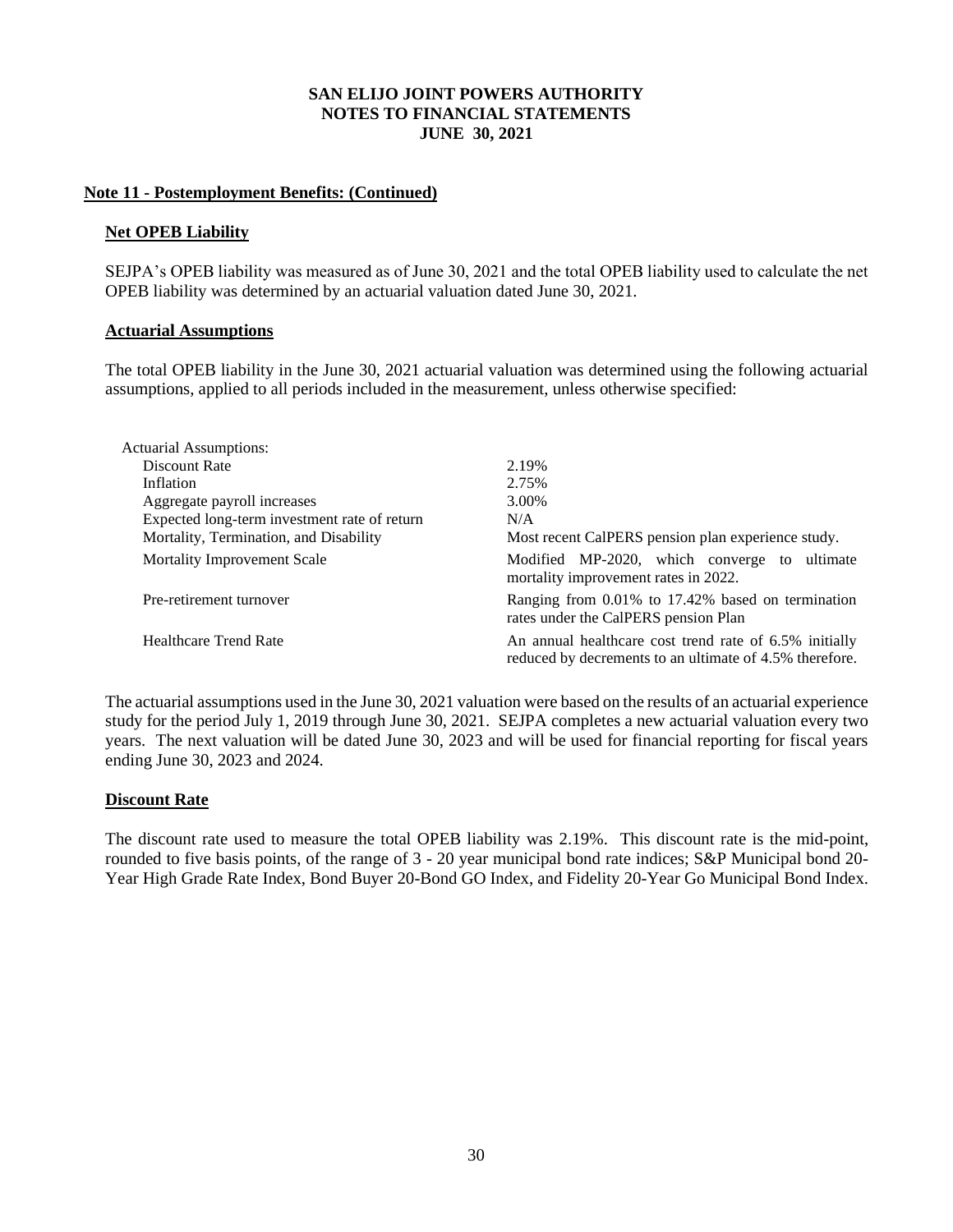### **Note 11 - Postemployment Benefits: (Continued)**

#### **Change in the Total OPEB Liability**

|                                                   | <b>Total OPEB</b><br>Liability |     | Plan Fiduciary<br>Net Position |    | Net OPEB<br>Liability |
|---------------------------------------------------|--------------------------------|-----|--------------------------------|----|-----------------------|
| Balance at June 30, 2020                          | \$<br>542.934                  | \$. |                                | \$ | 542,934               |
| Changes Recognized for the Measurement Period:    |                                |     |                                |    |                       |
| Service cost                                      | 27.919                         |     |                                |    | 27.919                |
| Interest                                          | 13.759                         |     |                                |    | 13.759                |
| Change in assumptions                             | 22,755                         |     |                                |    | 22,755                |
| Difference between expected and actual experience | 6,728                          |     |                                |    | 6,728                 |
| Contributions - Employer                          |                                |     | 18,556                         |    | (18, 556)             |
| Benefit payments                                  | (18, 556)                      |     | (18, 556)                      |    |                       |
| Net Changes                                       | 52,605                         |     |                                |    | 52,605                |
| Balance at June 30, 2021                          | \$<br>595.539                  | \$  |                                | S  | 595.539               |

### **Sensitivity of the Total OPEB Liability to Changes in the Discount Rate**

The following presents the total OPEB liability of SEJPA, as well as what SEJPA's total OPEB liability would be if it were calculated using a discount rate that is 1-percentage-point lower (1.19 percent) or 1-percentagepoint higher (3.19 percent) than the current discount rate:

|                    | Plan's Total OPEB Liability/(Asset) |  |                                         |  |                                 |  |
|--------------------|-------------------------------------|--|-----------------------------------------|--|---------------------------------|--|
|                    | Discount Rate - 1%<br>$(1.19\%)$    |  | <b>Current Discount</b><br>Rate (2.19%) |  | Discount Rate $+1\%$<br>(3.19%) |  |
| Net OPEB Liability | 693,903                             |  | 595,539                                 |  | 517,260                         |  |

#### **Change in Assumptions**

For the measurement period ended June 30, 2021, the discount rate used to calculate the net OPEB liability changed from 2.45% to 2.19%.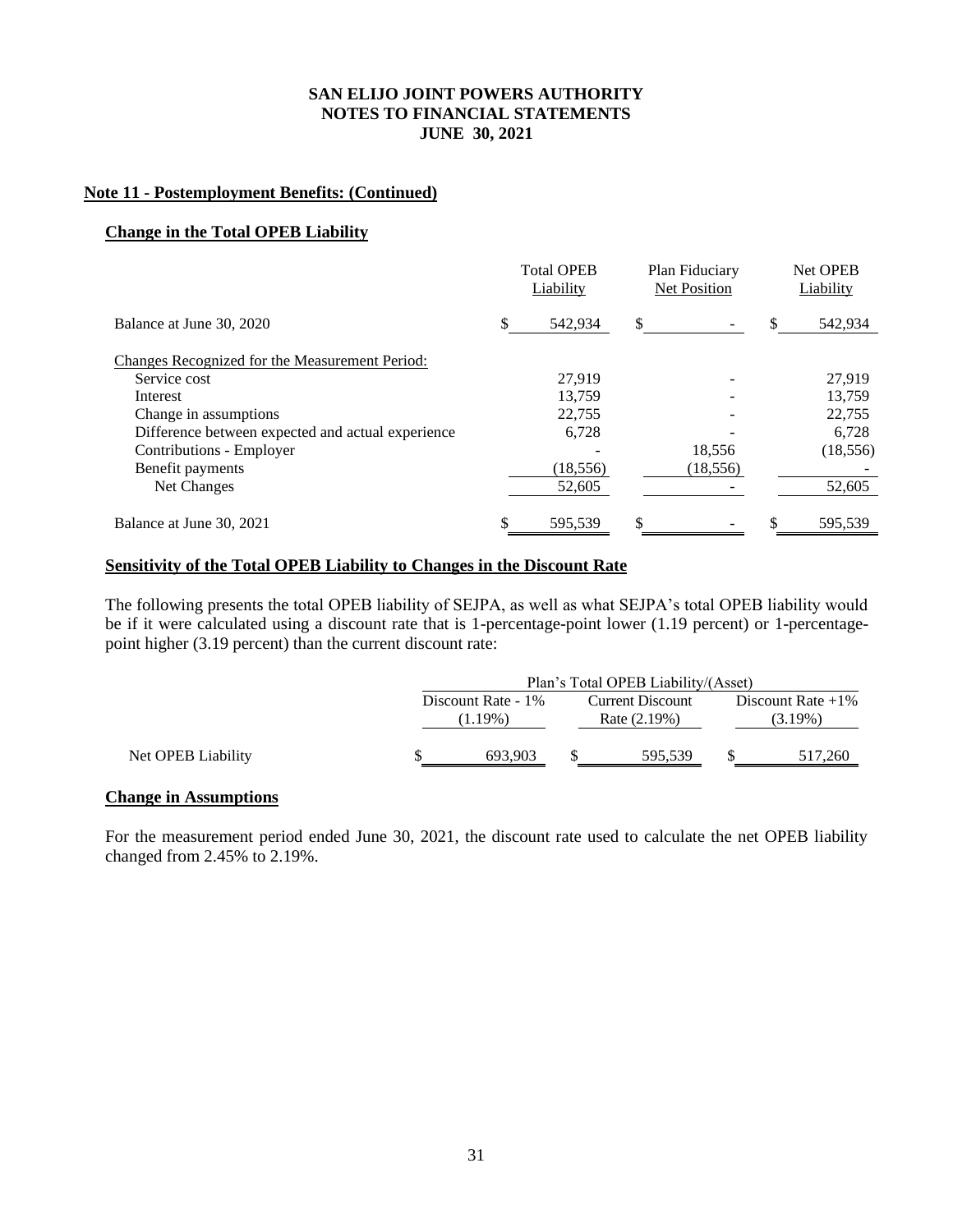# **Note 11 - Postemployment Benefits: (Continued)**

#### **Sensitivity of the Total OPEB Liability to Changes in the Health Care Cost Trend Rates**

The following presents the total OPEB liability of SEJPA, as well as what SEJPA's total OPEB liability would be if it were calculated using healthcare cost trend rates that are 1-percentage-point lower (5.5 percent decreasing to 3.5 percent) or 1-percentage-point higher (7.5 percent decreasing to 5.5 percent) than the current healthcare cost trend rates:

|                    |                    | Plan's Total OPEB Liability |                      |
|--------------------|--------------------|-----------------------------|----------------------|
|                    |                    | <b>Healthcare Cost</b>      |                      |
|                    | Discount Rate - 1% | <b>Trend Rates</b>          | Discount Rate $+1\%$ |
|                    | (5.5% Decreasing   | $(6.5\%$ Decreasing         | (7.5% Decreasing     |
|                    | to $3.5\%$ )       | to $4.5\%$ )                | to $5.5\%$ )         |
| Net OPEB Liability | 506,916            | 595,539                     | 709,792              |

### **OPEB Expense**

For the fiscal year ended June 30, 2021, SEJPA recognized OPEB expense of \$37,774.

Deferred outflows or deferred inflows of resources associated with OPEB at June 30, 2021 were the following:

|                                                   | Deferred Outflows<br>Of Resources |        | Deferred Inflows<br>Of Resources |  |
|---------------------------------------------------|-----------------------------------|--------|----------------------------------|--|
| Difference between expected and actual experience |                                   | 11.143 |                                  |  |
| Changes of assumptions                            |                                   | 59.157 |                                  |  |
| Total                                             |                                   | 70,300 |                                  |  |

These deferred outflows or deferred inflows related to OPEB will be recognized as OPEB expense as follows:

| Measurement                          | Deferred Outflows/                                |
|--------------------------------------|---------------------------------------------------|
| Period Ended                         | (Inflows) of                                      |
| June 30                              | Resources                                         |
| 2021<br>2022<br>2023<br>2024<br>2025 | \$<br>9,353<br>9,353<br>9,354<br>10,678<br>10,684 |
| Thereafter                           | 20,878                                            |
| Total                                | 70,300                                            |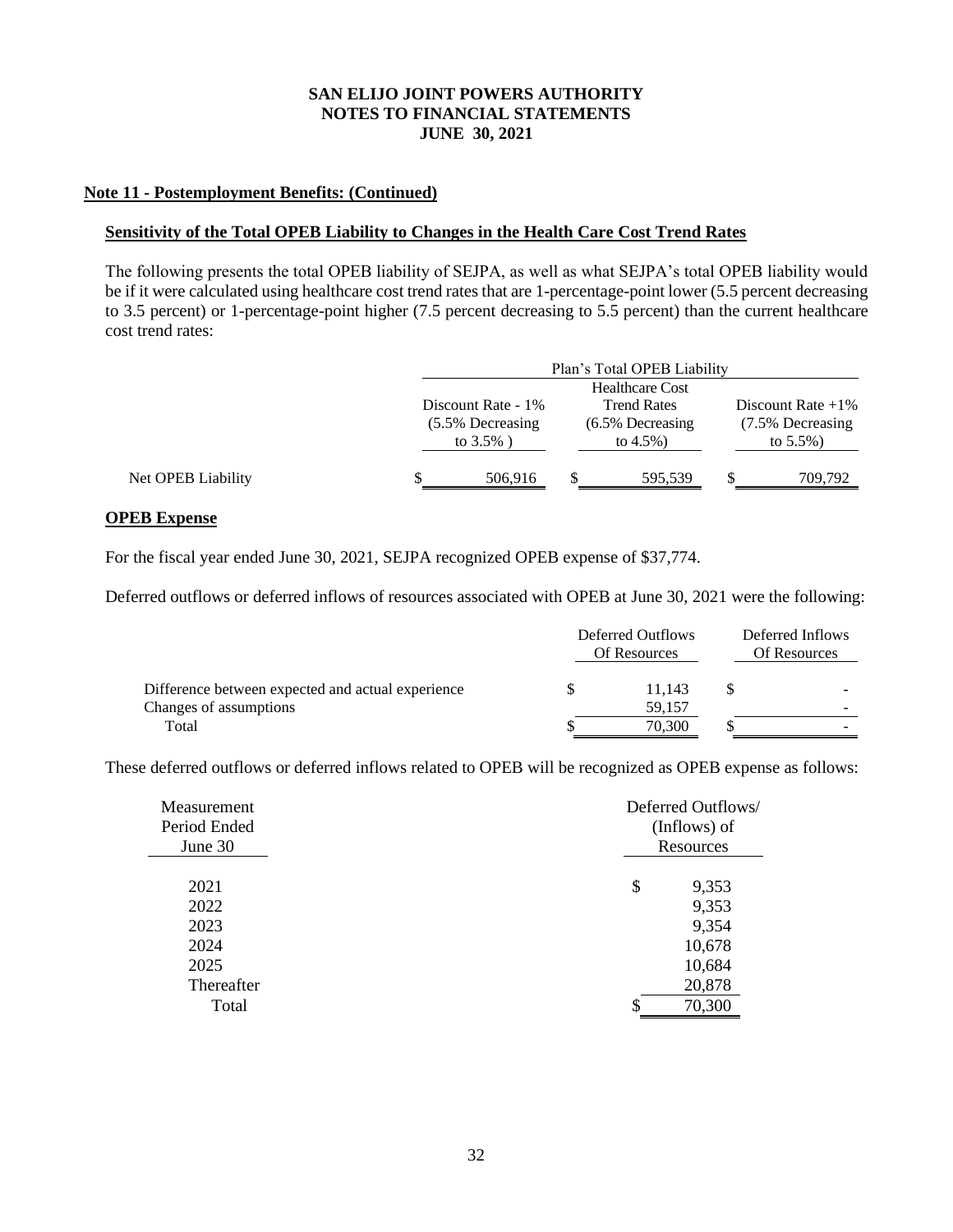### **Note 12 - Defined Benefit Pension Plan:**

### **General Information About the Pension Plans**

**Plan Descriptions** - All qualified permanent and probationary employees are eligible to participate in the Miscellaneous Plan of San Elijo Joint Powers Authority, (All Plans) a cost-sharing multiple employer defined benefit pension plan administered by the California Public Employees' Retirement System (CalPERS). Benefit provisions under the Plans are established by State statute and Local Government resolution. CalPERS issues publicly available reports that include a full description of the pension plan regarding benefit provisions, assumptions and membership information that can be found on the CalPERS website.

**Benefits Provided** - CalPERS provides service retirement and disability benefits, annual cost of living adjustments and death benefits to plan members, who must be public employees and beneficiaries. Benefits are based on years of credited service, equal to one year of full time employment. SEJPA participates in the miscellaneous 2.5% at 55 pool, for those employees hired before July 1, 2012. New employees with no prior CalPERS membership and those with prior CalPERS membership with a break in service greater than six months, hired on or after July 1, 2012 participate in the miscellaneous 2% at 62 pool. Employees hired on or after July 1, 2012 with prior CalPERS membership with less than six months break in service, participate in the miscellaneous 2% at 60 pool.

|                                                   | Miscellaneous    |                          |                  |  |
|---------------------------------------------------|------------------|--------------------------|------------------|--|
|                                                   | Prior to         | On or After July 1, 2012 |                  |  |
|                                                   | July 1, 2012     | Second Tier              | <b>PEPRA</b>     |  |
| Hire date                                         |                  |                          |                  |  |
|                                                   |                  |                          |                  |  |
| Benefit formula                                   | $2.5\%$ @ 55     | $2\%$ @ 60               | 2% @ 62          |  |
| Benefit vesting schedule                          | 5 years service  | 5 years service          | 5 years service  |  |
| Benefit payments                                  | Monthly for life | Monthly for life         | Monthly for life |  |
| Retirement age                                    | 50               | 50                       | $52*$            |  |
| Monthly benefits, as a % of eligible compensation | 2.0% to 2.5%     | 1.092\% to 2.418\%       | 1.0% to 2.5%     |  |
| Required employee contribution rates              | 8.00%            | 7.00%                    | 6.75%            |  |
| Required employer contribution rates              | 12.361%          | 8.794%                   | 7.732%           |  |

The Plan's provisions and benefits in effect at June 30, 2021, are summarized as follows:

\* Minimum retirement age is 50 years when participant has combined classic and PEPRA services

In addition to the contribution rates above, SEJPA was required to make payments of \$229,635 toward the unfunded actuarial liability during the year ended June 30, 2021. The miscellaneous 2.5% at 55 pool is closed to new members that are not already CalPERS eligible participants and existing members hired on or after July 1, 2012.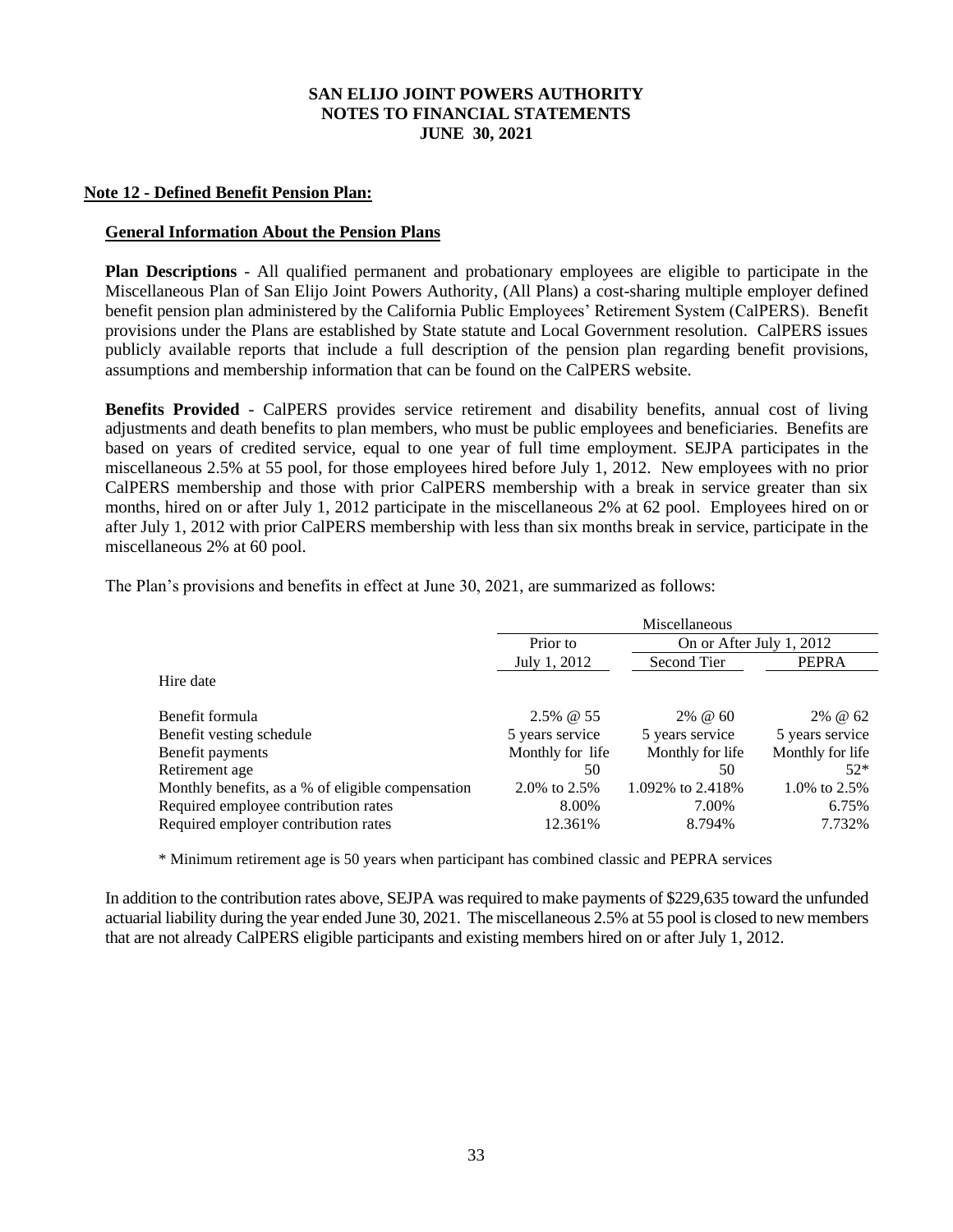# **Note 12 - Defined Benefit Pension Plan: (Continued)**

### **General Information About the Pension Plans (Continued)**

**Contributions** *-* Section 20814(c) of the California Public Employees' Retirement Law requires that the employer contribution rates for all public employers be determined on an annual basis by the actuary and shall be effective on the July 1 following notice of a change in the rate. Funding contributions for the Plans are determined annually on an actuarial basis as of June 30 by CalPERS. The actuarially determined rate is the estimated amount necessary to finance the costs of benefits earned by employees during the year, with an additional amount to finance any unfunded accrued liability. SEJPA is required to contribute the difference between the actuarially determined rate and the contribution rate of employees.

#### **Pension Liabilities, Pension Expenses and Deferred Outflow/Inflows of Resources Related to Pensions**

SEJPA reported the following net pension liability for its proportionate share of the net pension liability of the risk pool at June 30, 2021:

|                         | Proportionate<br>Share of |
|-------------------------|---------------------------|
|                         | Net Pension<br>Liability  |
| Miscellaneous Risk Pool | 3,619,079<br>\$.          |

SEJPA's net pension liability for the risk pool is measured as the proportionate share of the risk pool's net pension liability. GASB 68 indicates that to the extent different contribution rates are assessed based on separate relationships that constitute the collective net pension liability, the determination of the employer's proportionate share of the collective net pension liability should be made in a manner that reflects those relationships. The allocation method used by CalPERS to determine each employer's proportionate share reflects those relationships through the employer rate plans they sponsor within the respective risk pools. An actuarial measurement of the employer's rate plan liability and asset-related information are used where available, and proportional allocations of individual employer rate plan amounts as of the valuation date are used where not available.

SEJPA's proportionate share of the net pension liability as of June 30, 2020, the measurement date, was calculated as follows:

- Each risk pool's total pension liability was computed at the measurement date, June 30, 2020, by applying standard actuarial roll-forward methods to the total pension liability amounts as of the valuation date. The fiduciary net position for each risk pool at the measurement date was determined by CalPERS' Financial Office. The net pension liability for each risk pool at June 30, 2019, was computed by subtracting the respective risk pool's fiduciary net pension from its total pension liability.
- The individual employer risk pool's proportionate share percentage of the total pension liability and fiduciary net position as of June 30, 2020, was calculated by applying SEJPA's proportionate share percentage as of the valuation date (described above) to the total pension liability and fiduciary net position as of June 30, 2020, to obtain the total pension liability and fiduciary net position as of June 30, 2020. The fiduciary net position was then subtracted from total pension liability to obtain the net pension liability as of the measurement date.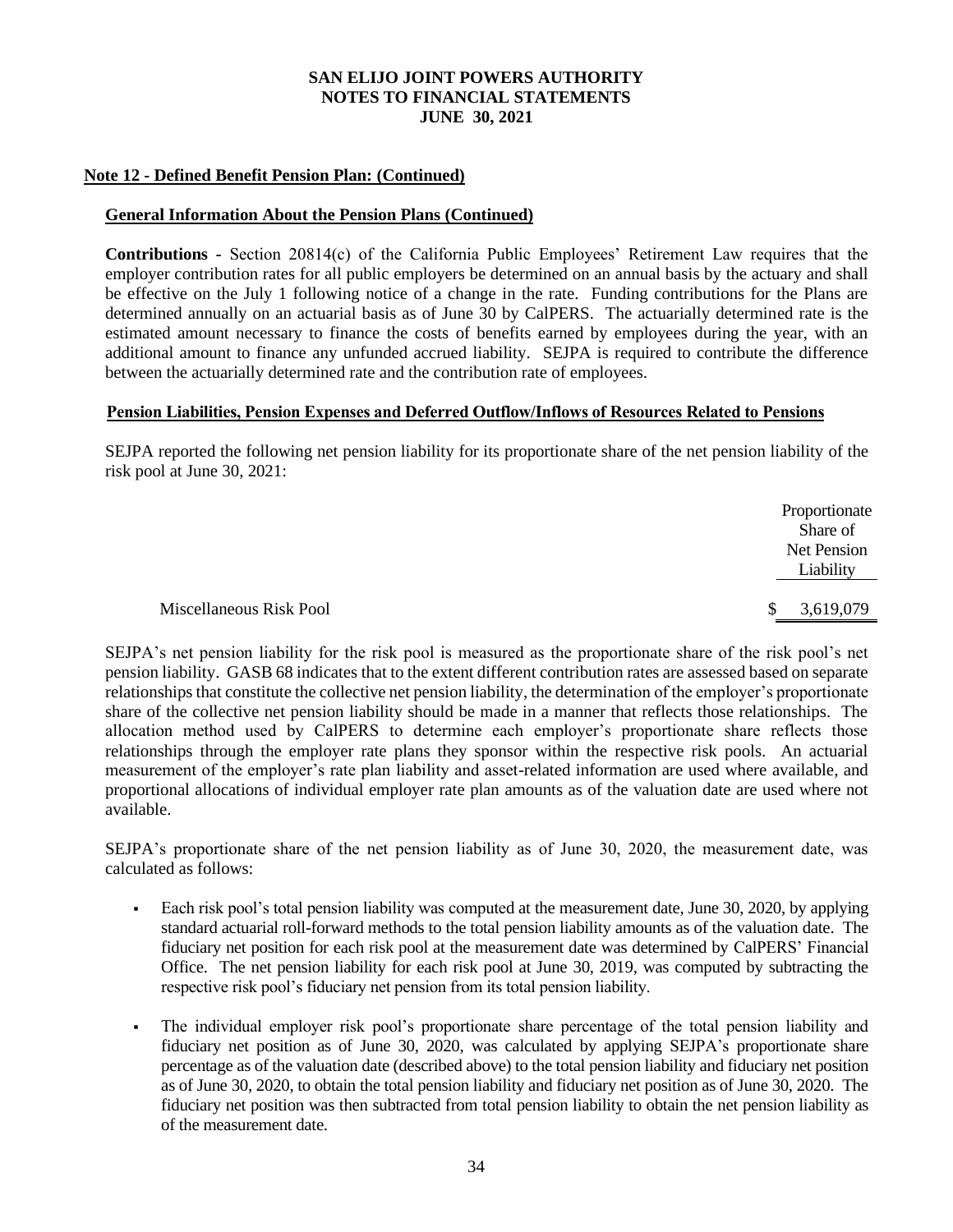# **Note 12 - Defined Benefit Pension Plan: (Continued)**

# **Pension Liabilities, Pension Expenses and Deferred Outflow/Inflows of Resources Related to Pensions (Continued)**

The District's proportionate share percentage of the net position liability as of June 30, 2019 and 2020 was as follows:

|                                                   | <b>Miscellaneous</b><br>Risk Pool |
|---------------------------------------------------|-----------------------------------|
|                                                   |                                   |
| Proportionate at Measurement Date - June 30, 2019 | 0.082537                          |
| Proportionate at Measurement Date - June 30, 2020 | 0.085799                          |
| Change - Increase (Decrease)                      | 0.003262                          |

#### **Pension Liabilities, Pension Expenses and Deferred Outflow/Inflows of Resources Related to Pensions**

For the year ended June 30, 2021, SEJPA recognized pension expense of \$666,698. At June 30, 2021, SEJPA reported deferred outflows of resources and deferred inflows of resources from the following sources:

|                                                                          |   | Deferred<br>Outflows of<br>Resources | Deferred<br>Inflows of<br>Resources |  |
|--------------------------------------------------------------------------|---|--------------------------------------|-------------------------------------|--|
| Pension contributions subsequent to measurement date                     | S | 466.121                              | \$                                  |  |
| Change in employer's proportion and differences between the              |   |                                      |                                     |  |
| employer's contributions and the employer's proportionate share of       |   |                                      |                                     |  |
| contributions                                                            |   |                                      | (168, 227)                          |  |
| Changes in assumptions                                                   |   |                                      | (25, 813)                           |  |
| Changes in proportions                                                   |   | 118.801                              |                                     |  |
| Differences between actual and expected experience                       |   | 186,502                              |                                     |  |
| Net difference between projected and actual earnings on plan investments |   | 107,510                              |                                     |  |
| Total                                                                    |   | 878.934                              | (194.040)                           |  |

The \$466,121 reported as deferred outflows of resources related to contributions subsequent to the measurement date will be recognized as a reduction of the net pension liability in the year ended June 30, 2021. Other amounts reported as deferred outflows of resources and deferred inflows of resources related to pensions will be recognized as pension expense as follows:

| \$<br>(1,631) |
|---------------|
| 92,559        |
| 76,282        |
| 51,563        |
| 218,773       |
|               |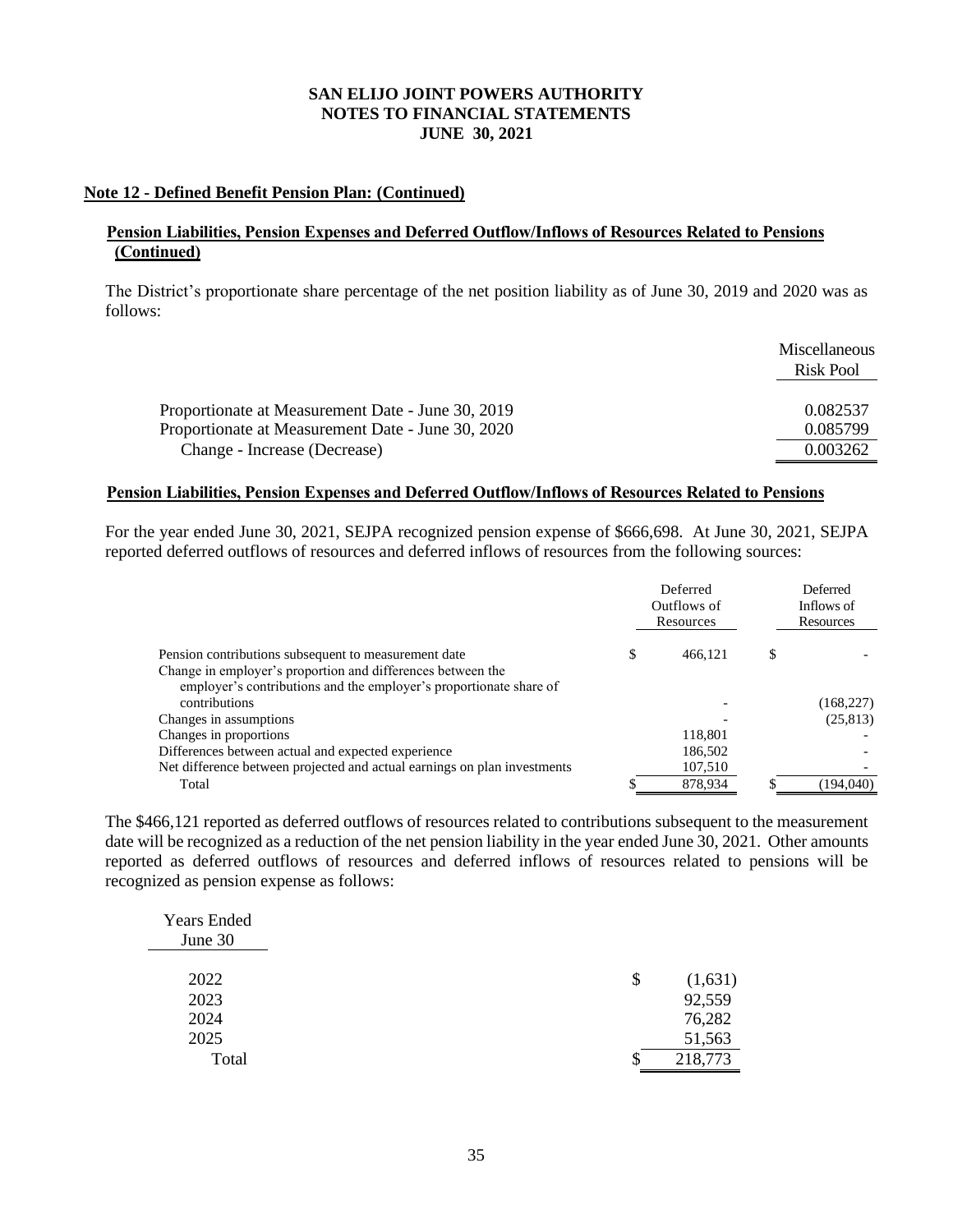# **Note 12 - Defined Benefit Pension Plan: (Continued)**

# **Pension Liabilities, Pension Expenses and Deferred Outflow/Inflows of Resources Related to Pensions (Continued)**

**Actuarial Assumptions** *-* The total pension liabilities in the June 30, 2020 actuarial valuations were determined using the following actuarial assumptions:

|                                                  | 2.5% @ 55                      | 2% @ 60                        | 2% @ 62                        |
|--------------------------------------------------|--------------------------------|--------------------------------|--------------------------------|
| <b>Valuation Date</b><br><b>Measurement Date</b> | June 30, 2019<br>June 30, 2020 | June 30, 2019<br>June 30, 2020 | June 30, 2019<br>June 30, 2020 |
| <b>Actuarial Cost Method</b>                     | Entry-Age Cost<br>Method       | Entry-Age Cost<br>Method       | Entry-Age Cost<br>Method       |
| <b>Actuarial Assumptions:</b>                    |                                |                                |                                |
| Discount Rate                                    | 7.15%                          | 7.15%                          | 7.15%                          |
| Inflation                                        | 2.75%                          | 2.75%                          | 2.75%                          |
| Payroll Growth                                   | 3.0%                           | 3.0%                           | 3.0%                           |
| Projected Salary Increase                        | $3.3\% - 14.2\%(1)$            | $3.3\% - 14.2\%(1)$            | $3.3\% - 14.2\%(1)$            |
| <b>Investment Rate of Return</b>                 | $7.5\%$ (2)                    | $7.5\%$ (2)                    | $7.5\%$ (2)                    |
| Mortality                                        | CalPERS Specific               | CalPERS Specific               | CalPERS Specific               |

(1) Depending on age, service and type of employment

(2) Net of pension plan investment expenses, including inflation

# **Discount Rate**

The discount rate used to measure the total pension liability was 7.15%. To determine whether the municipal bond rate should be used in the calculation of a discount rate for each plan, CalPERS stress tested employer rate plans within the Plan that would most likely result in a discount rate that would be different from the actuarially assumed discount rate. Based on the testing none of the tested employer rate plans run out of assets. Therefore, the current 7.15% discount rate is adequate and the use of the municipal bond rate calculation is not deemed necessary. The stress test results are presented in a detailed report, *GASB Statements 67 and 68 Crossover*  Testing Report for Measurement Date June 30, 2020 based on June 30, 2019 Valuations, that can be obtained from the CalPERS' website.

The long-term expected rate of return on pension plan investments was determined using a building-block method in which best-estimate ranges of expected future real rates of return (expected returns, net of pension plan investment expense and inflation) are developed for each major asset class.

In determining the long-term expected rate of return, CalPERS took into account both short-term and long-term market return expectations as well as the expected pension fund cash flows. Such cash flows were developed assuming that both members and employers will make their required contributions on time and as scheduled in all future years. Using historical returns of all the funds' asset classes, expected compound (geometric) returns were calculated over the short-term (first 10 years) and the long-term (11-60 years) using a building-block approach. Using the expected nominal returns for both short-term and long-term, the present value of benefits was calculated for each fund. The expected rate of return was set by calculating the single equivalent expected return that arrived at the same present value of benefits for cash flows as the one calculated using both shortterm and long-term returns. The expected rate of return was then set equivalent to the single equivalent rate calculated above and rounded down to the nearest one quarter of one percent.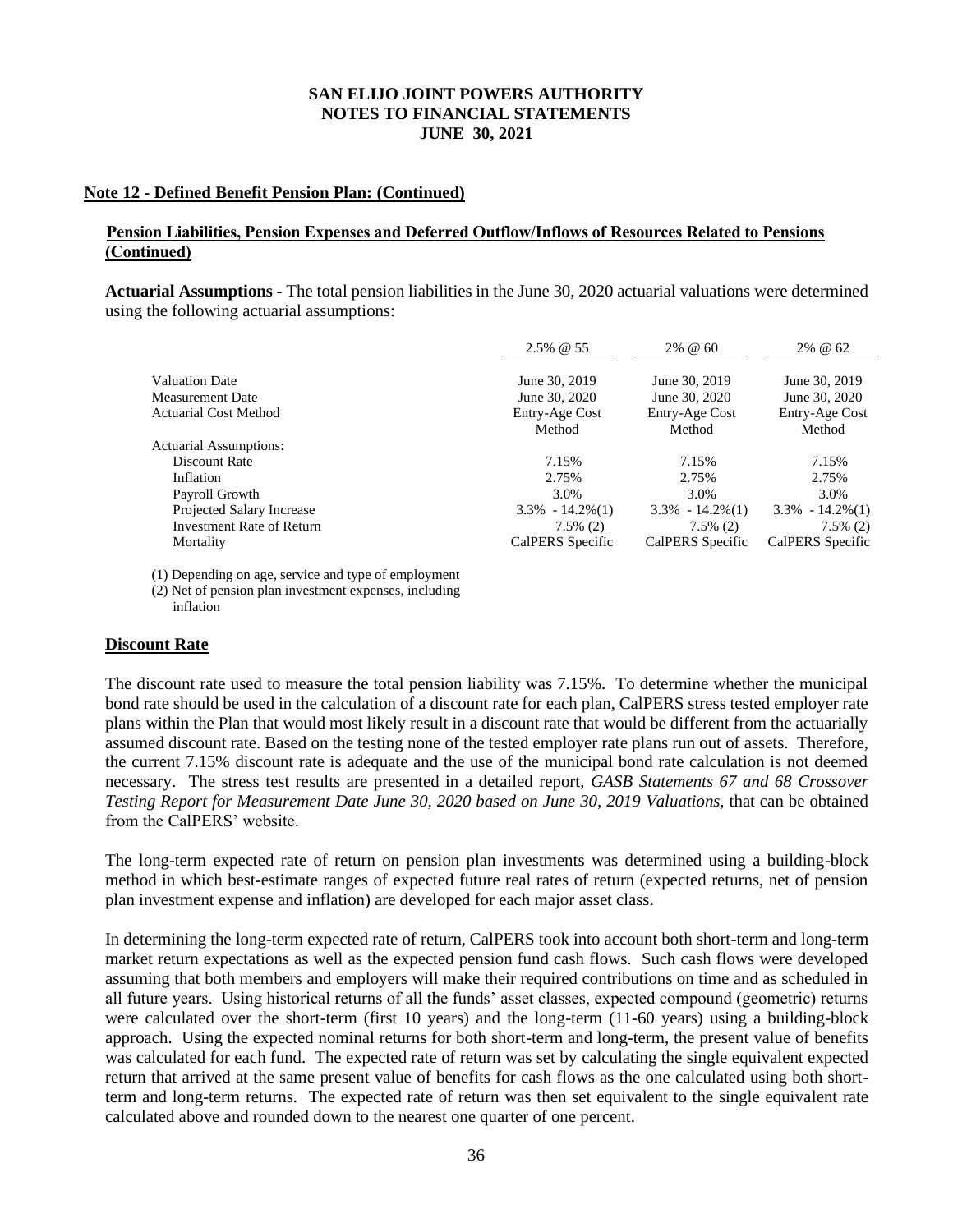# **Note 12 - Defined Benefit Pension Plan: (Continued)**

# **Pension Liabilities, Pension Expenses and Deferred Outflow/Inflows of Resources Related to Pensions (Continued)**

**Actuarial Assumptions (Continued)** *-* The table below reflects long-term expected real rate of return by asset class. The rate of return was calculated using the capital market assumptions applied to determine the discount rate and asset allocation. These geometric rates of return are net of administrative expenses.

| <b>Asset Class</b>      | New Strategy<br>Allocation | <b>Real Return</b><br>Years $1 - 10^{(a)}$ | Real Return<br>Years $11 +$ <sup>(b)</sup> |
|-------------------------|----------------------------|--------------------------------------------|--------------------------------------------|
| <b>Global Equity</b>    | 50.0%                      | 4.80%                                      | 5.98%                                      |
| Fixed Income            | 28.0                       | 1.00                                       | 2.62                                       |
| <b>Inflation Assets</b> |                            | 0.77                                       | 1.81                                       |
| Private Equity          | 8.0                        | 6.30                                       | 7.23                                       |
| Real Estate             | 13.0                       | 3.75                                       | 4.93                                       |
| Liquidity               | 1.0                        |                                            | (0.92)                                     |
|                         | 100.0%                     |                                            |                                            |

 $(a)$ An expected inflation of 2.0% used for this period

(b)An expected inflation of 2.92% used for this period

**Sensitivity of the Proportionate Share of the Net Pension Liability to Changes in the Discount Rate** *-* The following presents the net pension liability of the risk pool, as of the measurement date calculated using the discount rate as well as what SEJPA's proportionate share of the net pension liability would be if it were calculated using a discount rate that is 1-percentage point lower or 1-percentage point higher than the current rate:

|                                                                                   | 1% Decrease<br>$(6.15\%)$ | <b>Current Discount</b><br>Rate (7.15%) | 1% Increase<br>(8.15%) |
|-----------------------------------------------------------------------------------|---------------------------|-----------------------------------------|------------------------|
| SEJPA's proportionate share of the miscellaneous risk<br>pool's pension liability | 5.683.715                 | 3.619.079                               | 1,913,135              |

# **Note 13 - Commitments and Contingencies:**

#### **Contracts**

SEJPA has entered into various contracts for the purchase of material and construction of capital assets. The amounts contracted are based on the contractor's estimated cost of construction. At June 30, 2021, the total unpaid amount on these contracts is approximately \$6,433,401.

# **Litigation**

Legal claims and lawsuits arise from time to time in the normal course of business which, in the opinion of management, will have no material effect on the SEJPA's financial position.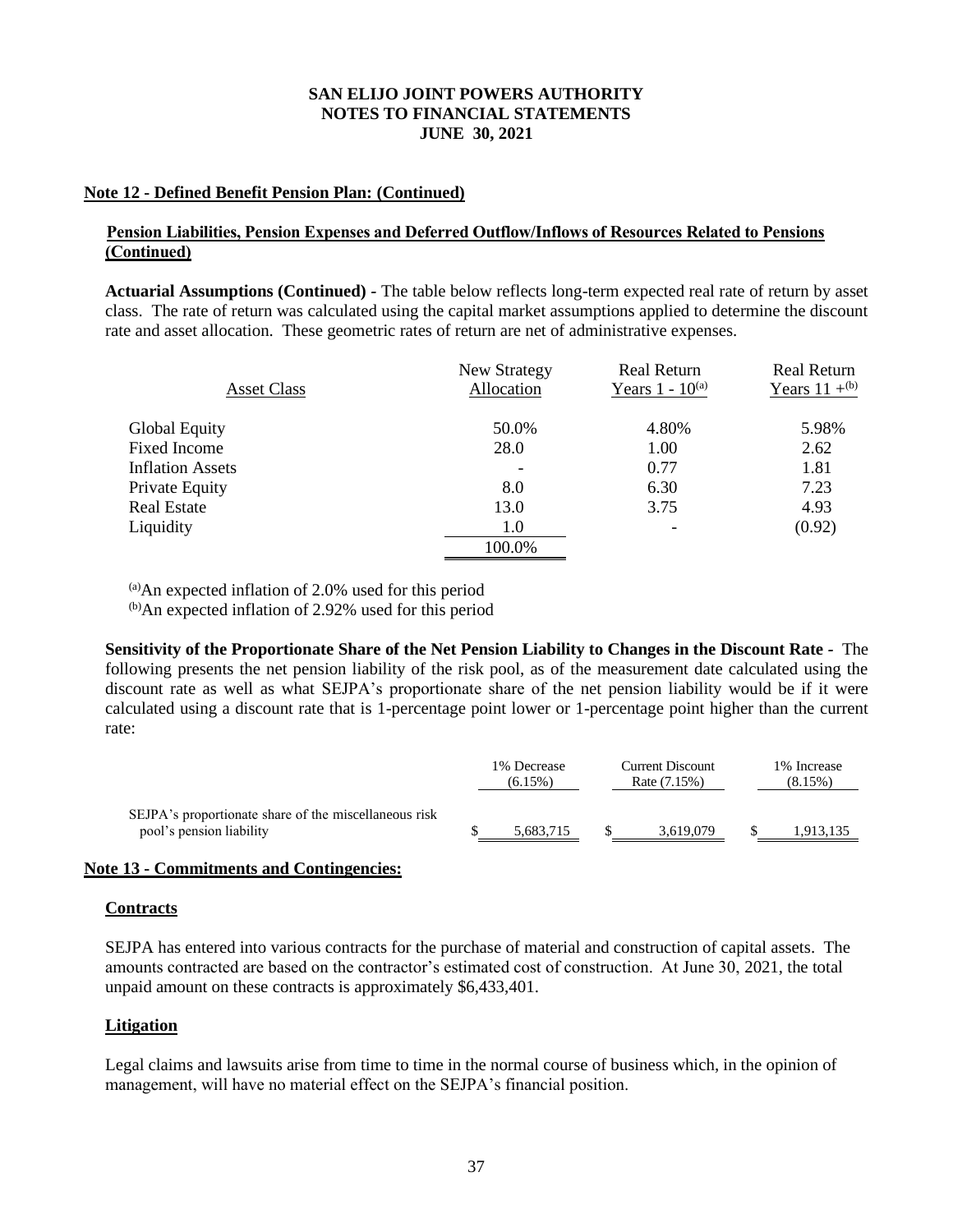# **Note 13 - Commitments and Contingencies: (Continued)**

### **Operating Leases**

Under an agreement dated April 11, 1991 SEJPA leases a maintenance facility to the City of Encinitas for \$1 per year for an initial term of 30 years. The lease may be renewed or extended at the expiration of the initial term at a rate mutually agreed upon. In addition to the annual payment of \$1, the City agreed to reimburse the SEJPA within 30 days for all engineering and inspection costs incurred as a result of the engineering and construction of the maintenance facility. The City also agreed to reimburse SEJPA for all construction costs incurred by the SEJPA as a result of the construction of the maintenance facility in 30 equal annual installments at an interest rate equal to the interest rate on the bonds issued for construction of the upgrade and expansion of the Water Pollution Control Facility. The lease payments collected are then remitted directly to the member agencies.

In January 2007 SEJPA entered into a Communications Site License Agreement as lessor with Omnipoint Communications, Inc. which was subsequently conveyed to T-Mobile West, LLC. The initial term of the agreement, which calls for an annual payment of \$20,400 and increasing 3% annually, is for 5 years commencing the earlier of the date the licensees intend to commence construction or October 1, 2007. This lease agreement may be extended automatically for five additional five-year terms on the same terms and conditions at the election of Omnipoint. The lease is currently extended through October 1, 2022. SEJPA recognized rental income in the amount of \$29,086 for the year ended June 30, 2021.

#### **Coronavirus Pandemic**

The COVID-19 pandemic, whose effects first became known in January 2020, is having a broad and negative impact on commerce and financial markets around the world. The United States and global markets experienced significant declines in value resulting from uncertainty caused by the pandemic. SEJPA is closely monitoring its investment portfolio and its liquidity and is actively working to minimize the impact of these declines. The extent of the impact of COVID-19 on SEJPA's operational and financial performance will depend on certain developments, including the duration and spread of the outbreak and its impacts on SEJPA's customers, employees, and vendors, all of which at present cannot be determined. Accordingly, the extent to which COVID-19 may impact SEJPA's financial position and changes in net assets and cash flows is uncertain and the accompanying financial statements include no adjustments relating to the effects of this pandemic.

#### **Note 14 - New Governmental Accounting Standards:**

# **GASB No. 84**

In January 2017, the Governmental Accounting Standards Board issued Statement No. 84 "Fiduciary Activities". The requirements of this Statement are effective for reporting periods beginning after December 15, 2018. Earlier Application is encouraged. The effective date of this pronouncement has been postponed by 12 months by GASB Statement No. 95. This pronouncement did not have a material effect on the financial statements of SEJPA in the year of implementation.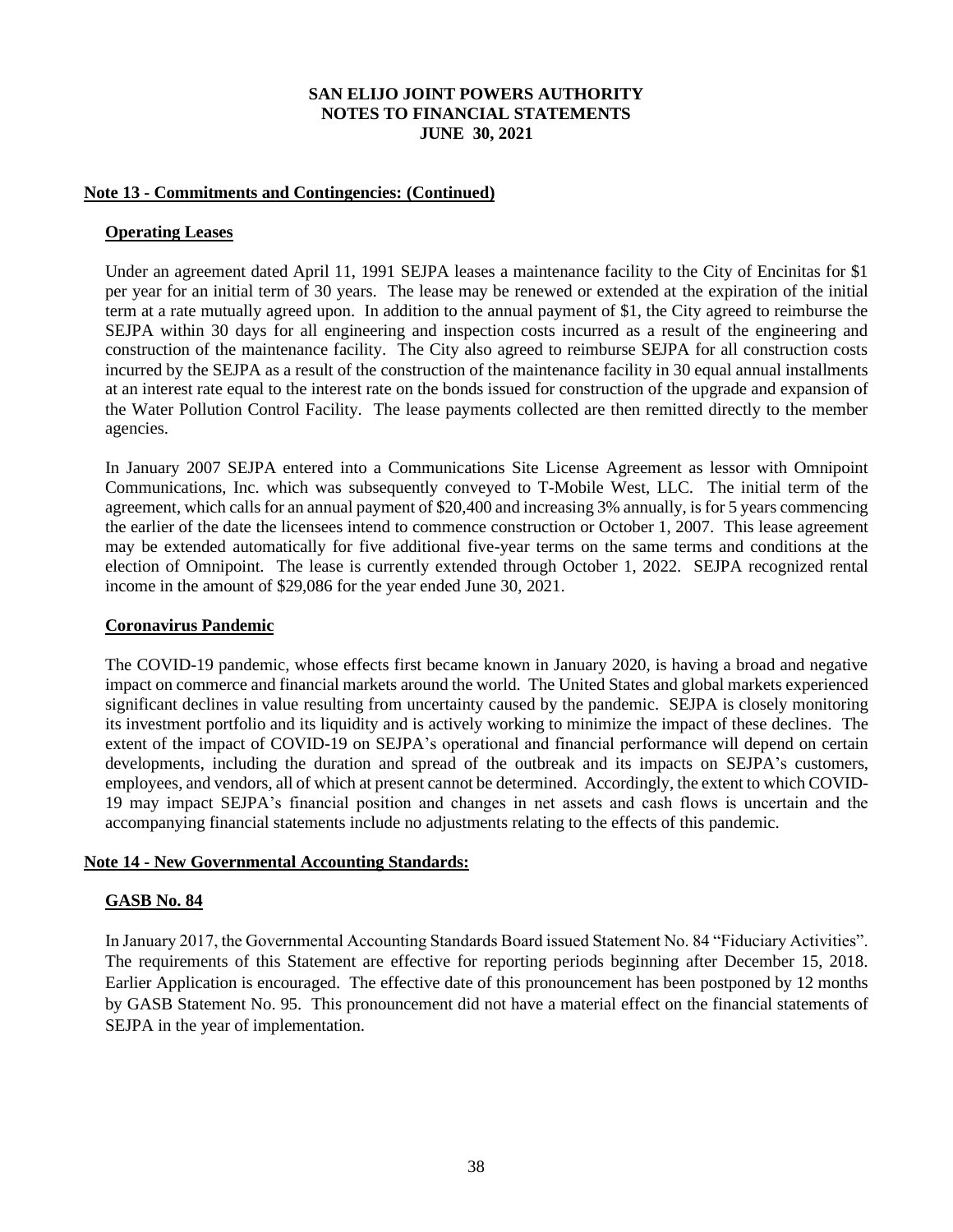### **Note 14 - New Governmental Accounting Standards:**

### **GASB No. 87**

In June 2017, the Governmental Accounting Standards Board issued Statement No. 87 "Leases". The requirements of this Statement were effective for reporting periods beginning after December 15, 2019. The effective date of this pronouncement has been postponed by 18 months by GASB Statement No. 95. SEJPA has not determined the effects of this pronouncement on the financial statements of SEJPA in the year of implementation.

### **GASB No. 89**

In June 2018, the Governmental Accounting Standards Board issued Statement No. 89 "Accounting for Interest Cost Incurred before the End of a Construction Period". The requirements of this Statement are effective for reporting periods beginning after December 15, 2020. Earlier application is encouraged. SEJPA has elected to implement this pronouncement and has not capitalized any interest cost in the year ended June 30, 2021.

### **GASB No. 90**

In August 2018, the Governmental Accounting Standards Board issued Statement No. 90 "Majority Equity Interests-an amendment of GASB Statements No. 14 and No. 61". The requirements of this Statement are effective for reporting periods beginning after December 15, 2019. Earlier application is encouraged. The effective date of this pronouncement has been postponed by 12 months by GASB Statement 95. This pronouncement did not have a material effect on the financial statements of SEJPA in the year of implementation.

#### **GASB No. 91**

In May 2019, the Governmental Accounting Standards Board issued Statement No. 91 "Conduit Debt Obligations". The requirements of this Statement are effective for reporting periods beginning after December 15, 2020. The effective date of this pronouncement has been postponed by 12 months by GASB Statement 95. SEJPA has not determined the effects of this pronouncement on the financial statements of SEJPA in the year of implementation.

# **GASB No. 92**

In January 2020, the Governmental Accounting Standards Board issued Statement No. 92 "Omnibus 2020". The requirements of this statement are effective at various dates up to and including fiscal years and reporting periods beginning after June 15, 2021. The effective date of this pronouncement has been postponed by 12 months by GASB Statement 95. This pronouncement did not and is not expected to have a material effect on the financial statements of SEJPA in the year of implementation.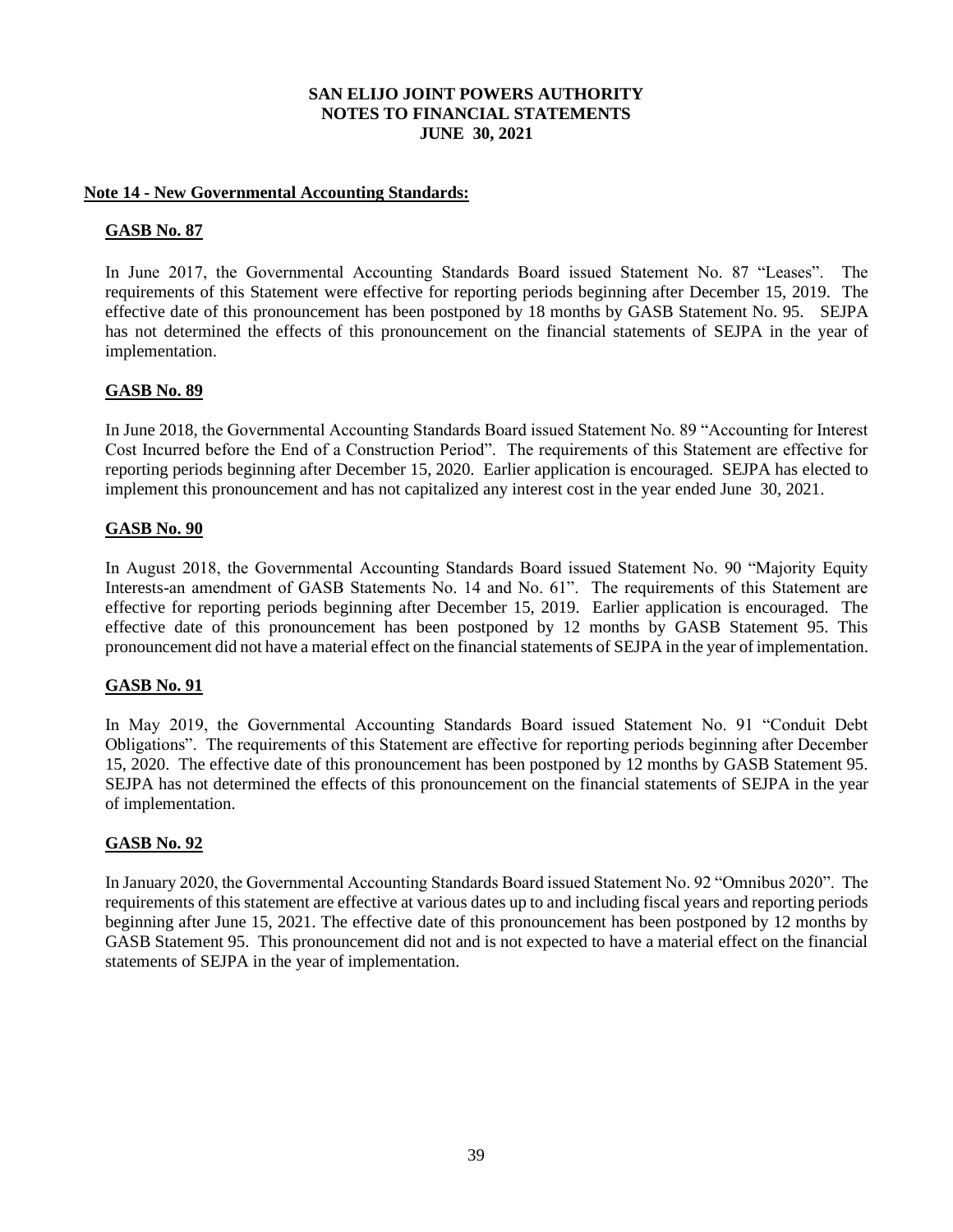### **Note 14 - New Governmental Accounting Standards: (Continued)**

# **GASB No. 93**

In March 2020, the Governmental Accounting Standards Board issued Statement No. 93 "Replacement of Interbank Offered Rates". The requirements of this statement are effective at various dates up to and including reporting periods ending after December 31, 2021. The effective date of this pronouncement has been postponed by 12 months by GASB Statement 95. This pronouncement is not expected to have a material effect on the financial statements of SEJPA in the year of implementation.

# **GASB No. 94**

In March 2020, the Governmental Accounting Standards Board issued Statement No. 94 "Public - Private and Public - Public Partnerships and Availability Payment Arrangements". The requirements of this statement are effective for fiscal years beginning after June 15, 2022. The effective date of this pronouncement has been postponed by 12 months by GASB Statement 95. As used in this pronouncement these Partnerships are an arrangement in which the government (the transferor) contracts with an operator to provide public services by conveying control of the right to operate or use a nonfinancial asset such as infrastructure or other capital assets for a period of time in an exchange or an exchange-like transaction. The statement also provides guidance on accounting and financial reporting for availability payment arrangements in which the government compensates the operator for services that may include the designing, constructing, financing, maintaining, or operating an underlying nonfinancial asset for a period of time in an exchange or exchange-like transaction. SEJPA has not yet determined the effects of this pronouncement on the financial statements in the year of implementation.

# **GASB No. 95**

In May 2020, the Governmental Accounting Standards Board issued Statement No. 95 "Postponement of the Effective Dates of Certain Authoritative Guidance. The primary objective of this statement is to provide temporary relief to governments and other stakeholders in light of the COVID-19 pandemic by postponing for one year the effective dates of GASB Statements 83, 84, 88 – 93 as well as implementation guides 2018-1, 2019- 1 and 2019-2. In addition, the effective dates of GASB Statement 87 and Implementation Guide 2019-3 have been postponed by 18 months.

# **GASB No. 96**

In May 2020, the Governmental Accounting Standards Board issued Statement No. 96 "Subscription-Based Information Technology Arrangements (SBITA's). This Statement (1) defines SBITA's (2) establishes that a SBITA results in a right-to-use subscription asset – an intangible asset- and a corresponding subscription liability; (3) provides the capitalization criteria for outlays other than subscription payments, including the implementation costs of a SBITA; and (4) requires note disclosures regarding a SBITA. The requirements of this statement are effective for fiscal years beginning after June 15, 2022 and all reporting periods thereafter. Earlier application is encouraged. SEJPA has not determined the effects of this pronouncement on the financial statements of SEJPA in the year of implementation.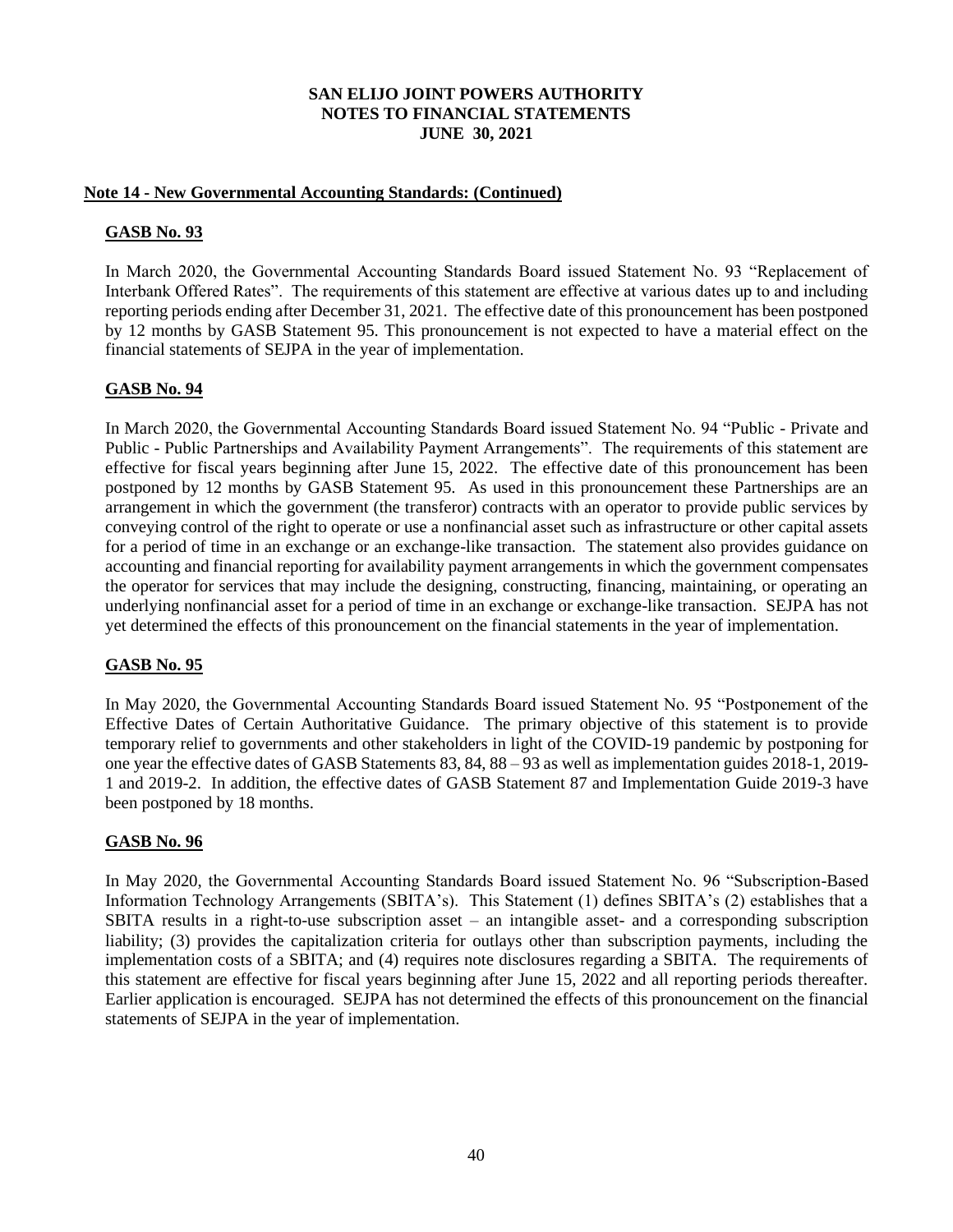### **Note 14 - New Governmental Accounting Standards: (Continued)**

### **GASB No. 97**

In June 2020, the Governmental Accounting Standards issued Statement No. 97 "Certain Component Unit Criteria, and Accounting and Financial Reporting for Internal Revenue Code Section 457 Deferred Compensation Plans - An Amendment of GASB Statements No. 14 and No. 84 and Supersession of GASB Statement No. 32". This statement requires that for purposes of determining whether a primary government is financial accountable for a potential component unit, the absence of a governing board should be treated the same as the appointment of a voting majority. The statement requires that a Section 457 plan be classified as either pension or other employee benefit plan depending on whether the plan meets the definition of a pension plan. This statement supersedes the remaining provisions of GASB Statement No. 32.

### **GASB Statement No. 98**

In October 2021 Governmental Accounting Standards Board issued Statement No. 98 "The Annual Comprehensive Financial Report". The statement establishes the term annual comprehensive financial report and its acronym ACFR. That new term and acronym replace instances of comprehensive annual financial report and its acronym in generally accepted accounting principles for state and local governments. The requirements of this statement are effective for fiscal years ending after December 15, 2021. Earlier application is encouraged. Application of this statement did not have a material effect on SEJPA's financial statements for the fiscal year ending June 30, 2021.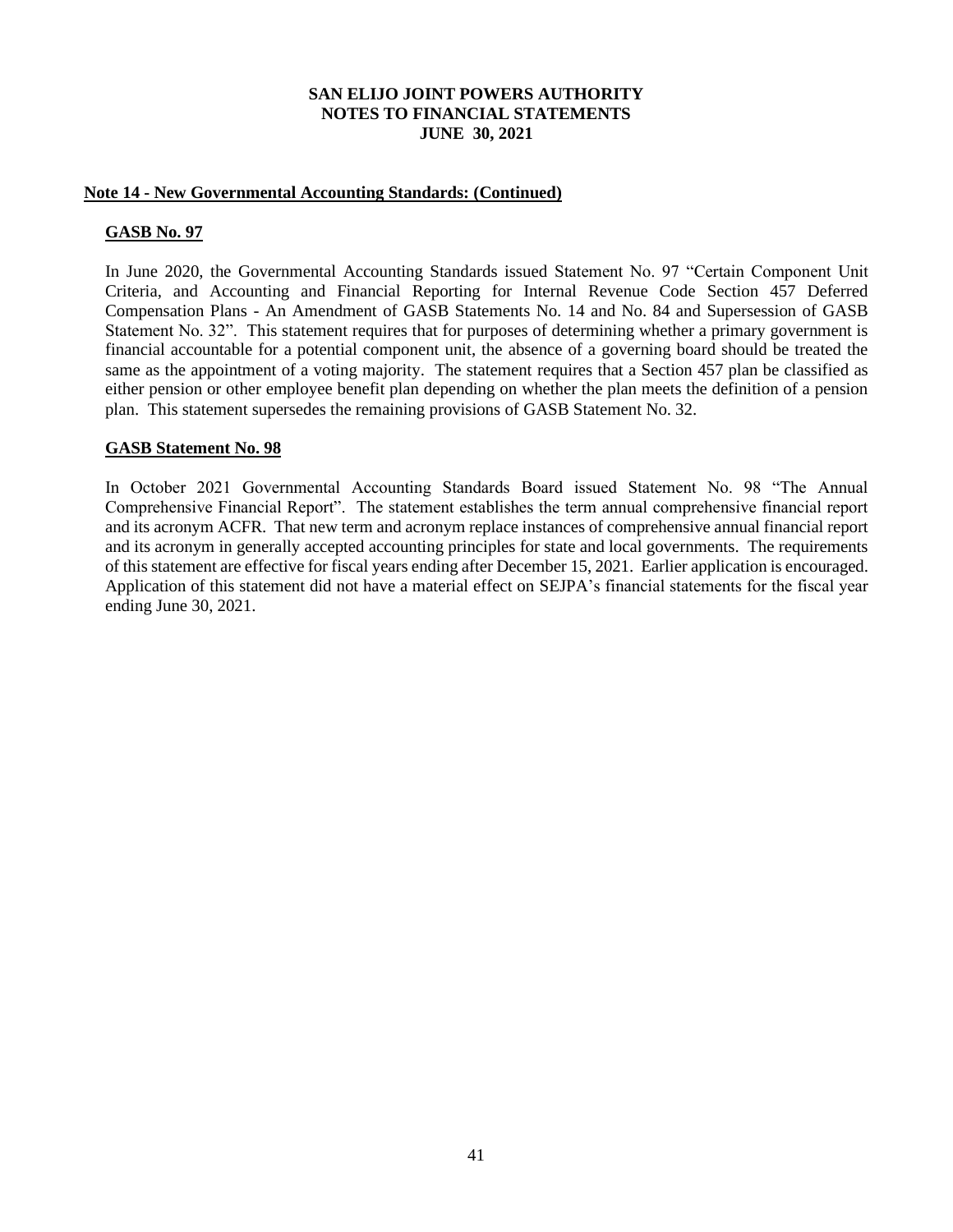# **SCHEDULES OF PLAN'S PROPORTIONATE SHARE OF THE NET PENSION LIABILITY LAST TEN YEARS**

|                                                                                        | Measurement<br>Date<br>June 30, 2020 |    | Measurement<br>Date<br>June 30, 2019 |    | Measurement<br>Date<br>June 30, 2018 |    | Measurement<br>Date<br>June 30, 2017 | Measurement<br>Date<br>June 30, 2016 |
|----------------------------------------------------------------------------------------|--------------------------------------|----|--------------------------------------|----|--------------------------------------|----|--------------------------------------|--------------------------------------|
| Proportion of the Net Pension Liability                                                | 0.085799%                            |    | 0.082537%                            |    | 0.079550%                            |    | 0.081861%                            | 0.079200%                            |
| Proportionate Share of the Net Pension Liability                                       | \$<br>3,619,079                      | \$ | 3,305,214                            | \$ | 2,998,025                            | \$ | 3,227,017                            | \$<br>2,924,994                      |
| Covered Payroll - Measurement Period                                                   | \$<br>2,118,208                      | \$ | 2,072,596                            | \$ | 1,930,102                            | \$ | 1,916,333                            | \$<br>1,829,430                      |
| Proportionate Share of the Net Pension Liability<br>as a Percentage of Covered Payroll | 170.86%                              |    | 159.47%                              |    | 155.33%                              |    | 168.40%                              | 159.89%                              |
| Plan's Fiduciary Net Position                                                          | \$<br>11,895,680                     | \$ | 11,362,690                           | \$ | 10,450,711                           |    | 9,717,557                            | \$<br>8,477,710                      |
| Plan's Fiduciary Net Position as a Percentage of<br>the Plan's Total Pension Liability | 76.67%                               |    | 77.47%                               |    | 77.71%                               |    | 75.07%                               | 74.35%                               |
| Plan's Proportionate Share of Aggregate<br><b>Employer Contributions</b>               | \$<br>531,495                        | \$ | 470,825                              | \$ | 398,079                              | \$ | 367,677                              | \$<br>315,703                        |
|                                                                                        | Measurement<br>Date<br>June 30, 2015 |    | Measurement<br>Date<br>June 30, 2014 |    | Measurement<br>Date<br>June 30, 2013 |    | Measurement<br>Date<br>June 30, 2012 | Measurement<br>Date<br>June 30, 2011 |
| Proportion of the Net Pension Liability                                                | .089800%                             |    | 0.081140%                            |    | N/A                                  |    | N/A                                  | N/A                                  |
| Proportionate Share of the Net Pension Liability                                       | \$<br>2,463,640                      | \$ | 1,937,636                            | \$ | N/A                                  | \$ | N/A                                  | \$<br>N/A                            |
| Covered Payroll - Measurement Period                                                   | \$<br>1,718,001                      | \$ | 1,707,696                            | \$ | N/A                                  | \$ | N/A                                  | \$<br>N/A                            |
| Proportionate Share of the Net Pension Liability<br>as a Percentage of Covered Payroll | 143.40%                              |    | 113.46%                              |    | N/A                                  |    | N/A                                  | N/A                                  |
| Plan's Fiduciary Net Position                                                          | \$<br>8,203,952                      | \$ | 7.976.883                            | \$ | N/A                                  | \$ | N/A                                  | \$<br>N/A                            |
| Plan's Fiduciary Net Position as a Percentage of<br>the Plan's Total Pension Liability | 76.91%                               |    | 80.46%                               |    | N/A                                  |    | N/A                                  | N/A                                  |
| Plan's Proportionate Share of Aggregate<br><b>Employer Contributions</b>               | \$<br>308,067                        | \$ | 215,709                              | \$ | N/A                                  | \$ | N/A                                  | \$<br>N/A                            |

#### **Notes to Schedules:**

**Change in Benefit Terms -** In 2015, benefit terms were modified to base miscellaneous employee pensions on a final three-year average salary instead of a final five-year.

**Changes in Assumptions -** In 2015, amounts reported as changes in assumptions resulted primarily from adjustments to expected retirement ages of miscellaneous employees.

**Omitted Years** - GASB Statement No. 68 was implemented during the year ended June 30, 2015. No information was available prior to this date.

\*Fiscal year 2015 was the first year of implementation.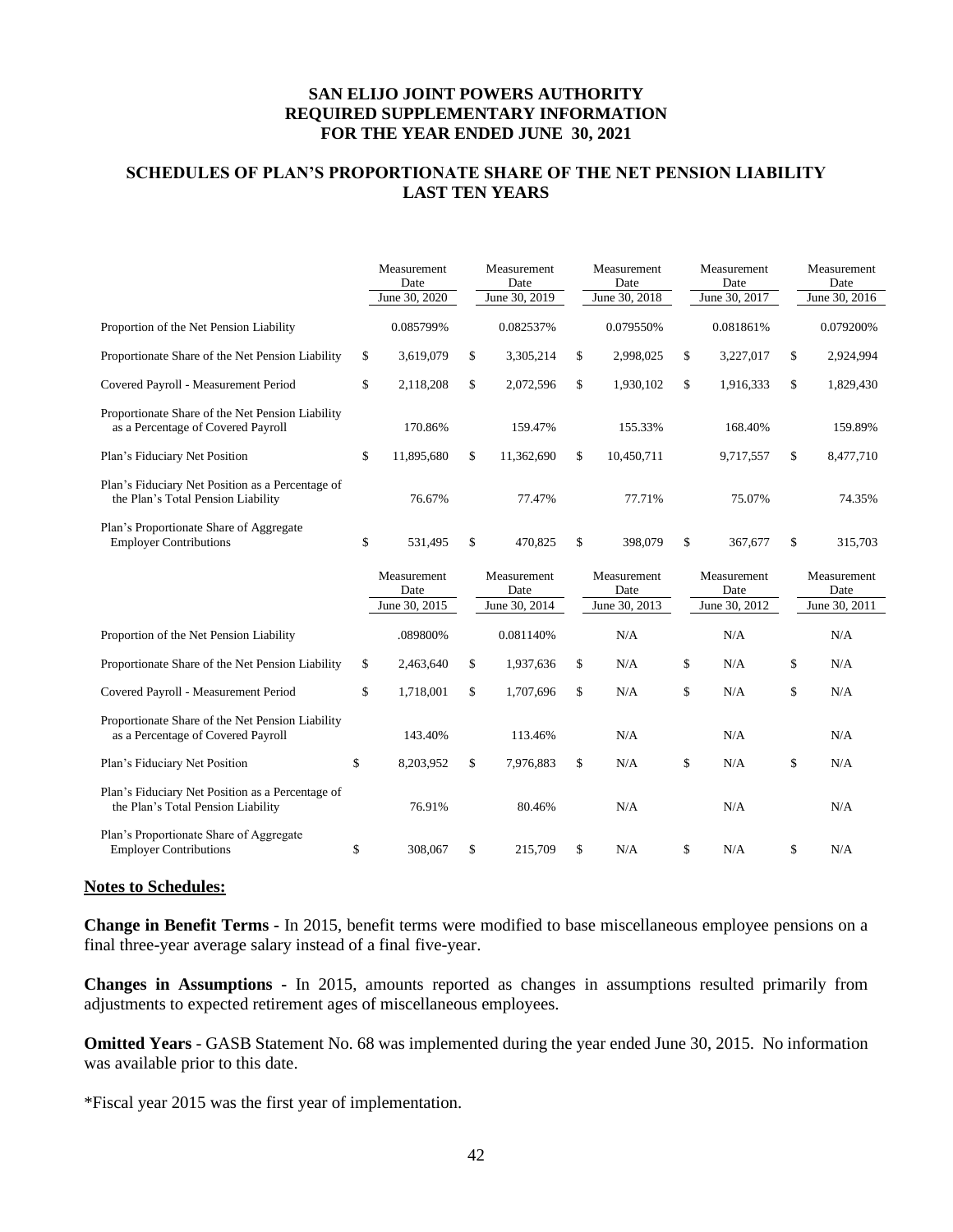# **SCHEDULES OF CONTRIBUTIONS TO THE PENSION PLAN LAST TEN YEARS**

|                                                                                 |    | <b>Fiscal Year</b><br>$2020 - 2021$ |    | <b>Fiscal Year</b><br>2019 - 2020   |    | <b>Fiscal Year</b><br>2018 - 2019   |    | <b>Fiscal Year</b><br>$2017 - 2018$ |    | <b>Fiscal Year</b><br>$2016 - 2017$ |  |
|---------------------------------------------------------------------------------|----|-------------------------------------|----|-------------------------------------|----|-------------------------------------|----|-------------------------------------|----|-------------------------------------|--|
| <b>Actuarially Determined Contribution</b>                                      | \$ | 466,121                             | \$ | 403,880                             | \$ | 356,338                             | \$ | 302,451                             | \$ | 302,683                             |  |
| Contributions in Relation to the Actuarially<br><b>Determined Contributions</b> |    | (466, 121)                          |    | (404, 110)                          |    | (356, 338)                          |    | (302, 451)                          |    | (437, 683)                          |  |
| Contributions Deficiency (Excess)                                               |    |                                     |    | (230)                               | \$ |                                     |    |                                     |    | (135,000)                           |  |
| Covered Payroll - Fiscal Year                                                   | S  | N/A                                 | \$ | 2,118,208                           | \$ | 2,072,596                           | \$ | 1,930,102                           | \$ | 1,916,333                           |  |
| Contributions as a Percentage of Covered Payroll                                |    | $N/A\%$                             |    | 19.08%                              |    | 17.19%                              |    | 15.67%                              |    | 22.84%                              |  |
| <b>Valuation Date</b>                                                           |    | June 30, 2019                       |    | June 30, 2018                       |    | June 30, 2017                       |    | June 30, 2016                       |    | June 30, 2015                       |  |
|                                                                                 |    | <b>Fiscal Year</b><br>$2015 - 2016$ |    | <b>Fiscal Year</b><br>$2014 - 2015$ |    | <b>Fiscal Year</b><br>$2013 - 2014$ |    | <b>Fiscal Year</b><br>2012 - 2013   |    | <b>Fiscal Year</b><br>2011 - 2012   |  |
| <b>Actuarially Determined Contribution</b>                                      | \$ | 286,852                             | \$ | 267,504                             | \$ | 256,232                             | \$ | N/A                                 | \$ | N/A                                 |  |
| Contributions in Relation to the Actuarially<br><b>Determined Contributions</b> |    | (441, 852)                          |    | (267, 504)                          |    | (256, 232)                          |    | N/A                                 |    | N/A                                 |  |
|                                                                                 |    |                                     |    |                                     |    |                                     |    |                                     |    | N/A                                 |  |
| Contributions Deficiency (Excess)                                               |    | (125,000)                           | \$ |                                     |    |                                     |    | N/A                                 | \$ |                                     |  |
| Covered Payroll - Fiscal Year                                                   |    | 1,829,430                           | \$ | 1,718,001                           | \$ | 1,707,696                           |    | N/A                                 | \$ | N/A                                 |  |
| Contributions as a Percentage of Covered Payroll                                |    | 22.51%                              |    | 15.57%                              |    | 15.00%                              |    | N/A                                 |    | N/A                                 |  |

#### **Notes to Schedules:**

Methods and assumptions used to determine contribution rates:

| <b>Actuarial Cost Method</b>    | Entry age                                                       |  |  |  |  |  |  |  |  |
|---------------------------------|-----------------------------------------------------------------|--|--|--|--|--|--|--|--|
| <b>Amortization Method</b>      | Level Percentage of Payroll                                     |  |  |  |  |  |  |  |  |
| <b>Asset Valuation Method</b>   | Market Value                                                    |  |  |  |  |  |  |  |  |
| Discount Rate                   | 7.15%                                                           |  |  |  |  |  |  |  |  |
| Projected Salary Increase       | 3.30% to 14.20% depending on Age, Service, and type of          |  |  |  |  |  |  |  |  |
|                                 | employment                                                      |  |  |  |  |  |  |  |  |
| Inflation                       | 2.75%                                                           |  |  |  |  |  |  |  |  |
| Payroll Growth                  | 3.00%                                                           |  |  |  |  |  |  |  |  |
| <b>Individual Salary Growth</b> | A merit scale varying by duration of employment coupled with an |  |  |  |  |  |  |  |  |
|                                 | assumed annual production inflation growth of 0.25%             |  |  |  |  |  |  |  |  |

**Omitted Years** - GASB Statement No. 68 was implemented during the year ended June 30, 2015, thus information prior to this date was not presented.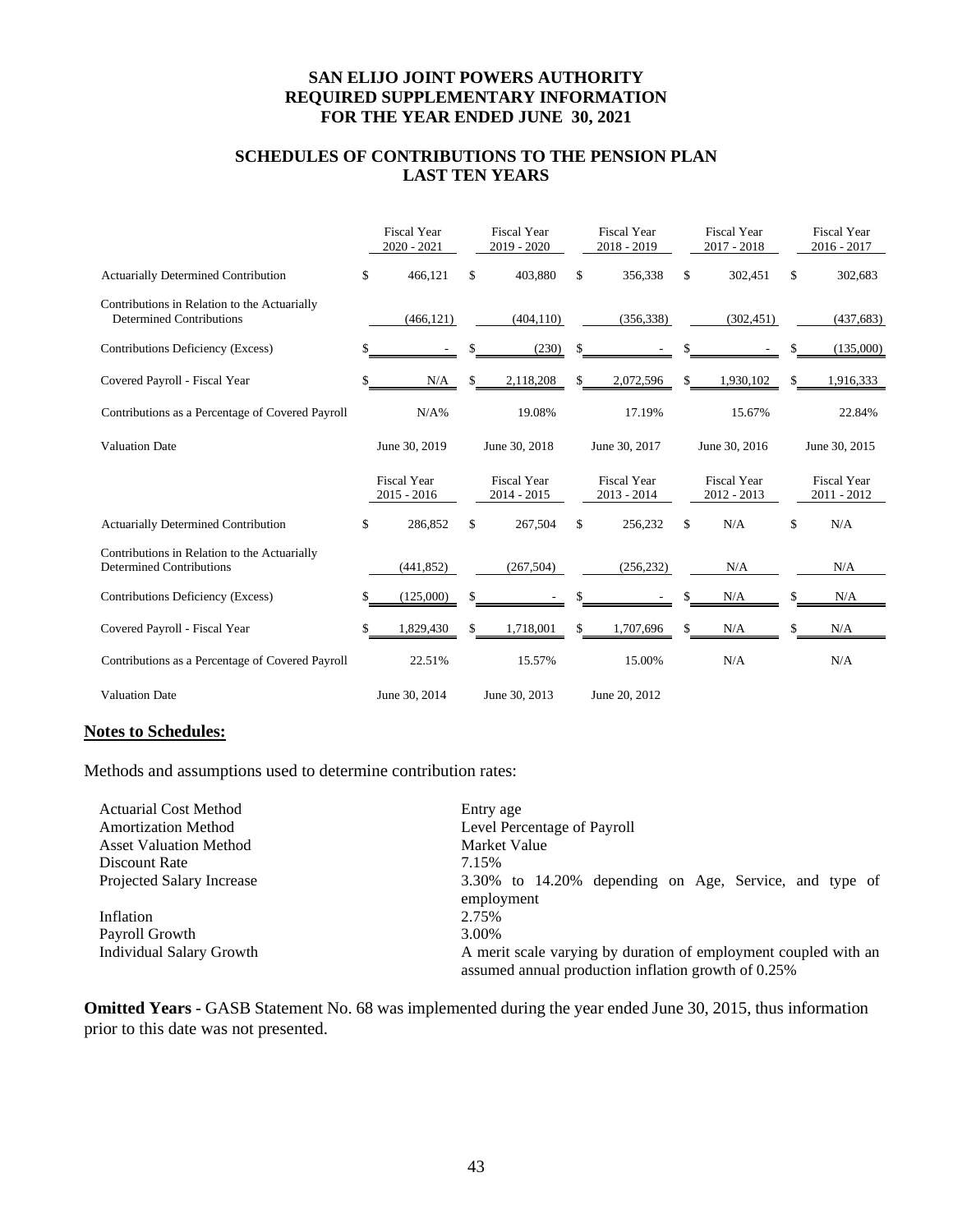# **SCHEDULES OF CHANGES IN THE DISTRICT'S NET OPEB LIABILITY AND RELATED RATIOS LAST TEN YEARS**

| <b>Measurement Period</b>                                                  |               | 2021      |               | 2020      |      | 2019      |      | 2018      |          | 2017                     |               | 2016 |   | 2015 |     | 2014 |               | 2013 | 2012      |  |
|----------------------------------------------------------------------------|---------------|-----------|---------------|-----------|------|-----------|------|-----------|----------|--------------------------|---------------|------|---|------|-----|------|---------------|------|-----------|--|
| <b>Total OPEB Liability</b>                                                |               |           |               |           |      |           |      |           |          |                          |               |      |   |      |     |      |               |      |           |  |
| Service cost                                                               | $\mathcal{S}$ | 27,919    | - \$          | 23,405    | - \$ | 19,445    | -S   | 18,879    | - \$     | 18,267                   | - \$          | N/A  |   | N/A  |     | N/A  | £.            | N/A  | N/A       |  |
| Interest                                                                   |               | 13,759    |               | 15,314    |      | 15,625    |      | 14,565    |          | 13,926                   |               | N/A  |   | N/A  |     | N/A  |               | N/A  | N/A       |  |
| Change of benefit terms                                                    |               |           |               |           |      |           |      |           |          | $\overline{\phantom{a}}$ |               | N/A  |   | N/A  |     | N/A  |               | N/A  | N/A       |  |
| Differences between expected and actual experience                         |               | 6,728     |               |           |      | 8,259     |      |           |          | $\overline{\phantom{a}}$ |               | N/A  |   | N/A  |     | N/A  |               | N/A  | N/A       |  |
| Changes of assumptions                                                     |               | 22,755    |               | 49,719    |      | 6,771     |      | (9,274)   |          |                          |               | N/A  |   | N/A  |     | N/A  |               | N/A  | N/A       |  |
| Benefit payments                                                           |               | (18, 556) |               | (16,528)  |      | (12,096)  |      | (14, 170) |          | (13,242)                 |               | N/A  |   | N/A  |     | N/A  |               | N/A  | N/A       |  |
| <b>Net Change in Total OPEB Liability</b>                                  |               | 52,605    |               | 71,910    |      | 38,004    |      | 10.000    |          | 18,951                   |               | N/A  |   | N/A  |     | N/A  |               | N/A  | N/A       |  |
| <b>Total OPEB Liability - Beginning</b>                                    |               | 542,934   |               | 471,024   |      | 433,020   |      | 423,020   |          | 404,069                  |               | N/A  |   | N/A  |     | N/A  |               | N/A  | N/A       |  |
| <b>Total OPEB Liability - Ending (a)</b>                                   |               | 595,539   |               | 542,934   |      | 471,024   |      | 433,020   |          | 423,020                  | £.            | N/A  |   | N/A  |     | N/A  |               | N/A  | N/A       |  |
| <b>Plan Fiduciary Net Position</b>                                         |               |           |               |           |      |           |      |           |          |                          |               |      |   |      |     |      |               |      |           |  |
| Contributions - Employer                                                   | \$            | 18,556    | - \$          | 16,528    | - S  | 12,096    | - \$ | 14,170    | -S       | 13,242                   | - \$          | N/A  | S | N/A  | \$. | N/A  | <sup>\$</sup> | N/A  | \$<br>N/A |  |
| Net investment income                                                      |               |           |               |           |      |           |      |           |          |                          |               | N/A  |   | N/A  |     | N/A  |               | N/A  | N/A       |  |
| Benefit payments                                                           |               | (18, 556) |               | (16, 528) |      | (12,096)  |      | (14,170)  |          | (13,242)                 |               | N/A  |   | N/A  |     | N/A  |               | N/A  | N/A       |  |
| Administrative expense                                                     |               |           |               |           |      |           |      |           |          |                          |               | N/A  |   | N/A  |     | N/A  |               | N/A  | N/A       |  |
| Net Change in Plan Fiduciary Net Position                                  |               |           |               |           |      |           |      |           |          |                          |               | N/A  |   | N/A  |     | N/A  |               | N/A  | N/A       |  |
| <b>Plan Fiduciary Net Position - Beginning</b>                             |               |           |               |           |      |           |      |           |          |                          |               | N/A  |   | N/A  |     | N/A  |               | N/A  | N/A       |  |
| <b>Plan Fiduciary Net Position - Ending (b)</b>                            |               |           |               |           |      |           |      |           |          |                          |               | N/A  |   | N/A  |     | N/A  |               | N/A  | N/A       |  |
| District's Net OPEB Liability - Ending (a) - (b)                           |               | 595,539   |               | 542,934   |      | 471,024   | \$.  | 433,020   | <b>S</b> | 423,020                  | <sup>\$</sup> | N/A  |   | N/A  | \$  | N/A  | <sup>\$</sup> | N/A  | \$<br>N/A |  |
| Plan Fiduciary Net Position as a Percentage of the Total OPEB<br>Liability |               | 0.00%     |               | 0.00%     |      | 0.00%     |      | $0.00\%$  |          | 0.00%                    |               | N/A  |   | N/A  |     | N/A  |               | N/A  | N/A       |  |
| Covered Employee Payroll - Measurement Period                              | S             | 2,188,001 | <sup>\$</sup> | 2,104,992 | -SS  | 2,043,682 | - \$ | N/A       | S.       | 1,856,890                | -S            | N/A  |   | N/A  |     | N/A  |               | N/A  | N/A       |  |
| Net OPEB Liability as a Percentage of Covered - Employee Payroll           |               | 27.22%    |               | 25.79%    |      | 23.05%    |      | N/A       |          | 22.78%                   |               | N/A  |   | N/A  |     | N/A  |               | N/A  | N/A       |  |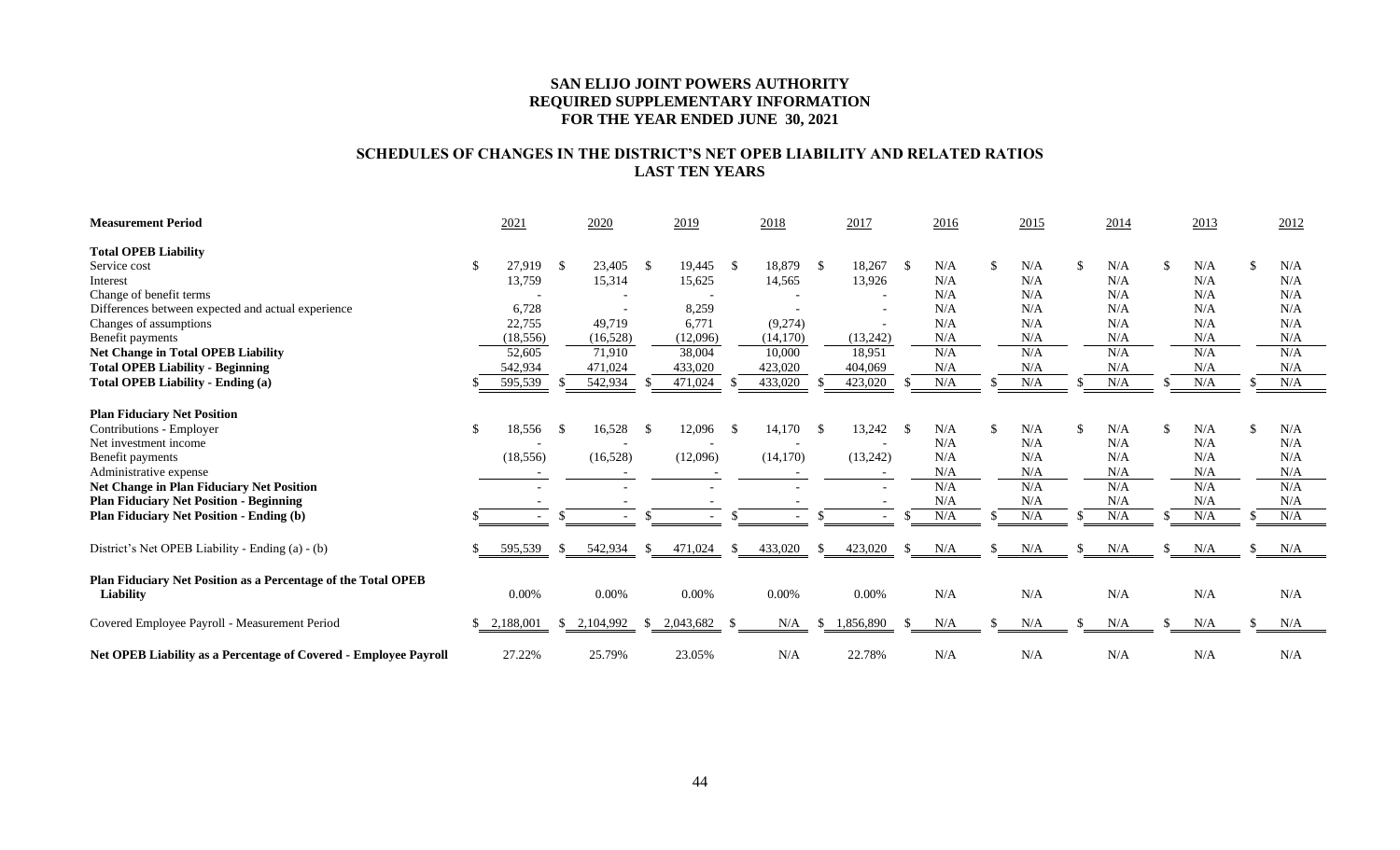# **SCHEDULES OF CHANGES IN THE DISTRICT'S NET OPEB LIABILITY AND RELATED RATIOS LAST TEN YEARS**

### **Notes to Schedules:**

| <b>Valuation Date</b>                  | June 30, 2020 | June 30, 2019                                           | June 30, 2018 June 30, 2017 June 30, 2016 |  |
|----------------------------------------|---------------|---------------------------------------------------------|-------------------------------------------|--|
| Measurement Period - Fiscal Year Ended | June 30, 2021 | June 30, 2020 June 30, 2019 June 30, 2018 June 30, 2017 |                                           |  |

**Benefit Changes** - None

**Changes in Assumptions** - During 2018, the discount rate was changed from 7.5% to 7.0%

**Omitted Years -** GASB Statement No. 75 was implemented during the year ended June 30, 2018. No information was available prior to this date. Information will be added prospectively as it becomes available until 10 years are reported.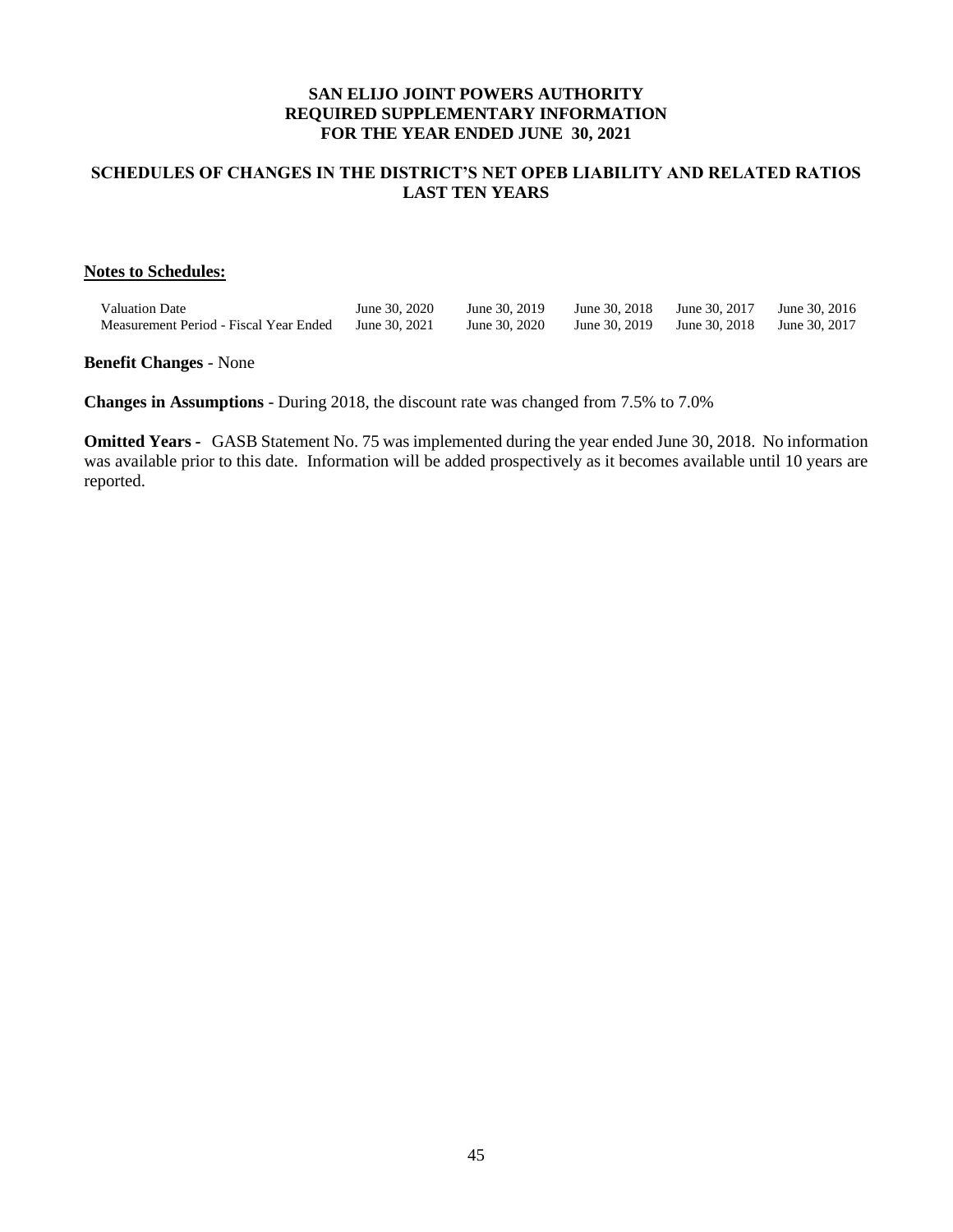# **SAN ELIJO JOINT POWERS AUTHORITY COMBINING SCHEDULE OF NET POSITION JUNE 30, 2021**

# **ASSETS**

|                                                 | <b>Wastewater</b> | Recycled        | Total            |
|-------------------------------------------------|-------------------|-----------------|------------------|
| <b>Current Assets:</b>                          |                   |                 |                  |
| Cash and cash equivalents                       | \$<br>14,414,941  | \$<br>1,600,066 | \$<br>16,015,007 |
| Due from other government agencies              | 588,273           | 2,205,516       | 2,793,789        |
| Accrued interest receivable                     | 303,322           | (45)            | 303,277          |
| Prepaid expenses                                | 28,924            | 17,413          | 46,337           |
| Current portion of loan receivable              | 460,000           |                 | 460,000          |
| <b>Total Current Assets</b>                     | 15,795,460        | 3,822,950       | 19,618,410       |
| <b>Noncurrent Assets:</b>                       |                   |                 |                  |
| <b>Loans Receivable, net of current portion</b> | 20,770,000        |                 | 20,770,000       |
| <b>Capital Assets:</b>                          |                   |                 |                  |
| Nondepreciable                                  | 15,234,237        | 286,011         | 15,520,248       |
| Depreciable, net of accumulated depreciation    | 31,087,948        | 17,555,468      | 48,643,416       |
| <b>Total Capital Assets</b>                     | 46,322,185        | 17,841,479      | 64,163,664       |
| <b>TOTAL ASSETS</b>                             | 82,887,645        | 21,664,429      | 104,552,074      |
| <b>Deferred Outflows of Resources</b>           |                   |                 |                  |
| Deferred outflows related to pensions           | 628,550           | 117,061         | 745,611          |
| Deferred outflows related to OPEB               | 59,263            | 11,037          | 70,300           |
| <b>TOTAL DEFERRED OUTFLOWS OF RESOURCES</b>     | 687,813           | 128,098         | 815,911          |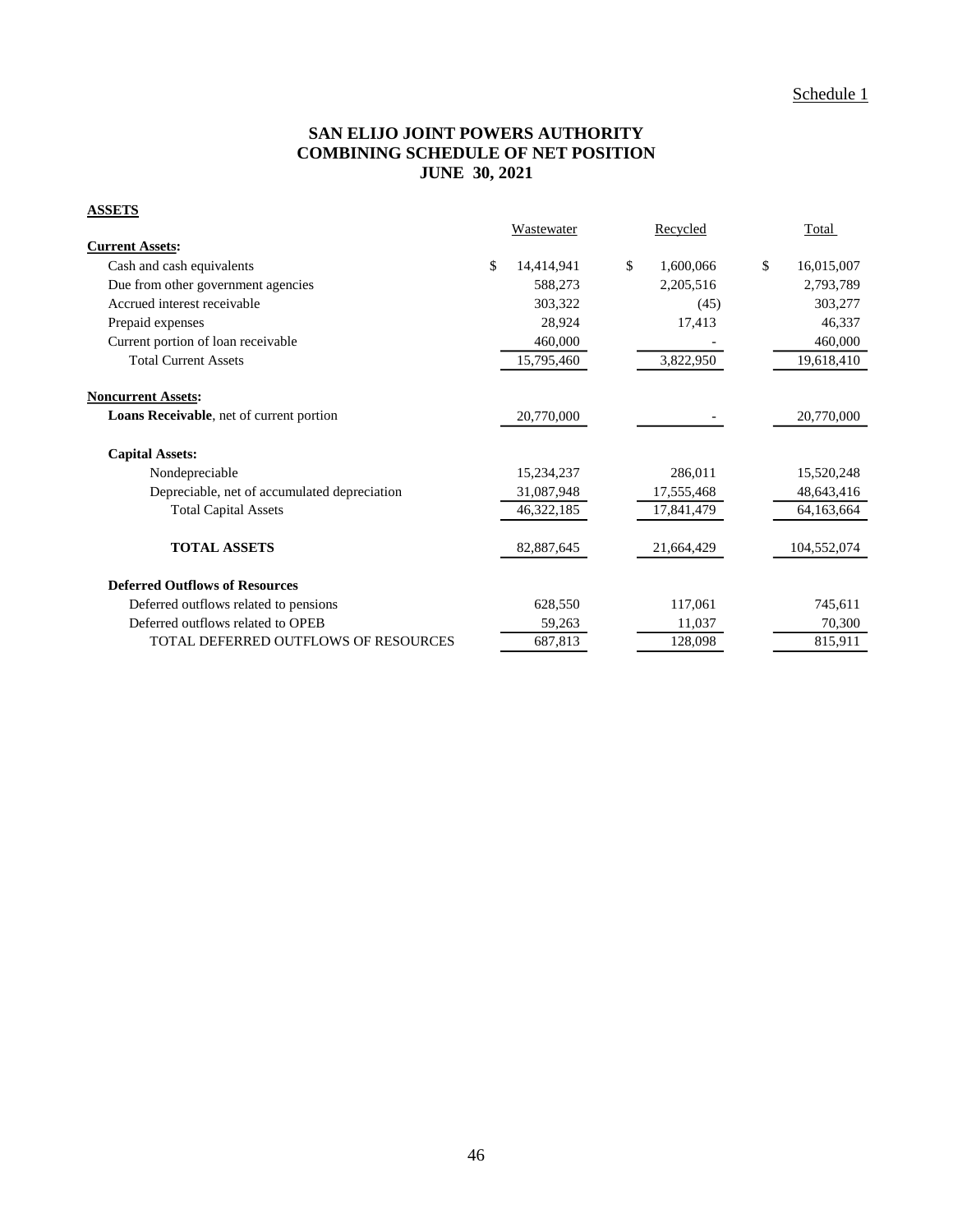# **SAN ELIJO JOINT POWERS AUTHORITY COMBINING SCHEDULE OF NET POSITION (CONTINUED) JUNE 30, 2021**

# **LIABILITIES**

|                                                        | Wastewater       | Recycled               | Total           |
|--------------------------------------------------------|------------------|------------------------|-----------------|
| <b>Current Liabilities:</b>                            |                  |                        |                 |
| Accounts payable                                       | \$<br>545,030    | \$<br>905,260          | \$<br>1,450,290 |
| <b>Accrued liabilities</b>                             | 238,174          | 66,285                 | 304,459         |
| Accrued interest payable                               | 292,075          | 4,325                  | 296,400         |
| Due to other government agencies                       | 371,253          |                        | 371,253         |
| Unearned revenue                                       |                  | 1,308,847              | 1,308,847       |
| Current portion of noncurrent liabilities              | 615,476          | 97,249                 | 712,725         |
| <b>Total Current Liabilities</b>                       | 2,062,008        | 2,381,966              | 4,443,974       |
| <b>Noncurrent Liabilities:</b>                         |                  |                        |                 |
| <b>Long-Term Debt:</b>                                 |                  |                        |                 |
| Revenue bonds, net of current portion                  | 22,595,823       |                        | 22,595,823      |
| Private placement loan payable, net of current portion |                  | 1,153,413              | 1,153,413       |
| SFID reimbursement agreement payable                   |                  | 415,508                | 415,508         |
| Solana Beach reimbursement agreement payable           |                  | 442,184                | 442,184         |
| SDG&E loan, net of current portion                     | 266,941          |                        | 266,941         |
| Total Long-Term Debt                                   | 22,862,764       | $\overline{2,}011,105$ | 24,873,869      |
| <b>Other Noncurrent Liabilities:</b>                   |                  |                        |                 |
| Net pension liability                                  | 3,050,884        | 568,195                | 3,619,079       |
| Net OPEB obligation                                    | 502,039          | 93,500                 | 595,539         |
| Compensated absences                                   | 419,771          | 88,648                 | 508,419         |
| <b>Total Other Noncurrent Liabilities</b>              | 3,972,694        | 750,343                | 4,723,037       |
| <b>Total Noncurrent Liabilities</b>                    | 26,835,458       | 2,761,448              | 29,596,906      |
| <b>Total Liabilities</b>                               | 28,897,466       | 5,143,414              | 34,040,880      |
| <b>DEFERRED INFLOWSOF RESOURCES:</b> (Notes 1 and 9)   |                  |                        |                 |
| Deferred inflows related to pensions                   | 51,185           | 9,532                  | 60.717          |
| <b>NET POSITION:</b>                                   |                  |                        |                 |
| Net investment in capital assets                       | 22,946,033       | 15,733,125             | 38,679,158      |
| Unrestricted                                           | 31,680,774       | 906,456                | 32,587,230      |
| <b>Total Net Position</b>                              | \$<br>54,626,807 | \$<br>16,639,581       | 71,266,388      |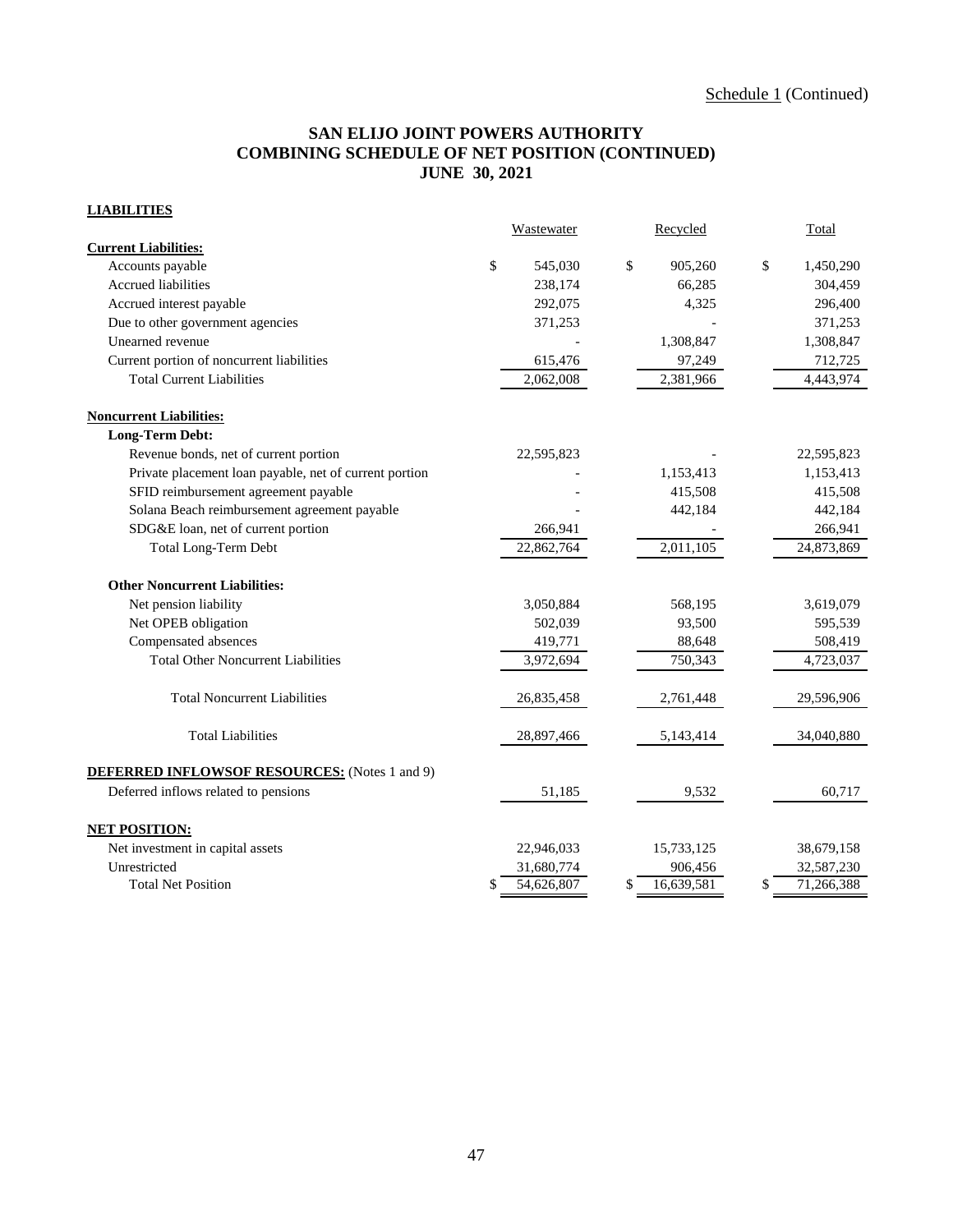# **SAN ELIJO JOINT POWERS AUTHORITY COMBINING SCHEDULE OF REVENUES, EXPENSES AND CHANGES IN NET POSITION FOR THE YEAR ENDED JUNE 30, 2021**

|                                               | Wastewater       | Recycled            | Total           |
|-----------------------------------------------|------------------|---------------------|-----------------|
| <b>Operating Revenues:</b>                    |                  |                     |                 |
| Charges for services to other                 |                  |                     |                 |
| government agencies                           | \$<br>1,808,863  | $\$\,$<br>3,280,129 | \$<br>5,088,992 |
| Contributions from City of Encinitas          | 2,120,667        |                     | 2,120,667       |
| Contributions from City of Solana Beach       | 1,584,882        |                     | 1,584,882       |
| <b>Total Operating Revenues</b>               | 5,514,412        | 3,280,129           | 8,794,541       |
| <b>Operating Expenses:</b>                    |                  |                     |                 |
| Personnel costs                               | 3,062,952        | 609,448             | 3,672,400       |
| Depreciation and amortization                 | 1,536,040        | 773,348             | 2,309,388       |
| Contracted services                           | 778,504          | 625,362             | 1,403,866       |
| Utilities                                     | 454,443          | 449,912             | 904,355         |
| Supplies                                      | 506,443          | 119,922             | 626,365         |
| Disposal services                             | 304,007          |                     | 304,007         |
| Repair parts expense                          | 195,534          | 27,330              | 222,864         |
| Rent                                          | 7,625            | 138,485             | 146,110         |
| Permit/purveyor fees                          | 77,570           | 44,617              | 122,187         |
| Miscellaneous                                 | 61,889           | 13,484              | 75,373          |
| Insurance                                     | 55,304           | 10,230              | 65,534          |
| <b>Total Operating Expenses</b>               | 7,040,311        | 2,812,138           | 9,852,449       |
| Operating (Loss)                              | (1,525,899)      | 467,991             | (1,057,908)     |
| <b>Nonoperating Revenues (Expenses):</b>      |                  |                     |                 |
| Investment income                             | 1,038,465        | 7,671               | 1,046,136       |
| State grants                                  | 36,000           | 969,107             | 1,005,107       |
| Other                                         | 40,768           | 36,988              | 77,756          |
| Rental income                                 | 29,960           |                     | 29,960          |
| Gain on disposal of capital assets            | 2,142            |                     | 2,142           |
| Interest expense                              | (817, 281)       | (64, 434)           | (881, 715)      |
| <b>Total Nonoperating Revenues (Expenses)</b> | 330,054          | 949,332             | 1,279,386       |
| (Loss) Before Capital Contributions           | (1, 195, 845)    | 1,417,323           | 221,478         |
| <b>Capital Contributions:</b>                 |                  |                     |                 |
| Member agency assessments                     | 1,157,490        |                     | 1,157,490       |
| <b>Total Capital Contributions</b>            | 1,157,490        |                     | 1,157,490       |
| Change in Net Position                        | (38, 355)        | 1,417,323           | 1,378,968       |
| Net Position at Beginning of Year             | 54,665,162       | 15,222,258          | 69,887,420      |
| NET POSITION AT END OF YEAR                   | \$<br>54,626,807 | 16,639,581<br>\$    | 71,266,388      |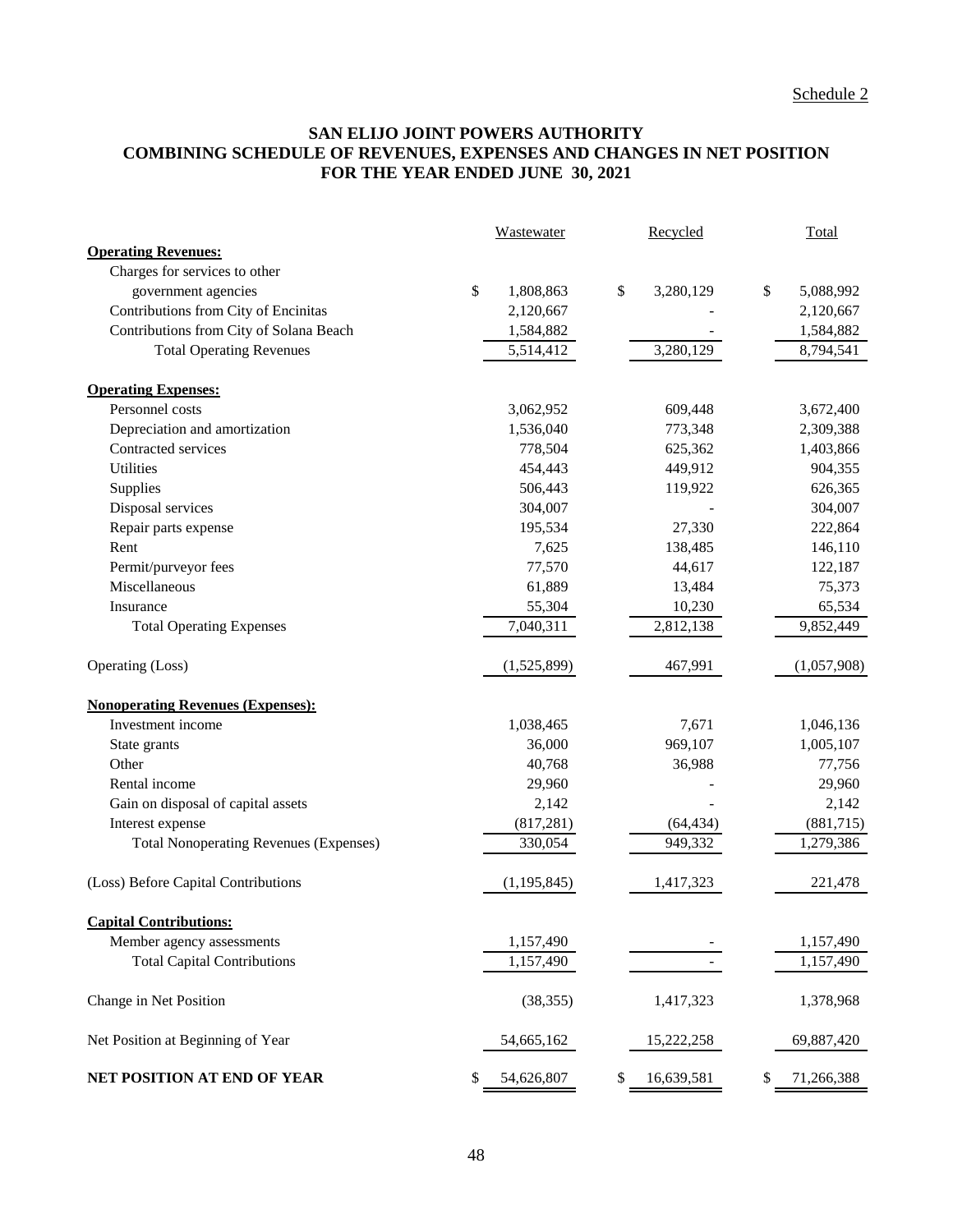# **SAN ELIJO JOINT POWERS AUTHORITY COMBINING SCHEDULE OF CASH FLOWS FOR THE YEAR ENDED JUNE 30, 2021**

|                                                                     | Wastewater       | Recycled        | Total            |
|---------------------------------------------------------------------|------------------|-----------------|------------------|
| <b>Cash Flows From Operating Activities:</b>                        |                  |                 |                  |
| Cash received from customers                                        | \$<br>5,916,515  | \$<br>2,935,487 | \$<br>8,852,002  |
| Cash payments to suppliers for goods and services                   | (4,270,418)      | (712, 622)      | (4,983,040)      |
| Cash payments to employees for services                             | (3,002,007)      | (555, 488)      | (3,557,495)      |
| Net Cash Provided by Operating Activities                           | (1,355,910)      | 1,667,377       | 311,467          |
| <b>Cash Flows From Noncapital and Related Financing Activities:</b> |                  |                 |                  |
| Rental and other nonoperating income                                | 70,641           | 36,988          | 107,629          |
| Net Cash Provided by Noncapital and Related Financing Activities    | 70,641           | 36,988          | 107,629          |
| <b>Cash Flows From Capital and Related Financing Activities:</b>    |                  |                 |                  |
| Acquisition and construction of capital assets                      | (9,169,614)      | (2,695,225)     | (11, 864, 839)   |
| Proceeds from sale of capital assets                                | 2,142            |                 | 2,142            |
| Proceeds from long-term debt                                        |                  | 478,319         | 478,319          |
| Principal paid on long-term debt                                    | (623, 390)       | (951, 252)      | (1,574,642)      |
| Interest paid on long-term debt                                     | (893, 145)       | (82,570)        | (975, 715)       |
| Proceeds of state grants                                            | 36,000           | 969,107         | 1,005,107        |
| Capital contributions                                               | 1,157,490        |                 | 1,157,490        |
| Net Cash Used in Capital and Related Financial Activities           | (9,490,517)      | (2,281,621)     | (11, 772, 138)   |
| <b>Cash Flows From Investing Activities:</b>                        |                  |                 |                  |
| Proceeds from loans receivable                                      | 570,000          |                 | 570,000          |
| Investment income                                                   | 1,060,785        | 11,319          | 1,072,104        |
| Net Cash Provided by Investing Activities                           | 1,630,785        | 11,319          | 1,642,104        |
| Net Decrease in Cash and Cash Equivalents                           | (9,145,001)      | (565, 937)      | (9,710,938)      |
| Cash and Cash Equivalents at Beginning of Year                      | 23,559,942       | 2,164,291       | 25,724,233       |
| CASH AND CASH EQUIVALENTS AT END OF THE YEAR                        | \$<br>14,414,941 | \$<br>1,598,354 | \$<br>16,013,295 |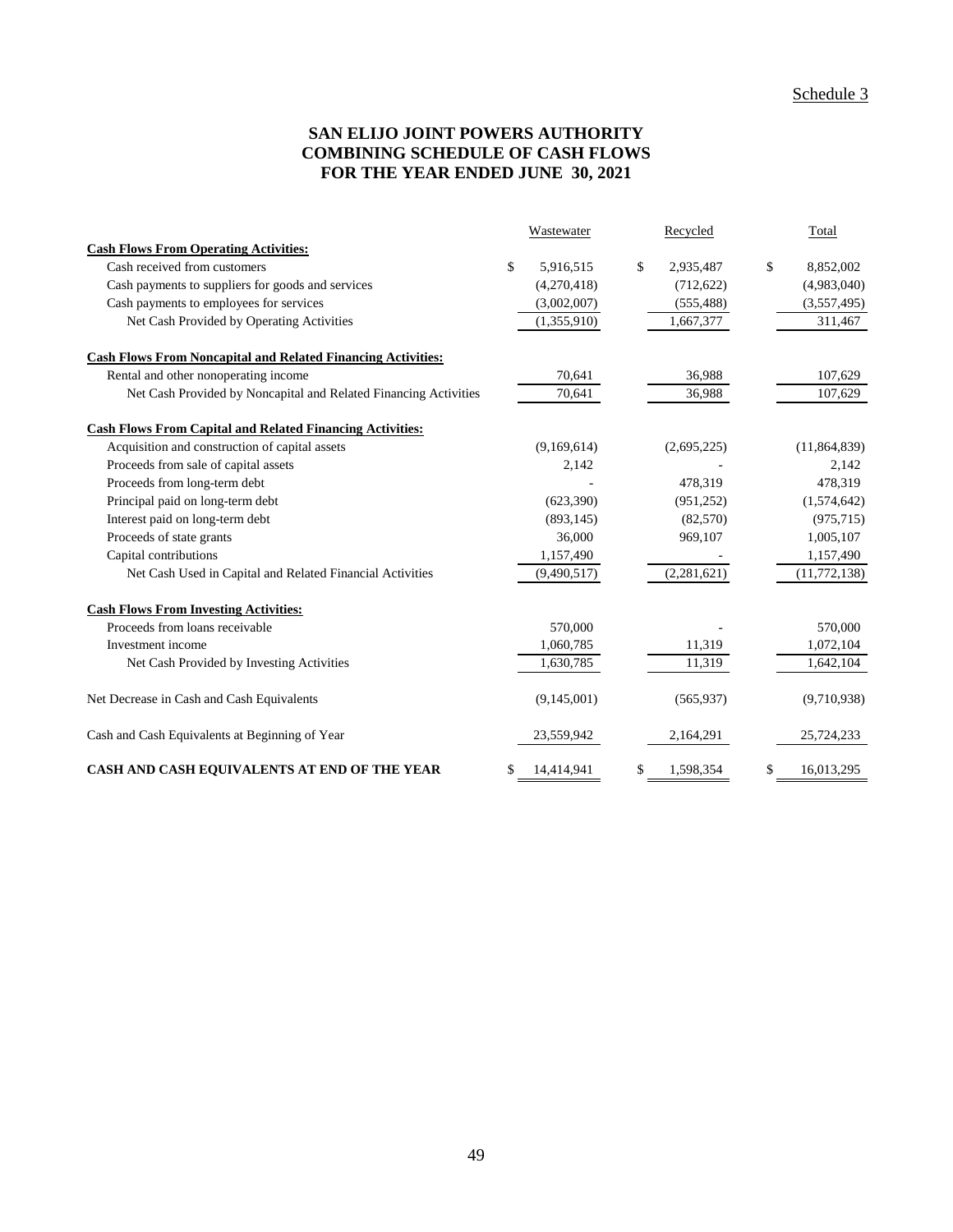# **SAN ELIJO JOINT POWERS AUTHORITY COMBINING SCHEDULE OF CASH FLOWS (CONTINUED) FOR THE YEAR ENDED JUNE 30, 2021**

|                                                     | Wastewater |             | Recycled      | Total |             |
|-----------------------------------------------------|------------|-------------|---------------|-------|-------------|
| <b>Reconciliation of Operating (Loss) Income to</b> |            |             |               |       |             |
| <b>Net Cash Provided by Operating Activities:</b>   |            |             |               |       |             |
| Operating income (loss)                             | \$         | (1,525,899) | \$<br>467,991 | \$    | (1,057,908) |
| Adjustments to reconcile operating income (loss) to |            |             |               |       |             |
| net cash provided by operating activities:          |            |             |               |       |             |
| Depreciation and amortization                       |            | 1,536,040   | 773,348       |       | 2,309,388   |
| Change in assets and liabilities:                   |            |             |               |       |             |
| Due from other governmental agencies                |            | 105,125     | (1,653,489)   |       | (1,548,364) |
| Prepaid expenses                                    |            | (22,074)    | (8,685)       |       | (30,759)    |
| Deferred outflows related to pensions               |            | (1,096)     | (204)         |       | (1,300)     |
| Deferred outflows related to OPEB                   |            | (12,503)    | (2,328)       |       | (14, 831)   |
| Accounts payable                                    |            | (1,807,025) | 725,405       |       | (1,081,620) |
| Accrued liabilities                                 |            | (225,999)   | 465           |       | (225, 534)  |
| Unearned revenue                                    |            | (74,275)    | 1,308,847     |       | 1,234,572   |
| Net pension liability                               |            | 264,589     | 49,276        |       | 313,865     |
| Due to other government agencies                    |            | 371,253     |               |       | 371,253     |
| Net OPEB obligation                                 |            | 44,346      | 8,259         |       | 52,605      |
| Compensated absences                                |            | 86,014      | 16,074        |       | 102,088     |
| Deferred inflows related to pensions                |            | (94, 406)   | (17, 582)     |       | (111,988)   |
| Net Cash Provided by Operating Activities           | \$.        | (1,355,910) | 1,667,377     | S     | 311,467     |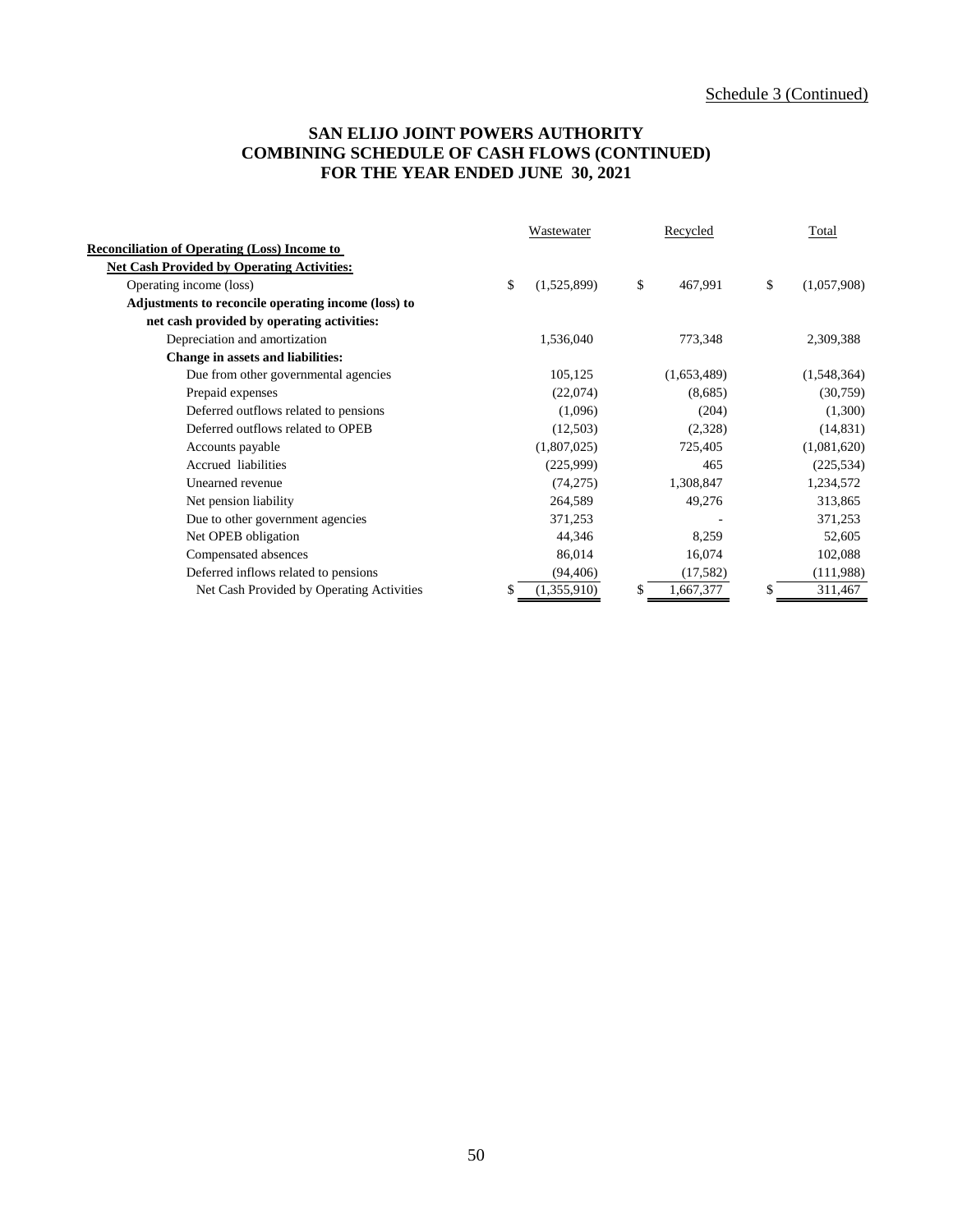# **SAN ELIJO JOINT POWERS AUTHORITY SCHDULE OF OPERATING BUDGET COMPARISON - WASTEWATER FOR THE YEAR ENDED JUNE 30, 2021**

|                                                   | <b>Budget</b> |           |    | <b>Actual</b> |    | Variance    |  |
|---------------------------------------------------|---------------|-----------|----|---------------|----|-------------|--|
| <b>Operating Revenues:</b>                        |               |           |    |               |    |             |  |
| Charges for services to other government agencies | \$            | 2,324,339 | \$ | 1,808,863     | \$ | 515,476     |  |
| Contributions from the City of Encinitas          |               | 2,115,401 |    | 2,120,667     |    | (5,266)     |  |
| Contributions from the City of Solana Beach       |               | 1,676,884 |    | 1,584,882     |    | 92,002      |  |
| <b>Total Operating Revenues</b>                   |               | 6,116,624 |    | 5,514,412     |    | 602,212     |  |
| <b>Operating Expenses:</b>                        |               |           |    |               |    |             |  |
| Personnel costs                                   |               | 2,817,433 |    | 3,062,952     |    | (245, 519)  |  |
| <b>Utilities</b>                                  |               | 574,463   |    | 454,443       |    | 120,020     |  |
| Contracted services                               |               | 1,071,290 |    | 778,504       |    | 292,786     |  |
| Miscellaneous                                     |               | 99,115    |    | 61,889        |    | 37,226      |  |
| Supplies                                          |               | 484,796   |    | 506,443       |    | (21, 647)   |  |
| Rent                                              |               | 12,913    |    | 7,625         |    | 5,288       |  |
| Repair parts expense                              |               | 150,600   |    | 195,534       |    | (44, 934)   |  |
| Insurance                                         |               | 80,073    |    | 55,304        |    | 24,769      |  |
| Disposal services                                 |               | 290,900   |    | 304,007       |    | (13, 107)   |  |
| Permit/purveyor fees                              |               | 93,306    |    | 77,570        |    | 15,736      |  |
| Contingency                                       |               | 164,228   |    |               |    | 164,228     |  |
| <b>Total Operating Expenses</b>                   |               | 5,839,117 |    | 5,504,271     |    | 334,846     |  |
| Depreciation and Amortization                     |               |           |    | 1,536,040     |    | (1,536,040) |  |
| Operating Expenses, Net                           |               | 5,839,117 |    | 7,040,311     |    | (1,201,194) |  |
| Operating Income (Loss)                           | \$            | 277,507   |    | (1,525,899)   | S  | 1,803,406   |  |